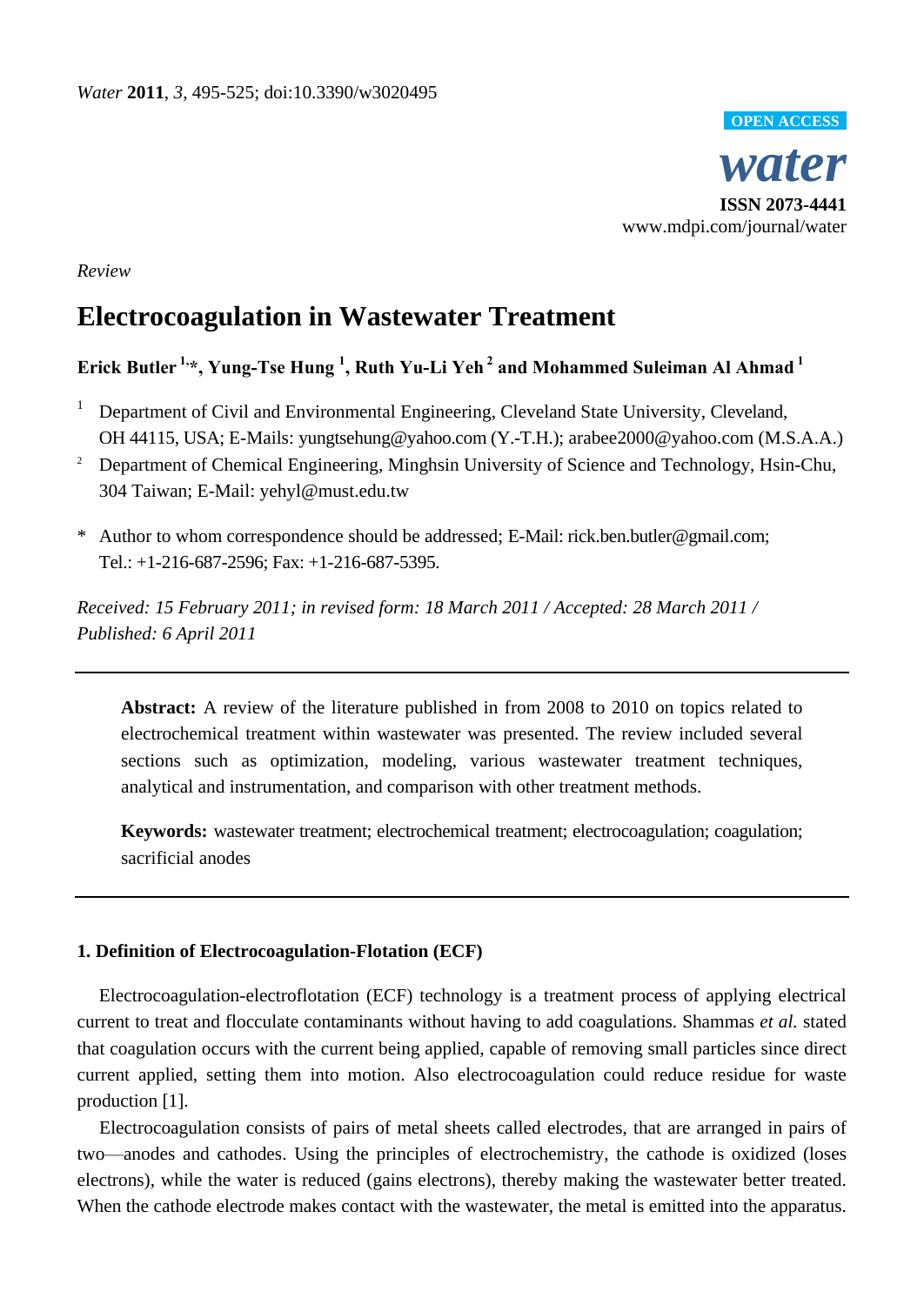When this happens, the particulates are neutralized by the formation of hydroxide complexes for the purpose of forming agglomerates. These agglomerates begin to form at the bottom of the tank and can be siphen out through filtration. However, when one considers an electrocoagulation-flotation apparatus, the particulates would instead float to the top of the tank by means of formed hydrogen bubbles that are created from the anode. The floated particulates can be skimmed from the top of the tank.

To consider how effective the ECF reactor can be, one must consider the following inputs or variables—wastewater type, pH, current density, type of metal electrodes (aluminum, steel, iron), number of electrodes, size of electrodes, and configuration of metals. These variables would affect the overall treatment time, kinetics, and also the removal efficiency measured.

Electrocoagulation-flotation is an alternative method to classic chemical coagulation for many reasons. ECF is capable of reducing the need for chemicals due to the fact that the electrodes provide the coagulant. However, many individuals still use chemical coagulants to attempt to enhance treatment. Traditionally, chemical coagulation involves the use of alum (aluminum sulfate), ferric chloride (FeCl<sub>3</sub>), or ferrous sulfate (Fe<sub>2</sub>SO<sub>4</sub>) which can be very expensive depending on the volume of water treated. When applying the coagulant, the coagulant performs a similar function as the electrodes, neutralizing the charge of the particulates, thereby allow them to agglomerate and settle at the bottom of the tank. In addition, electrocoagulation-flotation is capable of reducing waste production from wastewater treatment and also reduces the time necessary for treatment.

#### **2. Optimization**

By considering the Box-Behnken design of surface response analysis for color removal within distillery spent wash, Krisna Prasad *et al.* found that 95% color removal was obtained with 31 mA/cm<sup>2</sup>, dilution of 17.5%, and 4 hour electrolysis design. At optimum conditions, the treatment efficiency was at 93.5% [2]. Chavalparit and Ongwandee concluded that removal of 55.43% COD, 98.4% oil and grease, and 96.59% suspended solids was obtained using a pH of 6.06, applied voltage of 18.2 V, and reaction time of 23.5 minutes when using the Box-Behnken design for biodiesel wastewater [3]. Kaparal *et al.* was able to determine the dye removal by the Taguchi method, by using an initial dye concentration of 100 mg/L, pH of 3, current density of 0.5 mA/cm<sup>2</sup>, CaCl<sub>2</sub> concentration of 2.5 mM for the treatment of Bompalex Red CR-L dye. Experimental design involved an orthogonal array using 5 simultaneous parameters [4]. Tchamango *et al.* used electrocoagulation for artificial wastewater with milk powder to simulate dairy effluents, COD was reduced by 61%, phosphours by 89%, nitrogen 81%, and 100% turbidity. In addition with low conductivity and neutral pH, treated water would be possible reused, as reagent required was lowered for the aluminum anode for treatment [5]. Körbahti and Tanyola c concluded that 100% pollution load, 61.6% COD, 99.6% color removal, and 66.4% turbidity were accomplished by an electrochemical reactor, where optimum conditions for conducting the experiment were at temperature of 30 degrees Celsius, 25  $g/L$  electrolyte concentration, 8 V electrical potential, with a 35.5 mA/cm<sup>2</sup> current density. This was accomplished to treat simulated textile dye wastewater with NaCl electrolyte based on response surface methodology [6].

Hammami *et al.* concluded that electrochemical oxidation of chromium(III) from chromium(VI) was accomplished with titanium-platinum anodes for the purpose of treating tanning bath effluent. The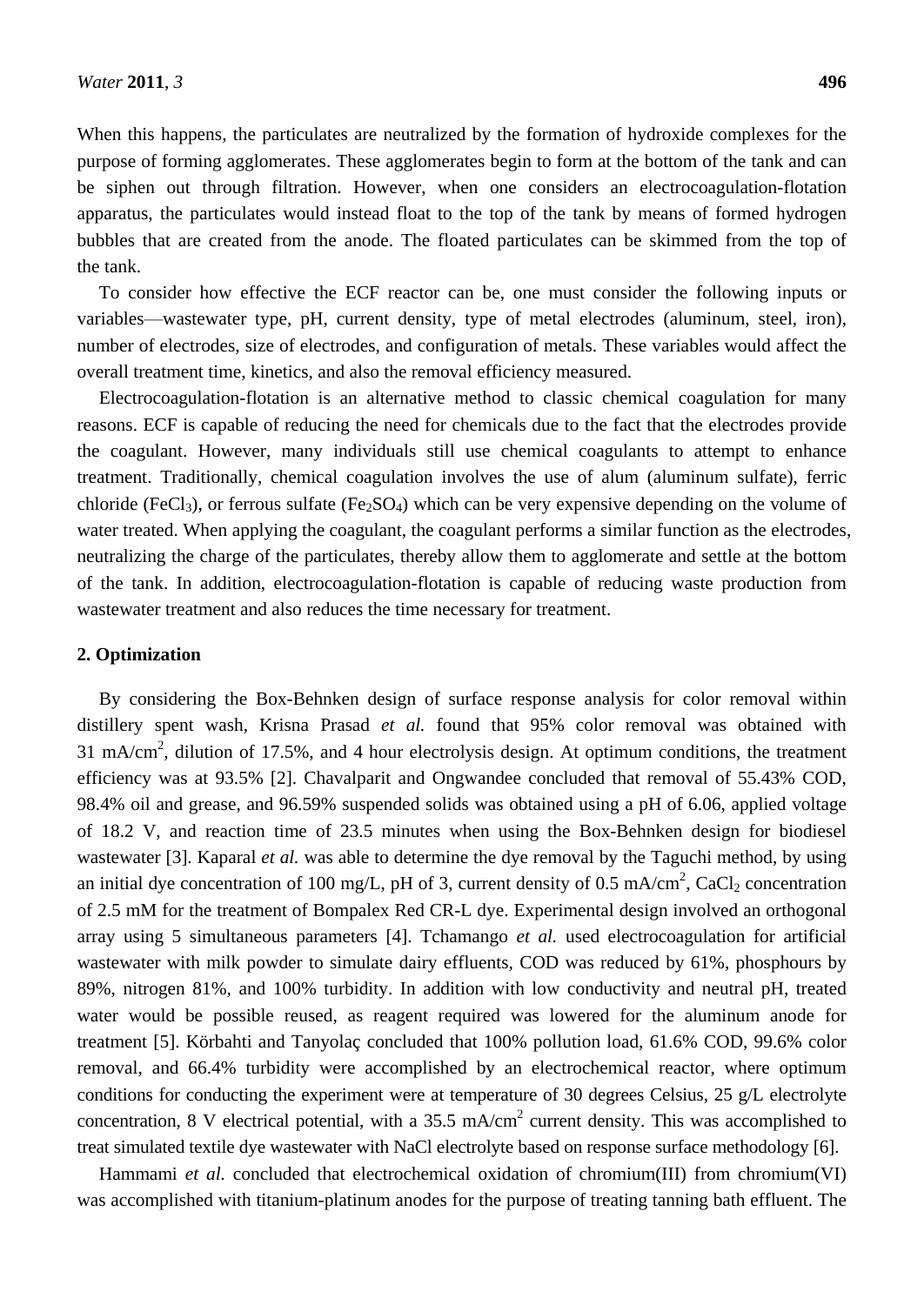Doehlert design optimized Cl ions, temperature in degrees Celsius, pH, intensity of current, time of electrolysis. From the results, the authors observed that current intensity, COD (chemical oxygen demand), TOC (total organic carbon), and electrochemical oxidation were major parameters [7]. Olmez studied hexavalent chromium removal with stainless steel electrodes with electrocoagulation by response surface methodology and concluded that complete treatment could be accomplished by the elctrocoagulator with 7.4 A current and 33.6 mM electrolyte concentration (NaCl), a 70 minute application time and  $FeSO_4 \times 7H_2O$  as a coagulant. The authors considered the use of a Central Composite Design for the optimization [8]. Arslen-Alton *et al.* concluded that the central composite design was used to optimize CI Acid Blue 193 treatment by electrocoagulation. The central composite design is capable of achieving maximum color, COD, TOC, by manipulating the COD, pH, electrical current density, and treatment time by means of a response surface quadratic model [9]. Cora and Hung were able to remove metallic ions between 90 and 99% after 30 minutes of treatment using an electrocoagulation/electrofiltration with a pH of 9.5 and cadmium chloride for the metallic ions [10]. Aleboyeh *et al.* concluded that Acid Red 14 had a 91% removal rate when current density reach 102  $A/m<sup>2</sup>$ , electrolysis time of 4.47 minutes, and a pH of 7.27. This treatment was obtained within an electrocoagulation batch reaction under a  $2<sup>3</sup>$  full factorial central composite face center design, where a second-order regression model was used [11].

Zodi *et al.* derived a statistic analysis using a Box-Behkey design for surface response analysis using electrochemical sedimentation. Having considered current density, pH, and electrolysis design, the authors were capable of studying the effects of COD, turbidity, TS removal, and sludge settling with aluminum electrodes [12]. Vasudevan *et al.* considered using mild steel as anode and cathode, removing 98.6% arsenate at a current density of 0.2  $A/dm^2$ , and a pH of 7. Kinetics determined that the removal was within 15 minutes, following a second order rate absorption. Finally, Langmuir adsorption isotherm describes appropriately this condition [13].

#### **3. Modeling**

# *3.1. Kinetics*

Balasubramanian *et al.* modeled adsorption isotherm kinetics for arsenic removal from aqueous solutions by means of electrocoagulation through response surface methodology [14]. Thakur *et al.* concluded that COD and color removal of 61.6% and 98.4%, respectively, were capable of treating bio-digester effluent within an electrocoagulator. This was a result of a bio-digester plant followed by two-stage aerobic treatment. When considering a second-order regression model for this phenomena—pH, current density, inter-electrode distance, and electrolysis time as parameters, the model concluded an  $r^2$  value of 0.9144 for COD and 0.7650 for color [15]. By producing a mathematical model, Canizares *et al.* determined that electrocoagulation can treat kaolin suspension by determining the total aluminum concentration and pH, along with reactivity and pollutant concentration. The authors noted the neutralization of kaolin particles and enmeshing particles with precipitation. The results of the model could produce an  $r^2$  value of 0.92 [16]. Canizares *et al.* determined that a model comprised with Ericohrome Black T and oil/water emulsion where the primary mechanism operated were aluminum hydroxide precipitate and charge neutralization of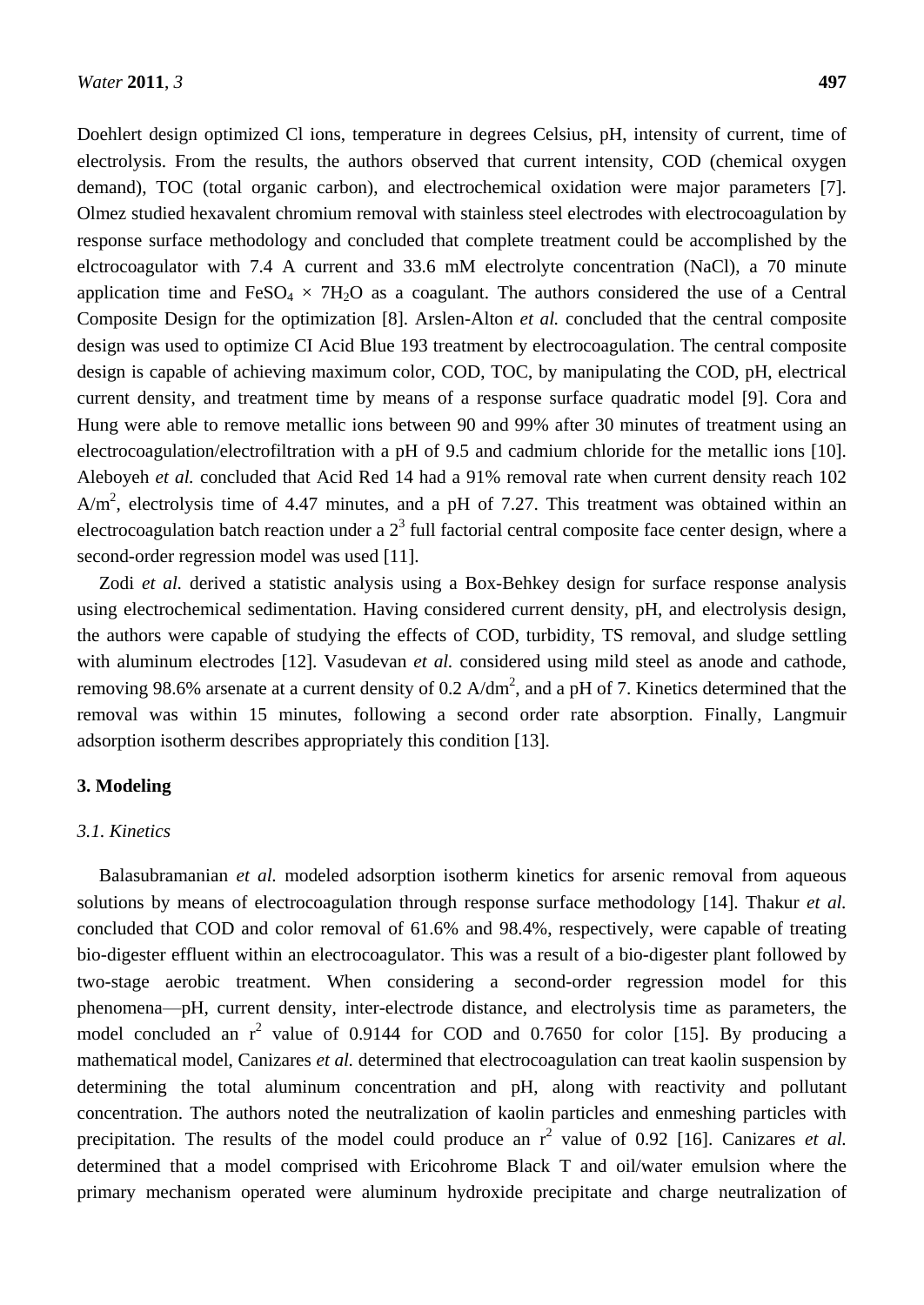Eriochrome Black T, while one drop of aluminum precipitate was applied for oil/water emulsion removal. When applying this model, 96% of Erichrome Black T was removed, while 92% oil/water was emulsified [17].

Zaroual *et al.* concluded that 91% removal efficiency was capable for treating chromium (III) with aluminum anodes for electrocoagulation. Additionally, a mathematical model was established using central composite design, using a pH of 4.23, electrical potential of 9.14 V, 10 minute reaction time, and  $27.5$  °C temperature. Treatment efficiency of  $91\%$  could be completed with an energy consumption of 3.536 kWh/m<sup>3</sup> [18]. Arslan-Alaton *et al.* was able to model treatment of Acid Blue 193 by Central Composite Design. According to the model, COD, TOC, and color removal were chosen. Removal efficiency of 96% color, 82% COD, and 51% TOC was established for  $Fe^{2+}$ concentration is 3 mM,  $H_2O_2$  concentration is 25 mM, a reaction time of 10 minutes, pH of 3, and a COD of 245 mg/L were obtained for Fenton treatment, compared to 50 A/m<sup>2</sup>, with a reaction time of 15 minute, pH of 7, and initial COD of 245 mg/L [19]. Saravanan *et al.* concluded that by using Acid Blue 113 with electrocoagulation was capable of removing 91% COD under 3  $A/dm<sup>2</sup>$  of current density, pH of 6.5, and 2 g/L electrolytes concentration. The authors determined that this relationship resembled a pseudo-first order kinetic model [20].

Gadd *et al.* concluded that treatment efficiency was related to the electrode area, along with coagulant and bubbles, functions of electrode area, current density, and efficiency. This operation was completed using a vertical plate electrocoagulation treating molasses process wastewater [21]. Rodrigo *et al.* developed model for wastewater pollution considering hydrodynamic conditions using chemical reaction of reagents and pollutants, where a multivariable modeling of anodes was described. The model combined a macroscopic/maximum gradient approach for all processes with pseudo equilibrium [22].

# *3.2. Computer Modeling and Statistics*

Aber *et al.* concluded that an artificial neural network was capable of producing an r<sup>2</sup> value of 0.976 as compared to experimental data for treating synthetic and real electrocoagulation. Parameters included 30 minutes electrolysis time, pH between 5 to 8, the use of NaCl for better Cr(VI) removal (17.1 mg/L), and the use of iron electrodes as compared to Al (95% *vs.* 15% efficiency) [23]. Bhatti *et al.* determined that performance for treatment of Cr (VI) from 100 mg/L using Al-Al electrodes, would notice a 100 cm<sup>2</sup> surface area, and 15 mm electrode distance. Electrocoagulation could reduce Cr (VI) by 90.4% at pH 5, 24 V electrical potential, 24 minute hydrolysis time, and 13.7  $kWh/m<sup>3</sup>$  electrical energy. The results for optimization were compared using coefficients of determination, where 0.8873 was produced with voltage  $\times$ time and 0.9270 for amperage  $\times$ time, while energy consumption was related to voltage  $\times$  time (0.89490) and amperage  $\times$  time is 0.9400 [24]. Salari *et al.* considered the process of peroxi-coagulation for the purpose of decolorization of C.I. Basic Yellow 2, when using a sulfate electrolyte media at 3.0 and a gas-diffusion electrode (GDE) as cathode. According to the results, 90% decolorization occurred within 30 minutes, while the artificial neural network (ANN) was proven to show how decolorization could be efficient under various constraints [25]. Zarei *et al.* considered the treatment of four dyes within an aqueous solution—C.I. Basic Blue 3, Malachite green, C.I. Basic red 46, and C.I. Basic Yellow 2 at pH 3 using a carbon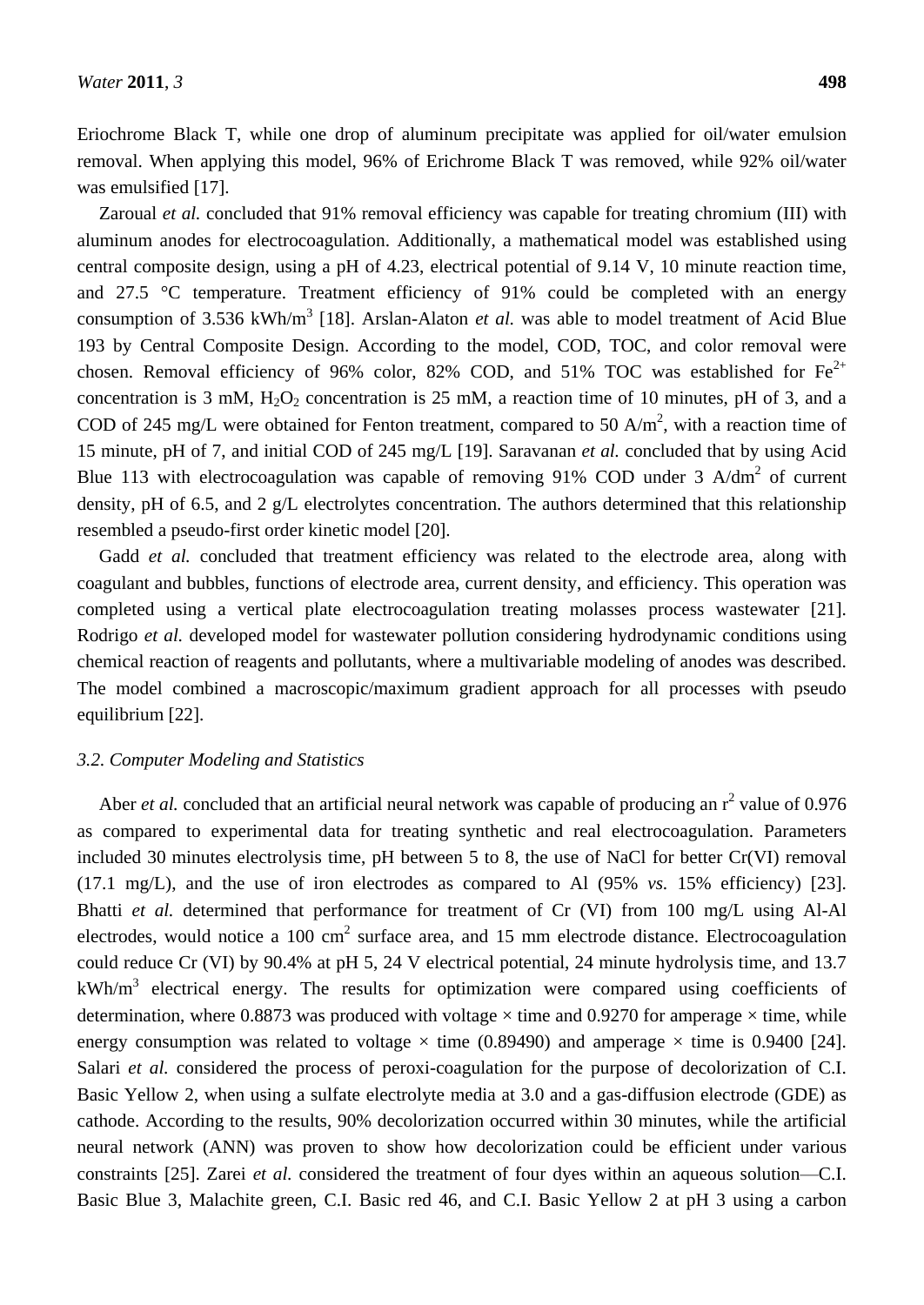nanotube polytetrafluoroethleyene (CNT-PTFE) as cathode. From the experiment, 90% decolorization was determined within 10 minutes through modeling using the artificial neural network model. From the model, an  $r^2$  value of 0.989 was produced for decolorization. Also, TOC for C.I. Basic Yellow was removed at 92% and mixed dyes at 93% within 6 hours. Compared with the real wastewater, 95% removal of Basic Yellow 2 and mixed dyes had a 90% removed within 40 minutes [26].

Hu *et al.* concluded that current density, initial pH, electrolyte species, initial concentration of dye produce the effects upon the removal of C.I. Reactive Red 241 by electrocoagulation in regards to decolorization. From the results, it was determined that dye removal was a first order reaction, where the COD removal could be determined using the artificial neural network (ANN) and response surface method (RSM) models [27]. Cai and White prepared a model for simulation of reducing Cr(VI) by ferrous iron anode through electrocoagulation using electrochemical and homogenous reactions. The parameters considered including material feed velocity, support electrolyte concentration, and cell potential on Cr(VI) conversion [28]. Zhu *et al.* concluded that a homemade reactor known as coagulation-electrocoagulagtion technology for thrice oilfield sewage where removal is 69.3% COD with pH is 7, aluminum sulfate dosage is 300 mg/L, rotational speed at 500 r/min for 30 minutes, current density of 12.5  $A/m^2$ , and temperature 40 Delta DGC [29].

# **4. Decolorization**

Kuleyin and Balcioglu concluded that by removing crystal violet by electrocoagulation under various pH values, 99% color was removed at pH within 10 minutes electrolysis time. When current density was increased from 5.8 to mA/cm<sup>2</sup>, there was a 40% increase in removal. Also, color was removed with an efficiency of 95% for an initial concentration of 90 mg/L, while 55% removal was observed when the concentration was 570 mg/L [30]. Zhang *et al.* determined that 97% color removal was obtained after 10 minutes electrolysis time, with an electrical potential of 20 V, current of 0.4 A, electrode distance of 2.5 cm, concentration of 500 mg/L, KCl concentration of 0.5 g/L , and a pH of 3.0 for the purpose of treating methyl orange simulate dye wastewater by electrocoagulation. The authors were able to construct a model in which coagulation was determined for  $\text{COD}_{Cr}$  removal followed by oxidation [31]. Kabdaşlı *et al.* noticed that color abatement can use stainless steel electrodes for electrocoagulation of reactive dyebath effluent. The most effective treatment was using  $Na<sub>2</sub>CO<sub>3</sub>$  for color and COD removals, while NaCl concentration solved the problems when using  $Na<sub>2</sub>CO<sub>3</sub>$  by better enhancing color and COD removal efficiencies when pH was above 11 for coagulation and adsorption [32]. Jain *et al.* concluded that azo reactive dye, a component from color paper, plastic, food, and pharmaceutical products are difficult to treat with conventional treatment methods due to water solubility and polar compounds [33]. Yang determined that decolorization of reactive dye was high affected by current density, pH, temperature, dye concentration, and NaCl was optimal at 88%, pH between 4 and 9, and NaCl was the major factor within decolorization [34].

Ghosh *et al.* observed a 99.75% crystal violet removal by electrocoagulation when initial treatment concentration was 100 mg/L, current density 1,112.5 A/m<sup>2</sup>, solution conductivity of 1.61 S/m, pH of 8.5, and 1 hour of electrolysis time. It was also noticed that the cost for optimum treatment was 0.2141 US\$/m<sup>3</sup> [35]. Sengil and Ozacar removed 98% of color at dye concentration of 100 mg/L, pH of 5, current density of 45.75 mA/cm<sup>2</sup>, salt concentration of 3,000 mg/L, temperature of 20 degrees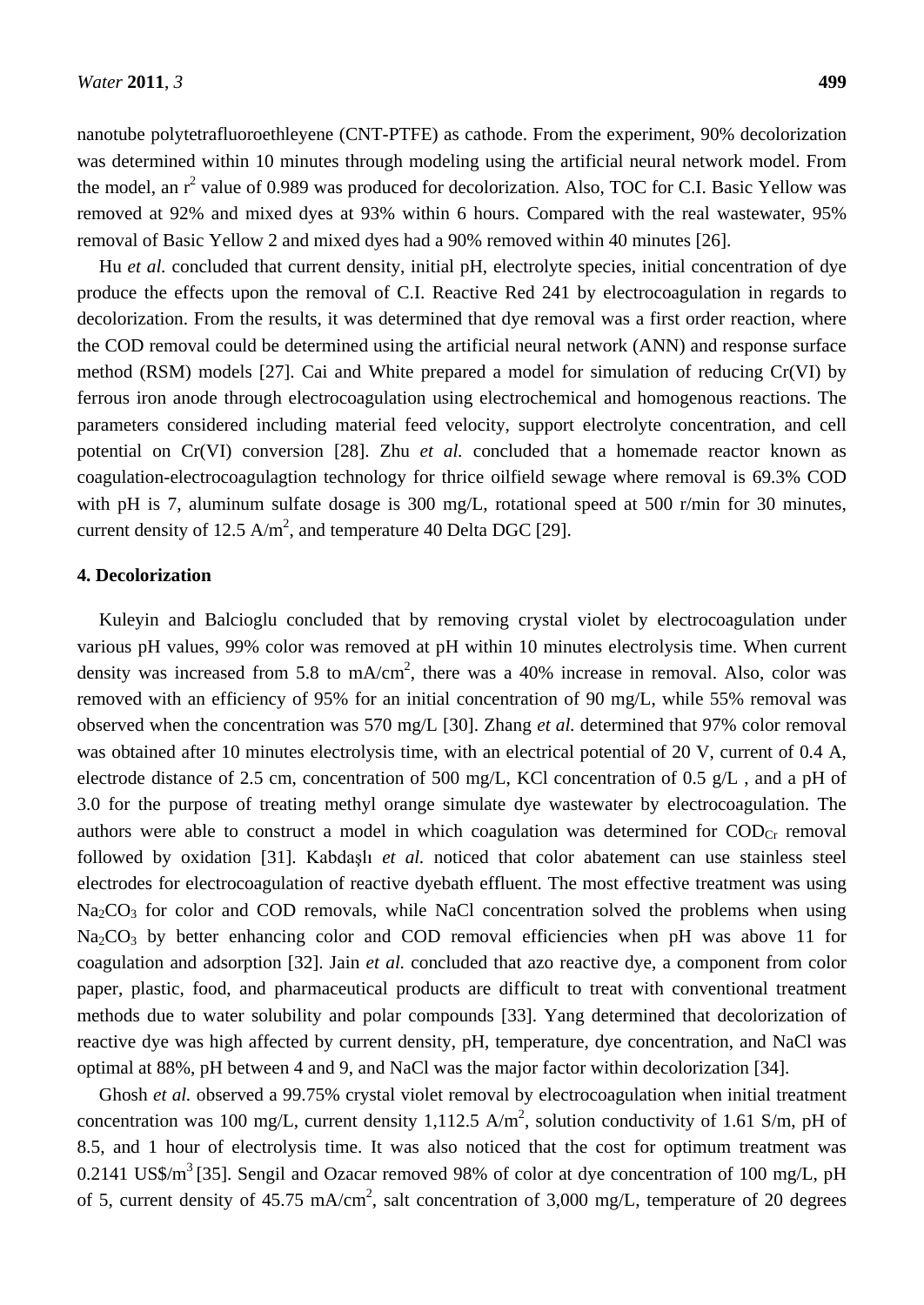Celsius, and inter electrode distance of 2.5 cm. Also, results showed an energy consumption of 4.96 kWh/kg dye using a first-order equation [36]. Chen *et al.* completed a laboratory scale experiment considering dyestuff by pulse electrocoagulation, having considering the parameters of pulse duty factor, frequency, current density, and electrolysis time. It was determined that energy and electrode consumption was improved over direct current (DC) electrocoagulation [37]. Bellebia *et al.* discovered that Marine Blue Erionye MR dye and Brilliant Blue Levafix E-BRA (reactive dye) could be removed successfully under 7.46 and 1.49 F/m<sup>3</sup> loading and abatement at a concentration of 200 mg/L. Reactive dye Brilliant Blue Levafix E-BRA was completely removed during adsorption of 700 mg/L granular activated carbon (GAC) [38]. Ahlawat *et al.* determined that cotton blue acid dye by means of electrocoagulation using aluminum electrodes could be removed at a 97% efficiency, provided pH was 6, electrolysis time of 15 minutes, and an initial concentration of 100 mg/L, and applied voltage of 11. In addition, the authors determined that electrocoagulation was capable of degrading sludge suitable for disposal [39]. Liu *et al.* determined by using electrocoagulation, Eriochrome Black T simulated dye wastewater was degraded considering the following parameters—space of plates, electrolysis time, electrolysis concentration, current density, and pH. Optimum conditions are plates at 2.5 cm, NaCl 1.0 g/L, density of 5 mA/cm<sup>2</sup>, and pH 5.5. It was observed that 98% decoloration was determine, where the energy consumption was 2.76 kWh/kg [40].

Murthy and Raina found that navy blue-3G by means of electrocoagulation considered the following parameters—concentration, type of electrode, turbidity, voltage, pH, and time. Decolorization removal was 95% and 93% using aluminum and iron electrodes respectively [41]. Maghana *et al.* concluded that BOD, COD, and conductivity were capable of being removed by electrocoagulation within tea effluent. Using effluent from the Chemomi tea factory in Rift Valley, Kenya, the authors were capable to reduce COD by 96.6%, BOD by 84.0%, and conductivity by 31.5% and increase pH by 10.32%. The optimum parameters were electrical potential of 24 V, interelectrode distance of 5 mm, effluent volume ratio of 18.2  $m^2/m^3$ , and a pH of 6. Electrocoagulation oxidized phenol tea color pigments that were ionization of iron in the pigments, form radicals, and phenols of long chains [42]. Song *et al.* determined that 96% of colored and 80% TOC was removed by an ozone electrocoagulator with an optimum pH of 10, dye concentration of 100 mg/L, current density of 10 mA/cm<sup>2</sup>, salt concentration of 3,000 mg/L, temperature of 30 degrees Celsius, ozone flow rate of 20 mg/L, and electrode distance of 3 cm [43]. Sengil *et al.* were able to decolorize 98% of Reactive Black 5 from synthetic wastewater by using electrocoagulation with iron electrodes. Optimum conditions for treatment include dye concentration of 100 mg/L, pH of 5, current density of 4.575 mA/cm<sup>2</sup>, salt concentration of 3,000 mg/L, temperature of 20 degrees Celsius, and inter electrode distance of 2.5 cm. The authors also observed electrical energy consumption of 4.96 kWh/kg dye [44].

Zidane *et al.* concluded that by testing various NaCl concentrations as an electrode by a factor of ten (1.5 and 1) from  $10^{-3}$  to  $10^{-2}$ , electrocoagulation could treat CI Red Reactive 41 at best between 41 and 96% removal efficiency, where the absorption was at 540 nm through 60 minutes of treatment, where concentration ranges between 100 and 400 mg/L. At the 400 mg/L concentration, 88% absorption occurs within 10 minutes, as compared to 60% when using direct coagulation using an electric potential of 10 to 15 V. However, 100% removal could be achieved when using electrochemical treatment [45]. Kalyani *et al.* determined that COD removal was 95% and color removal was 92% when using mild steel, and 89% color and COD removal for aluminum electrodes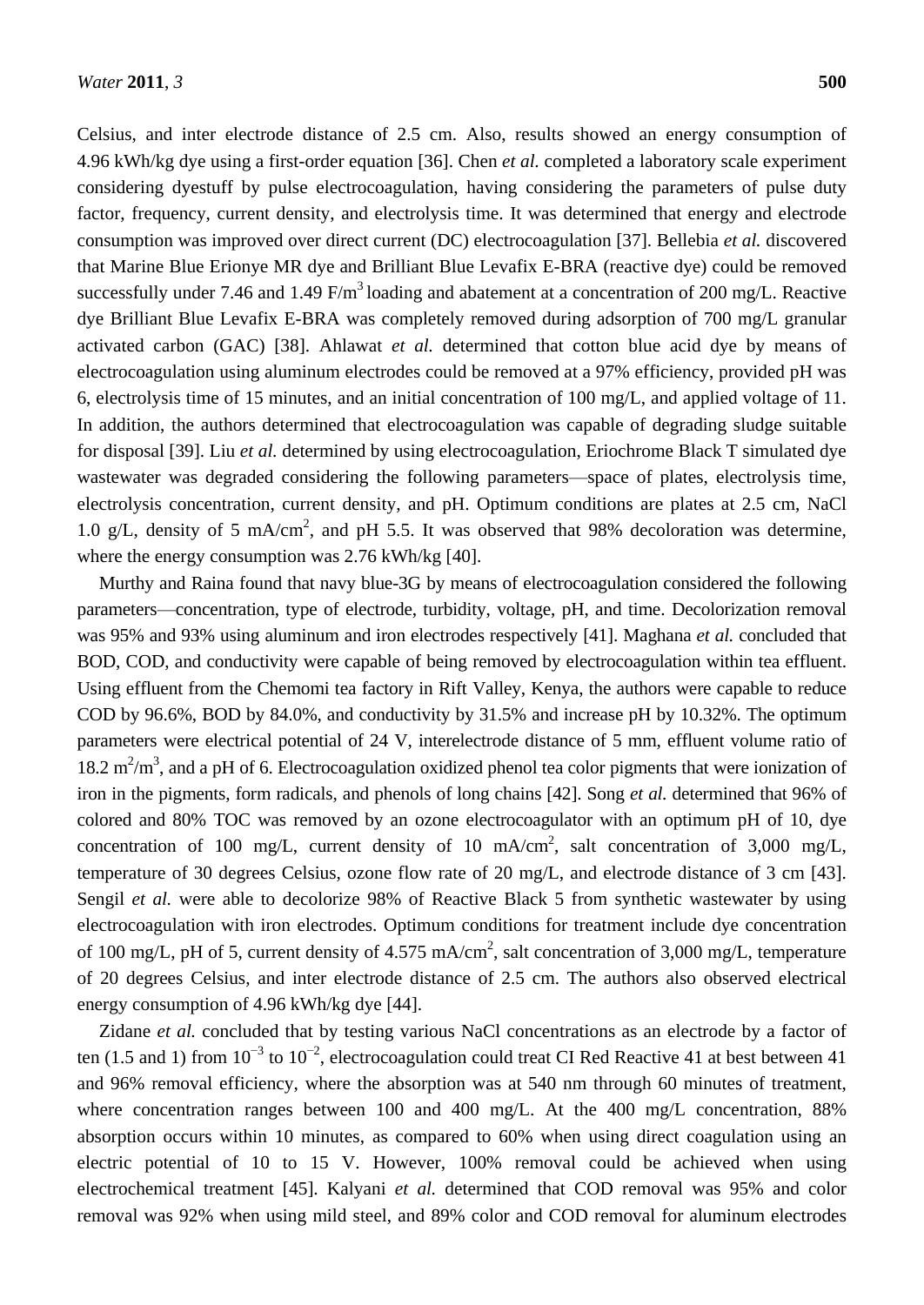when attempting to treat pulp and paper industrial effluent. When it was combined using electrocoagulation with a sequential batch reactor, Langumir and Radke-Paushitz isotherm models were used for an adsorption isotherm [46]. Merzouk *et al.* concluded that COD removal was greater than 80% and color 85% when considering synthetic textile wastewater using aluminum electrodes, a COD 2,500 mg/L dye concentration was reduced to less than 200 mg/L, a pH between 6 and 9, residence time of 14 minutes, current density of  $31.25 \text{ mA/cm}^2$ , and water conductivity of 2.4 mS/cm at an electrode distance of 1 cm [47]. Essadki *et al.* concluded that 80% COD and color as a function of current density. Additional efficiency specific energy and electrode related to current, electrode gap, and conductivity. This can be achieved by using pollutant flotation and recirculation with  $H_2$ microbubbles by water electrolysis. This was achieved using red dye from Moroccan textile using a 20 L external loop air-reactor with a batch electrocoagulator [48]. Hanafi *et al.* compiled a study on olive mill wastewater treatment considering modifying COD, polyphenols, dark color removal, and pH. Through an optimum time of 15 minutes, 2 mg/L of  $Cl_2$  concentration, pH of 4.2, and density of 250 A/m<sup>2</sup>, polyphenols were reduced by 70%, electrode composition is 0.085kg Al/kg COD<sub>remoced</sub>, and energy concsumption 2.63 kWh/kg CODremoved [49].

Balla *et al.* studied the efficiency of an electrocoagulation/electroflotation had a 90% removal rate of color with synthetic mixture as compared to 78–90% removal of color in textile wastewater by providing mixture of Red S3B 195, Yellow SPD, Blue BRFS, Yellow Terasil 4G, Red terasil 343, and Blue terasil 3R02. In addition, electrical energy for mixture dyes was high energy requirement than the two other dyes [50]. Animes *et al.* concluded that application of an electrocoagulation process, color was removed between 90 and 98% when operating the apparatus for one hour treatment of trypan blue, orange G with electrodes made from mild steel and aluminum electrodes. Additional effects involved higher density currents and pH [51].

#### **5. Wastewater Treatment**

# *5.1. Domestic Wastewater Treatment*

Yang *et al.* studied the electrocoagulation electroflotation processes and noted that high COD removal could be achieved; however, suspended solids and color removal was not conducive for secondary sewage treatment; nevertheless, electrocoagulation could be used for small scale, decentralized municipal domestic sewage treatment [52]. Illhan *et al.* concluded that COD and SS could be removed at 60 and 70%, respectively, from domestic wastewater at the Istanbul-Yenikapi Domestic Wastewater Treatment Plant with electrocoagulation using iron-iron electrodes. Operating parameters included 0.6 W electrical power, electrolysis time of 15 minutes for heavy load (380 mg COD/L) and 8 minutes for weakly loaded (260 mg COD/L). It was determined that electrical charge conditions were 0.4 kWh/m<sup>3</sup> for heavy loads, and 0.2 kWh/m<sup>3</sup> for weakly loaded. Sludge production was between 1.5 and 2%. [53]. Bukhari was capable of removing 95.4% TSS treatment efficiency with a current of 0.8 A and a contact time of 5 minutes using an electro-coagulator with stainless steel electrodes. The pattern is noticed was a sweep-floc coagulation where soluble ferrous ions were changed to insoluble ferric ions by oxidation with chlorine. Also, the BOD had a profound effect on the TSS removal in the presence of particulates [54]. Rodrigo *et al.* is capable of removing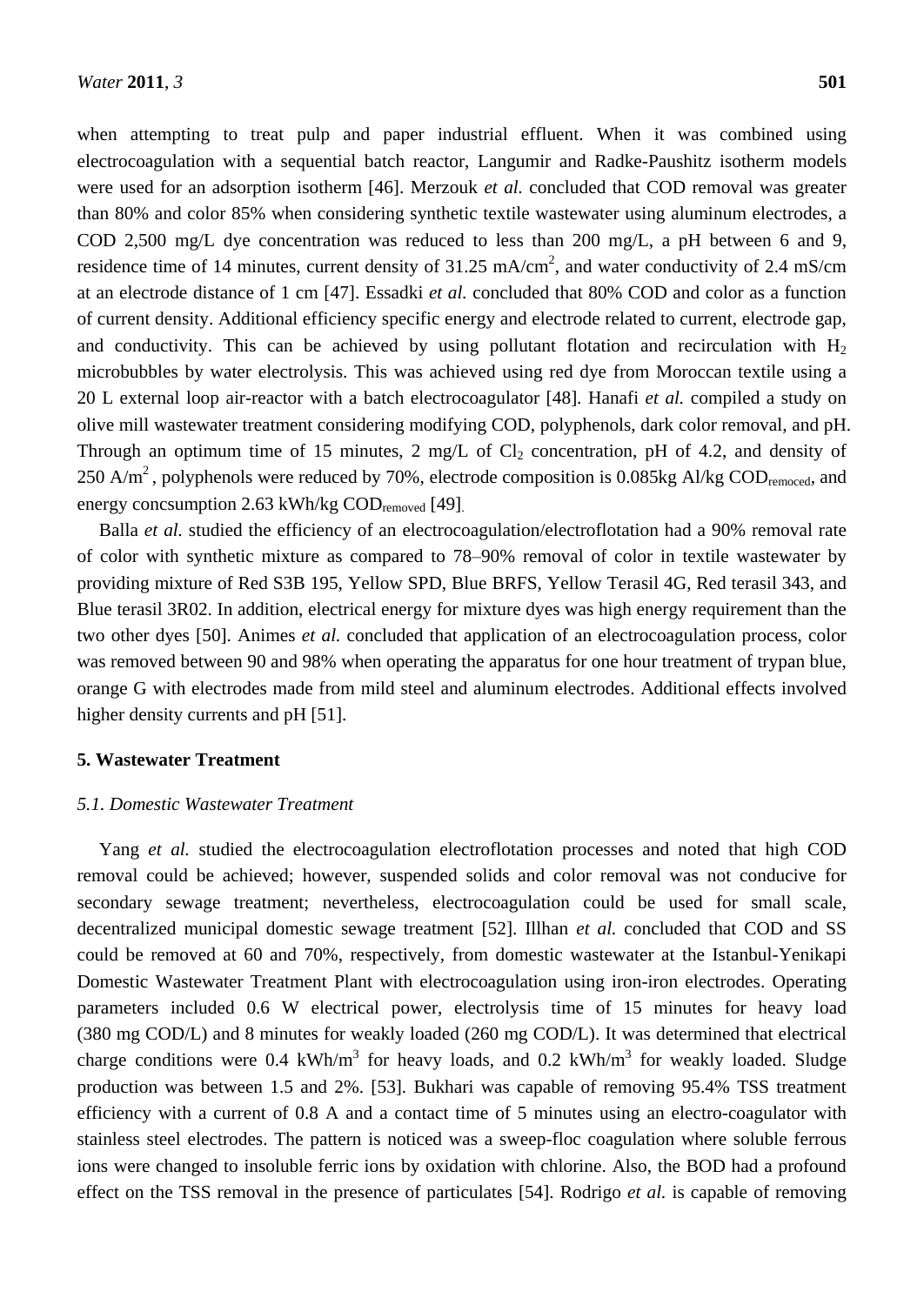ionic phosphorus and COD, when using conductive-diamond electrochemical oxidation and electrocoagulation for persistent organic consumption, specifically regeneration of urban wastewater. The study stated that energy consumption is capable of removal at values lower than  $4.5 \text{ kWh/m}^3$  [55].

# *5.2. Industrial Wastewater Treatment*

Zongo *et al.* determined that by using electrocoagulation for textile industry wastewater with aluminum and iron electrodes, the authors concluded that that the important parameters—energy consumption where COD, turbidity abatement, electrode material, current efficiency, and cell voltage. Absorbance and COD had similar variations along the treatment, where a model could relate metal dissolution and pollution substance [56]. Linares-Hernandez *et al.* determined that 99% COD, 100% color, and 100% turbidity was removed by a two-step process—electrocoagulation with iron electrode and electrooxidation with a boron dipped diamond electrode [57]. Augustin determined that electrocoagulation aws capable of reducing turbidity, acidity, BOD, COD, and heavy metals within palm oil mill effluent from Chumporn Province in Thailand using aluminum electrodes and NaCl as electrolyte. Also, electrocoagulation was determined to have a strong recovery in these various components [58]. Wang and Chou concluded that COD concentration could be reduced to value greater than 90% by electrocoagulation, below the Taiwan discharge standard of 100 mg/L, provided that the concentration of chemical mechanical polishing wastewater was 200 mg/L NaCl, electrical potential of 20 V, and temperature of 25 degrees Celsius. With a 90% removal, it was noted that the water could be capable of being for possible reuse. Also, the kinetic study would reflect a pseudo-first kinetic model [59]. Espinoza-Quinones *et al.* concluded that by treating leather-finishing processes using an electrocoagulation process using aluminum electrode plates under a pH of 7.6 and an electrolysis time between 30 and 45 minutes, the treatment efficiency for COD, turbidity, total suspended solids (TSS), total fixed solids (TFS), total volatile solids (T*VS.*), and chemical effluent concentration. This was confirmed through analysis of variance (ANOVA) with a 95% confidence level [60].

Zhang *et al.* concluded that considering the use of organiochlorine pesticide contamination and found that a presence of pesticides within those soils. In addition, the authors suggested that human population within the vicinity of the soils were under a threat to being exposed to those pollutions, as it required treatment technologies to rid those pesticides from the soils [61]. Asselin *et al.* concluded that total suspended solids (TSS) was removed at 89%, turbidity 90%, BOD 86%, and oil and grease 99%, when completing electrocoagulation by combining mild steel or aluminum electrodes for treating slaughterhouse wastewater. In addition, it was identified that the total cost of treatment is  $0.71 \text{ USD/m}^3$ treated poultry slaughterhouse (PS) effluent, particularly including energy and electrode consumption and chemical and sludge disposal [62]. El-Naas *et al.* concluded that through batch experiments it was proven that the most effective treatment for petroleum refinery wastewater was using aluminum electrodes. Factors that were discussed included current density and initial concentration of the wastewater, where the temperature was 25 degrees Celsius and pH of 8 [63]. Khansorthong and Hunsom were able to reduce color and COD by 91% and 77%, respectively, with operating costs of 0.29 USD/ $m<sup>3</sup>$  wastewater when treating pulp and paper mill by electrocoagulation in batch mode with 6 iron mate pieces. For continuous electrocoagulation, 91% color and 77% COD reduction was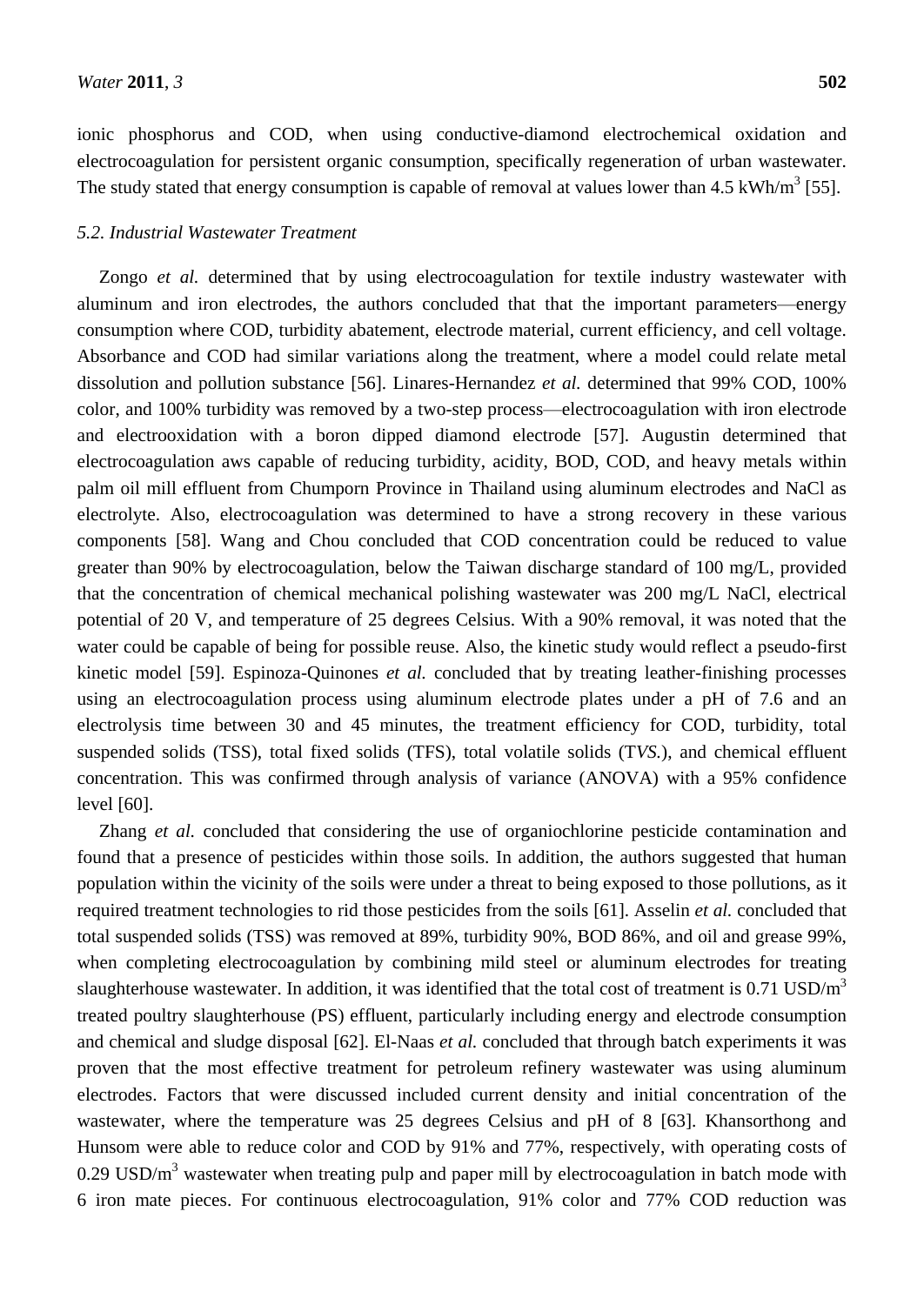completed in 2.15 hours were first order kinetic was the model for filtering of choice. Also total BOD, COD, TSS, TDS, pH, and color were acceptable for Thai Government Standards [64].

Chatzisyneon *et al.* concluded that by using electrochemical oxidation of olive mill wastewater (OMW) with a  $TiO<sub>2</sub>$  anode, it was noticed that the oxidation of OMW at 43 Ah/L, 80 degrees Celsius, and 5 mM NaCl can completely remove color, phenols, ecotoxicity, and low 30% COD removal with a 50 A/cm<sup>2</sup> current density [65]. Oelmez-Hanci *et al.* concluded that COD in olive mill wastewater was reduced by 30% and 20% TOC when using  $UV_{254}$  and  $UV_{280}$  analysis. Effects were noticed based on pH and coagulant/polymer dosages, Fenton treatment is based on pH and Fe(II) concentrations, steel electrodes at various concentrations, and current densities [66]. Raju *et al.* concluded that COD would be reduced from 1,316 mg/L to 42.9 mg/L when using electrocoagulation for the purpose of treating textile wastewater. Treatment was completed using graphite and  $RuO<sub>2</sub>/IrO<sub>2</sub>/TaO<sub>2</sub>$  with titanium electrodes. Overall, electrooxidation noticed the effects of electrolyte type within relation to  $Cl^{-}$  ions [67].

Espinoza-Quniones *et al.* concluded that pollutant removal was completely accomplished for COD, turbidity, and concentrations of chromium, provided that pH is neutral and electrocoagulation ranges between 30 and 45 min. In addition, experimental design is necessary to be a factoral fraction  $2^3$ , for a leather finishing industrial process wastewater for organic and industrial pollutant removal [68]. Zaied and Bellahkal determined that using a pH of 7, electrolysis time of 50 minutes, current density of 14 mA/cm<sup>2</sup>, treatment of black liquor by elecrocoagulation removed 98% COD, 92% polyphenols, and 99% color [69]. Zaleska-Chrost *et al.* determined that laboratory conditions for electrocoagulation was a better treatment than chemical coagulation, having identified COD, turbidity, suspended solids, and color, where crude sewage is contingent on the pollutant removal efficiency [70]. Tezcan Un *et al.* concluded that electrocoagulation with aluminum electrodes was capable of successfully treating vegetable oil refinery wastewater with aluminum electrodes. Within the study, the authors considered optimum conditions for pH, poly-aluminum chloride (PAC) and  $Na<sub>2</sub>SO<sub>4</sub>$  dosage. The concluding value was that 98.9% COD was removed in 90 minutes, where the current density was 35 mA/cm<sup>2</sup> and energy consumption of 42 kWh/kg COD removed [71]. Sengil *et al.* determined that COD (82%), sulphide (90%), and oil-grease removal (96%) from tannery liming drum wastewater by electrogoaluation. Optimum parameters for treatment were  $35 \text{ mA/cm}^2$ , 10 minutes electrolysis time, pH of 3, near energy consumption of  $5.768$  kWh/m<sup>3</sup> COD, 0.524 kWh/m<sup>3</sup> sulfide, and  $0.00018$  kWh/m<sup>3</sup> oil-grease. Kinetics from the experiment produced a pseudo-second order rate equation [72]. Desphande *et al.* concluded that bulk drug industry wastewater COD could be removed at 34%, with a BOD<sub>5</sub>/COD ratio of 0.581 at 120 treatment time, when using the electrochemical method. The optuimum parameters include 95.83 kWh/kg energy consumption and an anode efficiency of 5.76 kg COD/Am<sup>2</sup>h [73]. Linarez-Hernandez *et al.* observed that the combination of electrocoagulation and electroxidation was capable of successful at complining treatment—electrocoagulation coagulates and removes particulates, while electrocoagulation oxidizes what remains. Overall, the process is capable of reducing COD, BOD5, color, turbidity, and coliforms in 2 hours [74].

Wang *et al.* was capable of removing 62% COD when using ultrasound for electrocoagulation. Nevertheless, higher removal efficiency of COD is capable with optimum conditions of 5 V electrical potential, chlorine contact less than 2,500 ppm, two aluminum electrodes and a 999 mg/dm<sup>3</sup> kWh amount per joule, where the treatment was contingent on the amount of aluminum plates present [75].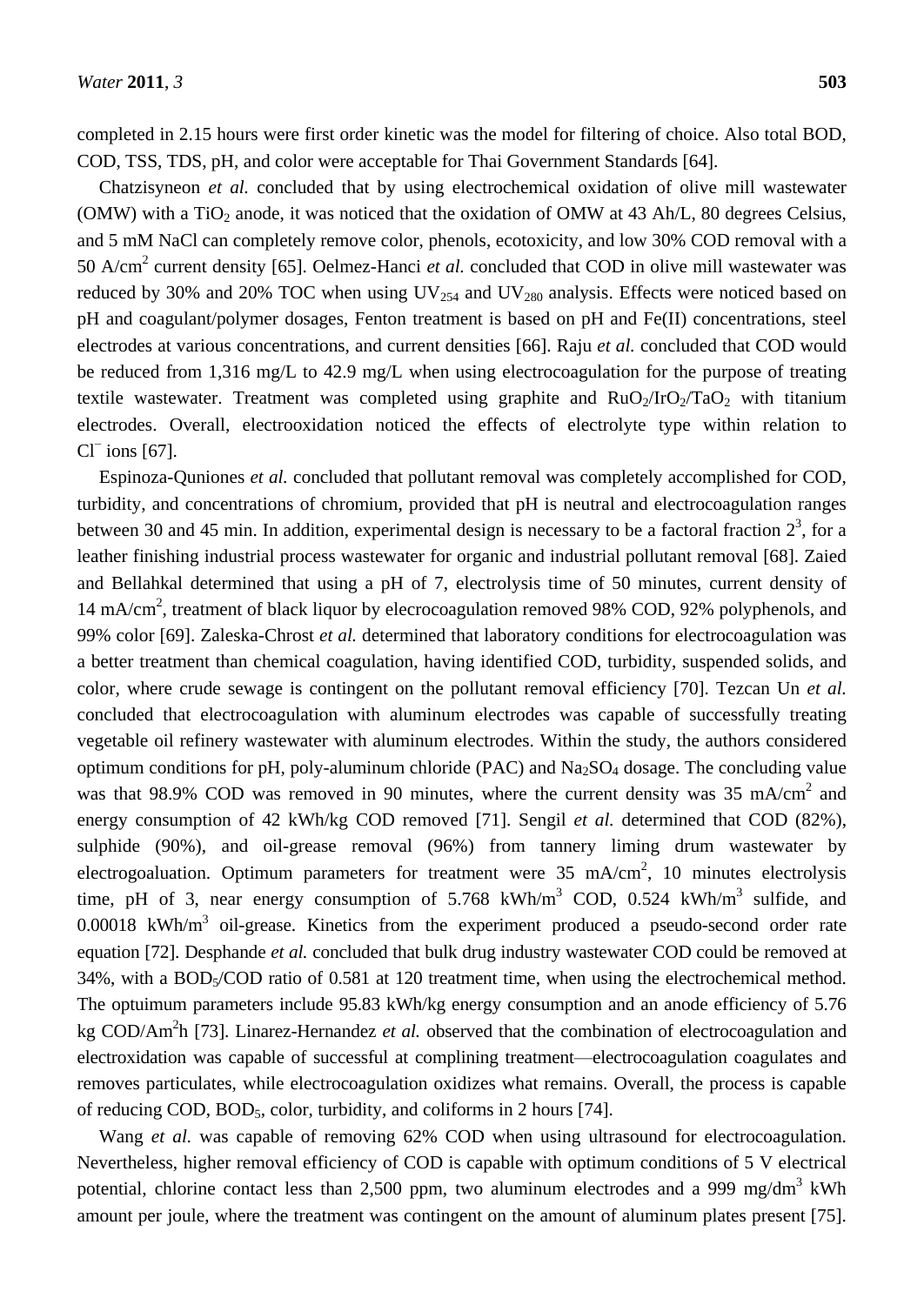Wang *et al.* concluding that by using iron and aluminum electrode pair, 200 ppm NaCl, 30 V of electricity, silica particles and turbidity reduction is feasible from oxide chemical mechanical wastewater with a particle size produced was between 520 and 1,900 nm as the time range was between 10 and 20 minutes [76]. Merzouk *et al.* determined that 85.5% SS, 76.2% turbidity, 88.9% BOD, 79.7% COD, and 93% color could removed by the combination of electrocoagulation-electroflotation after ensuring optimum conditions for 300 mg/L silica, current density of 11.55 mA/cm<sup>2</sup>, pH of 7.6, conductivity of 2.1 mS/cm, treatment time of 10 minutes, and electrode gap of 1 cm. The study was to consider for the treatment of textile wastewater having studied the above optimum parameters [77]. Katal and Pahlavanzadeh determined that by using aluminum and iron electrodes for electrocoagulation, optimum pH between 5 and 7, current density of 70 mA/cm<sup>2</sup> was capable of efficiently treating the wastewater at a low cost. In addition, temperature relationship also poorly affects the performance [78].

Meas *et al.* determined that by using an electrocoagulator with sacrificial electrodes, where COD (95%), color (99%), and turbidity (99%) can be reduced when testing fluorescent penetrated liquid for non-destructive testing of parts, where the water was reused 4 times [79]. Aoudj *et al.* determined that decolorization can be achieved at 98% under the optimum condition of a pH of 6, 1.875 A/cm<sup>2</sup> current density, inter-electrode distance of 1.5 cm, and NaCl electrolyte when removing Direct Red 8 from synthetic wastewater treatment [80]. Monghadam and Amiri concluded that by using a current density of 75 A/m<sup>2</sup>, pH of 4, and conductivity of 3 mS/cm were capable of removing TOC from a phenol-formaldehyde resin manufacturing wastewater by electrocoagulation with aluminum electrodes [81].

#### *5.3. Heavy Metals*

Bazrafshan *et al.* determined that Cr(VI) reduction from synthetic chromium solution could be under legal limits as long as treatment was between 20 and 60 minutes, a range for electric potential of 20 and 40 V, and a pH of 3. Also, the authors determined that chromium removal efficiency was better with iron electrodes than aluminum [82]. Bing-Fang discovered that by using a room temperature of 25 degrees Celsius, iron and stainless steel electrodes, a voltage and a pH of 4, and a  $Na<sub>2</sub>SO<sub>4</sub>$ concentration of 0.7 mg/L, and an electrolysis time of 30 minutes, electrocoagulation could treat a simulated wastewater with  $Cu^{2+}$  and  $Cr^{6+}$  removal of 93% and 98.91 effectively [83]. Hansen *et al.* concluded that a 1 L airlift electrocoagulator could reduce arsenic concentration by 96% (1000 mg/L to 40 mg/L) by iron electrodes. Results indicated that the oxidation of  $Fe^{2+}$  to  $Fe^{3+}$  determined arsenic removal efficiency for arsenic concentration greater than 500 mg/L, whereas 98% arsenic removal was obtained for arsenic concentration of 100 mg/L. Also, the rate of removal was 0.08–0.1 mg As/C, where Fe-to-As ratio (mol/mol) was about 486 [84]. Qui *et al.* concluded that having a pH of 4, voltage 2.5 V, hydraulic retention time of 15 minutes, current density of 25 A/m<sup>2</sup>, removal rate could be achieved at 99.5%, when treating electroplating wastewater by pulse electrocoagulation [85].

Belkacem *et al.* concluded that BOD<sub>5</sub> removal was 93.5%, COD 90.3%, turbidity 78.7%, suspended solids, and color greater than 93% using electrofiltration with aluminum electrodes, where parameters involved electrical potential of 20 V, distance of 1 cm, and electrolysis time less than 20 minutes. Also, the kinetics was less than 5 minutes with a removal of 99% [86]. Rayman and White concluded that by using a parallel-plate electrochemical reactor, the reduction of Cr(VI) using Fe(II) as the anode, the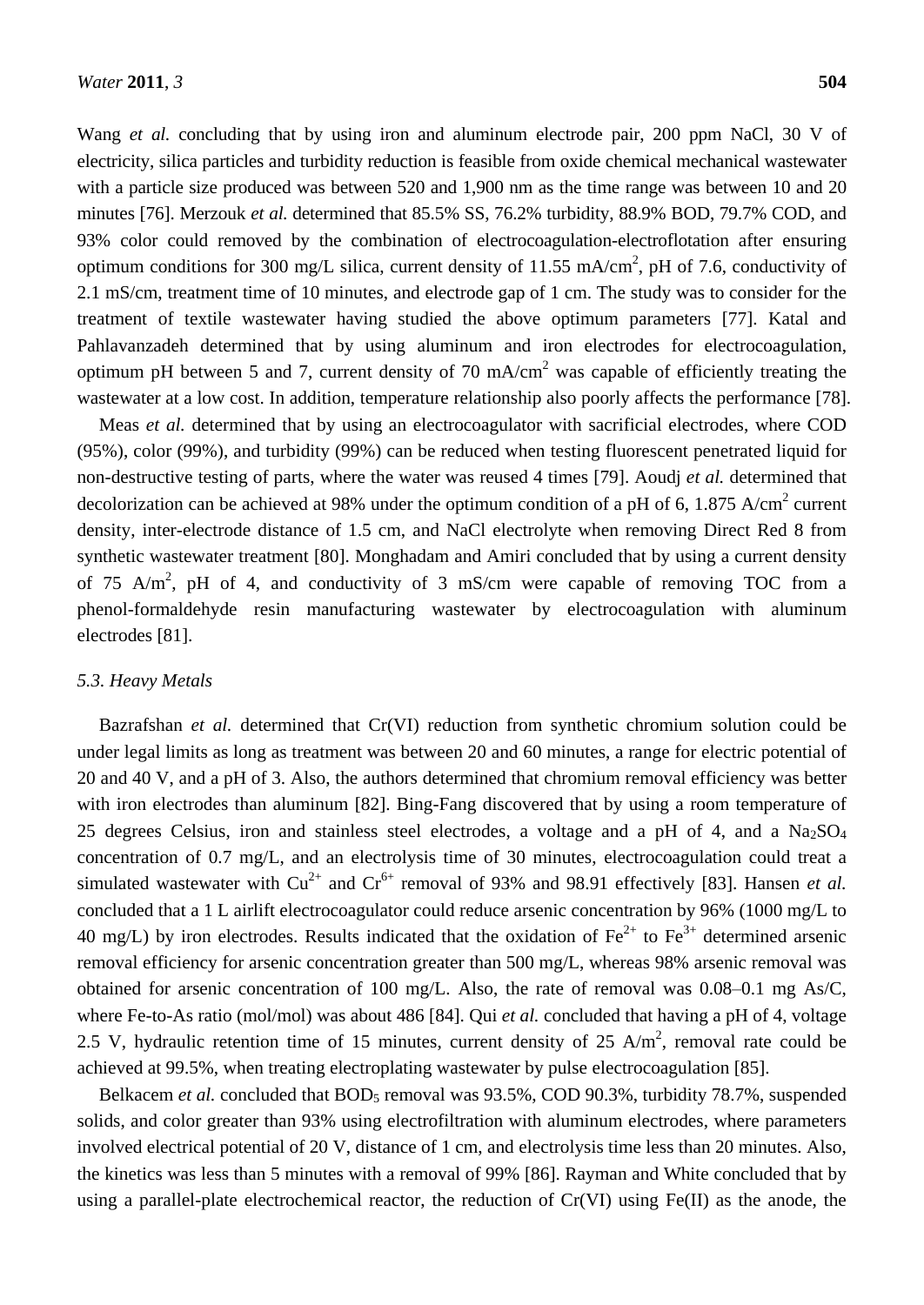space velocity must remain at  $0.02$  s<sup>-1</sup>. It was also imperative to increase the current density by means of the current potential, the supporting electrolyte, decrease the distance between the electrodes for proper conversion; however, if one were to decrease the current density, the specific energy requirement increased [87]. Heidmann and Calmano was capable of treating galvanized wastewater by successfully reducing heavy metals of Cr and Cu by over 99% and 90% of Ni, as long as optimum conditions of a PH were greater than 5, 0.2 A for Fe electrodes, 1.5 A for Al electrodes, and a power consumption of 9.0 kWh/m<sup>3</sup> [88]. Deniel *et al.* determined that by using iron and hybrid Al/Fe electrodes for electrocoagulation, the electrodes were capable of reducing the arsenic concentration by 99%, as the current density was increased from 0.0082 to 0.0816 mA/cm [89].

Nouri *et al.* concluded that electrocoagulation had a treatment time between 20 and 60 minutes, 40 V electrical potential for the removal of Cr(VI) ions by using iron electrodes, and a pH of 3 [90]. Wu *et al.* compared the use of electrocoagulation with aluminum and iron electrodes in combination with  $UV/TiO<sub>2</sub>$  and ozone. It was determined that decolorization efficiency could be rincreased by combining  $UV/TiO_2$  or  $UV/O_3$ , and it was able to reduce power requirement to 8 W. Also, pH was increased to 7.4 as well. What was also observed was that treatment followed pseudo-first order kinetics [91]. Heidmann and Calmano reported that the parameters affecting electrocoagulation process included the chromium concentration, charge loading, and current concentration. Cr concentration decreased slightly by coagulation time at high currents (1.0–3.0 A), whereas at low currents (0.05–0.1 A), 10 mg/L Cr was removed completely from the solution after 45 min [92]. Thella *et al.* concluded that electrode, water current, and gap affected the overall efficiency in treating for arsenic and chromium by a batch electrocoagulation [93]. Optimum conditions found were that the value of pH was 4.0 for arsenic removal and 2.0 for chromium, current density of 75 A/m<sup>2</sup> for arsenic and 50 A/m<sup>2</sup> for chromium and a stirring rate value of 100 rpm. Petsriprasit *et al.* determined that Cu, Cr, Pb, and Zn from billet industry wastewater was capable of being removed by 99%, where it was found that density current is 98 A/m<sup>2</sup>, pH of 5, and 30 minutes electrolysis time. It was noticed that within 120 minutes, pH of 3, and flow rate of 55 mL/min could obtain similar values [94].

Shafaei *et al.* was capable of removing  $Mn^{2+}$  ions by electrocoagulation with aluminum electrodes under an optimum pH of 7.0. Factors concluded by the authors were the density and electrolysis time, along with initial concentration were capable of determining successful removal rates [95]. Vansudervan *et al.* was capable of removing arsenate by electrocoagulation with aluminum alloy as anode and stainless steel as a cathode. The removal efficiency was 98.4%, current density of 0.2 A/dm<sup>2</sup>, and a pH of 7.0. Arsenate adsorption could be fitted into a Langumir adsorption isotherm with first and second order rate equations [96].

#### *5.4. Organic and Inorganic Removal*

Mahvi *et al.* concluded that sulfate removal was best removed whenever the electrical potential was 30 V, reaction time 60 minutes, and pH of 11 when using a six-plate aluminum electrode electrocoagulator. Initial concentration was also an important factor as the authors considered treatment at 350 and 700 mg/L concentrations [97]. Kongjao *et al.* determined that chromium and pollutants could be removed within 95% by considering tannery wastewater with a one-step electrocoagulation process. Additional parameters included a pH between 7 and 9, current density of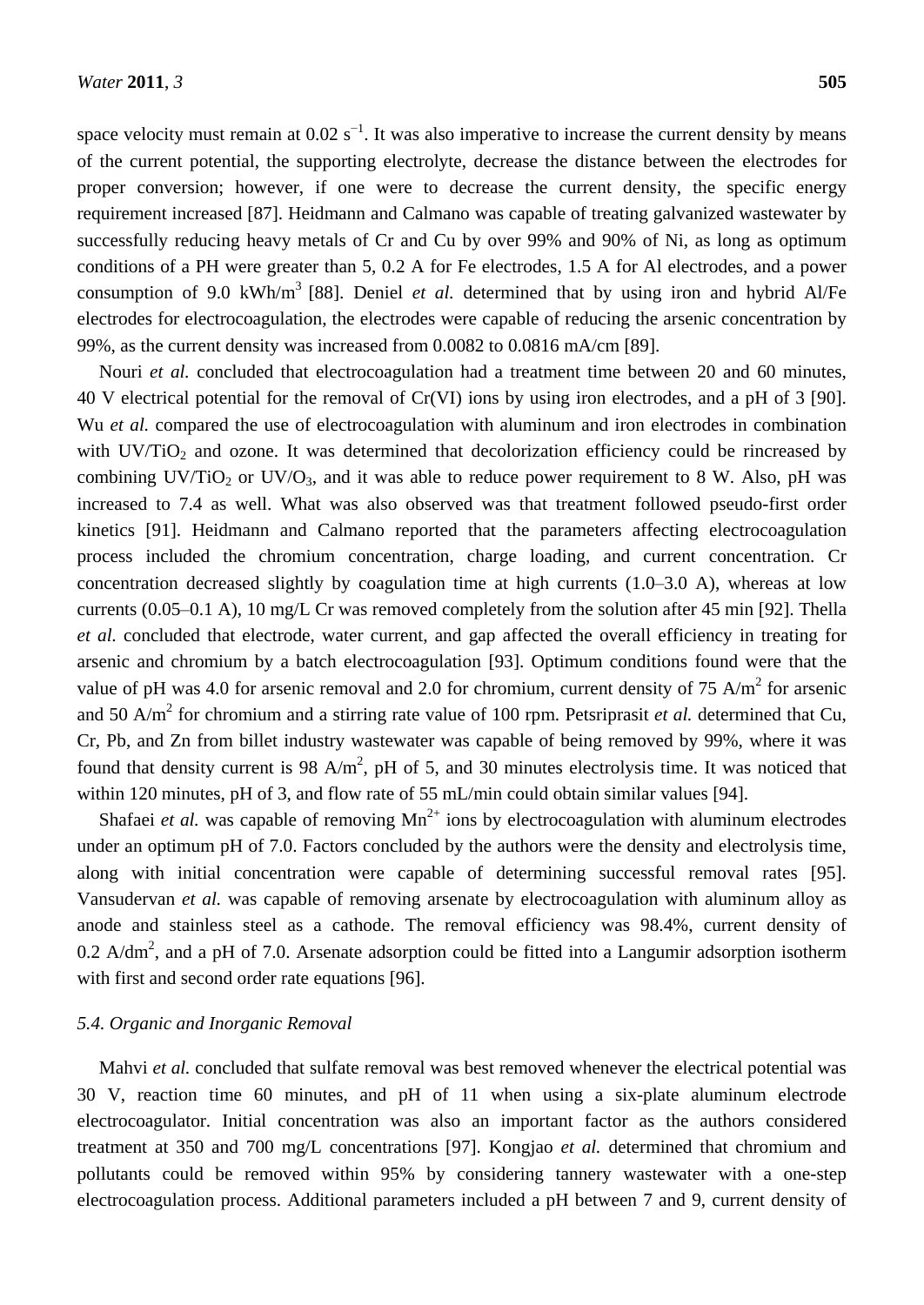22.4 A/m<sup>2</sup>, flow of 3.67 L/min, and 20 minute electrolysis time. Energy consumption was reported as being 0.13 kWh/m<sup>3</sup> and a first order kinetics model for COD removal [98]. Kumar *et al.* concluded that COD and color removal was 50% and 95.2%, respectively, at optimum conditions for treatment of bio-effluent wastewater using electrocoagulation. Parameters to consider included current density between 44.65 and 223.25 Am/cm<sup>2</sup>, pH between 2 and 8, inter-electrode distance of 1 and 3 cm, and electrolysis time between 30 and 150 minutes. It was determined through ANOVA analysis the  $r^2$ value was 0.8547 [99]. Barrea-Diaz *et al.* concluded that COD (92%), BOD (89%), color (92%), turbidity (95%), and total coliform (99%) when adding hydrogen peroxide to electrocoagulator using aluminum and iron electrodes to treat a complex wastewater consisting of organic compounds [100].

Bhaskar Raju *et al.* determined that COD was removed between 90 and 93% by graphite, 54% by  $RuO<sub>2</sub>/IrO<sub>2</sub>/TaO<sub>2</sub> coated titanium electrodes, when using various electrochemical methods for treating$ textile wastewater. The treatment method was electrocoagulation by steel electrodes for suspended solids and electroxidation for COD removal for the purpose of pretreatment method to reverse osmosis [101]. Yilmaz *et al.* studied the removal of boron from synthetic wastewater having considered pH as an optimum at 8.0. After looking at the resin/boron solution, boron concentration, stirring speed, and temperature, 99% removal occurred, where the boron removal rate was affected by stirring speed and temperature—increasing the speed, decreased the floc formulation and removal; increasing the temperature increased the boron removal. The authors developed a pseudo-second order model equation based on the heterogeneous fluid-solid reaction [102]. Xu *et al.* determined that by using multi-staged electrocoagulation, 99% removal from boron concentration was completed after the fifth stage taking the concentration from 500 mg/L to less than 0.5 mg/L under a current density of 62.1 A/m<sup>2</sup> [103]. In addition, the authors noticed that arsenic removal was successful in reducing the concentration from 15 mg/L to 0.5 mg/L. Hansen and Ottosen suggested that reason electrocoagulation is a suitable treatment for arsenic removal because of its ability to precipitate hydroxide-arsenic compounds. However,  $Ca(OH)_2$ , prior to successful removal of arsenic required additional treatment [104]. Khatibikamal *et al.* determined that pH between 6 and 7, when using electrocoagulation with aluminum electrodes,was optimal for treatment, where the pH would be reduced over time, number of plates had no effect, and second rate kinetics model was concluded for absorption. Fluoride was reduced from 4 to 6 mg/L to 0.5 mg/L [105].

#### *5.5. With Photolysis Degradation, Advanced Oxidation*

Boroski *et al.* concluded that electrocoagulation filtration combined photocatalysis using a UV/TiO<sub>2</sub>/H<sub>2</sub>O<sub>2</sub> systems improved the biodegradable index (BOD/COD) from 0.48 after electrocoagulation to 0.89 with the use of the hybrid system, using 6 hours photocatalysis irritation, provided a 30 minute EC/Fe<sup>0</sup>, 153 A/m<sup>2</sup>, pH of 6.0. A COD reduction was 88% in the system, provided 50 mmol/L  $H_2O_2$  and an additional NaCl concentration of 5.0 g/L reduced electrolysis time from 30 to 10 minutes [106]. Apaydin and Gonullu *et al.* concluded that COD and sulfide were capable of being removed at 46% and 90% during electrocoagualtion, whereas electro-Fenton was efficient in removing 54% and 85%, when treating tannery wastewater using iron electrodes. Operating parameters for the treatment process included electrical current of 33.3 mA/m<sup>2</sup>, electrical consumption of 1.5 kWh/m<sup>2</sup> COD removal and 8.3 kWh/kg SO<sub>4</sub><sup>2−</sup> removed [107]. Parga *et al.* developed a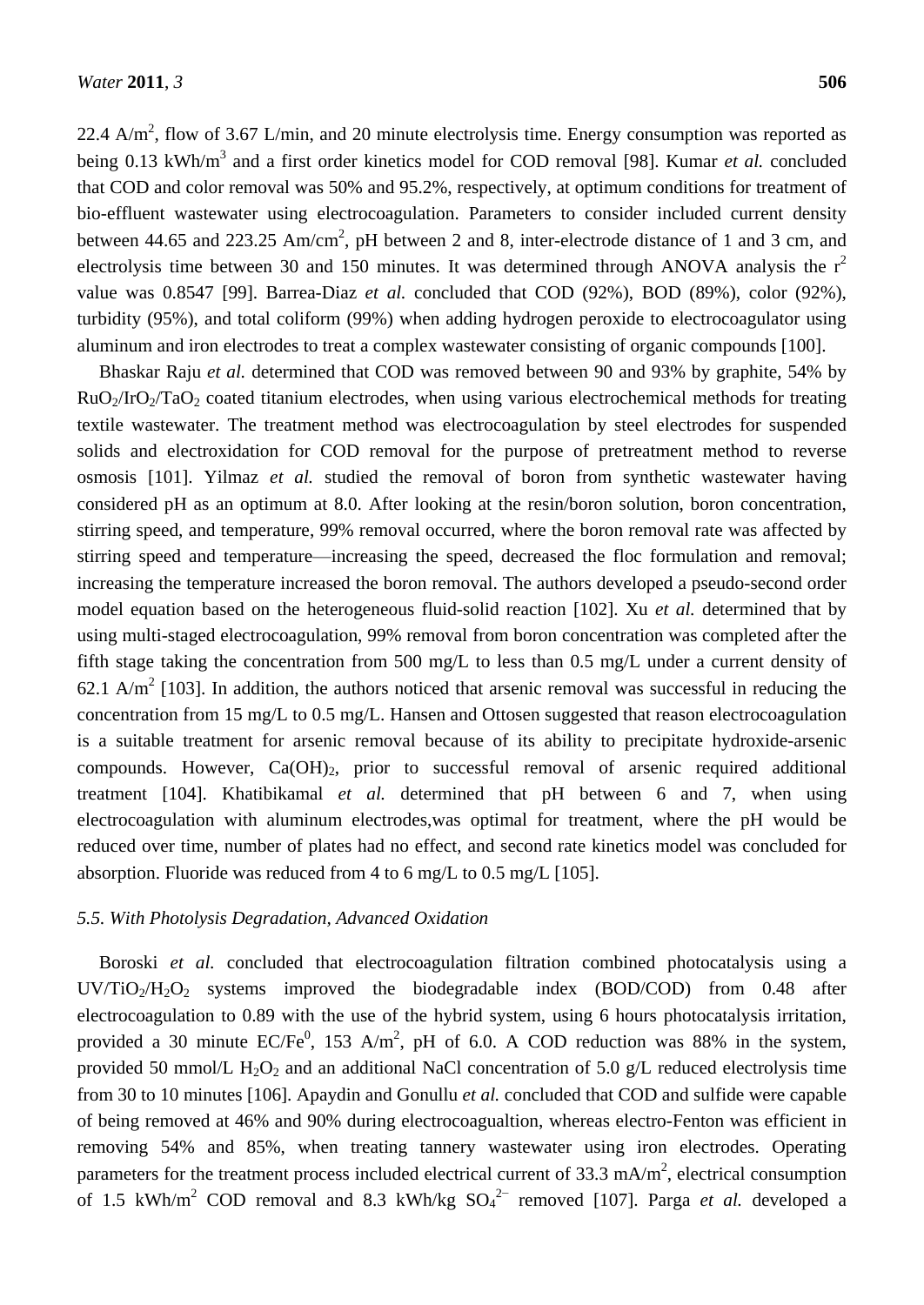technique by using electrocoagulation as a method was very important as the photocatalysis degradation of cyanide by  $TiO<sub>2</sub>$  required particle fineness; so using electrocoagulation for recovery has a 93% recovery rate. Also it was determined that the Langmuir isotherm procedures developed included (free energy value)  $\Delta G^0 = -37$  kK/mol, enthalphy ( $\Delta H^0 = -54$  kJ/mol) and entropy  $(\Delta S^0 = 0.524 \text{ kJ/mol})$ , where TiO<sub>2</sub> is 93% in 30 minutes electrolysis time and using a 50 W halogen lamp [108]. Rodrigues *et al.* observed 91% turbidity and 86% COD removal, going from 1,753 to 60 mg/L using strictly electrocoagulation, while reduction was capable at 50 mg/L when using electrocoagulation combined with photocatalysis using titanium dioxide for treating pharmaceutical wastewater. Optimum conditions included iron electrodes, current density of 763 A/m<sup>2</sup>, 90 minute treatment time, and pH of 6, whereas photocatalysis  $(UV/TiO<sub>2</sub>/H<sub>2</sub>O<sub>2</sub>)$  consisted of a pH of 3, 45 irritation, 0.25 g/L TiO<sub>2</sub> 10 mmol/L H<sub>2</sub>O<sub>2</sub> [109].

Tezcan Un *et al.* concluded that by using a hybrid electrocoagulation with iron and aluminum electrodes and Na<sub>2</sub>SO<sub>4</sub> and a pH of 7.8, the treatment process was capable of removing 94.4% COD of an initial concentration of 1,200 mg/L. The optimum parameters included a polyaluminum coagulation with 0.75 g/L PAC concentration. The treatment met slaughterhouse wastewater treatment standards in Turkey. Also, combined with the Fenton process,  $81.1\%$  COD was removed with 9% H<sub>2</sub>O<sub>2</sub> [110]. Canizares *et al.* concluded that the use of a boron doped diamed (BDD) anode for soluble organic matter mineralization was capable of breaking down metalworking wastewater by physio-chemical processes using an electrochemical reactor [111]. Li *et al.* concluded that oil removal rate from oilfield wastewater using an electrocoagulator with sacrificial aluminum electrodes was capable of removing 89.6%, where the current intensity is 1 A, plate spacing of 10 mm, initial oilfield concentration is 500 mg/L, pH 7.2, and electrolysis time of 20 minutes [112]. Zhang *et al.* decolorized CI Acid Red 2 on a platinum rotating disc resulting in a 98% reduction within 40 minutes by using an electrogenerated iron hydroxide from eelctrogenerated ferrous irons, where decolorization was combined with electrocoagulation electro oxidation procedures [113]. Hernandez-Ortega concluded that turbidity by color at 90% and COD by 60% when using a combined electrocoagulation-ozonation process with wastewater from 140 factories. This process was suitable to treat industrial wastewater prior to the biological process of wastewater treatment [114].

#### *5.6. Combined Treated with Adsorption, Membranes*

Narayanan and Ganesam observed that chromium (VI) removal can be achieved by the combination of electrocoagulation and granulation activated carbon (GAC) at a pH of 8. The optimum conditions would be considered when the current density has been increased to 26.7 mA/cm<sup>2</sup>, operating time of 100 minutes for the electrocoagulation. The authors noticed that with GAC added to the systems it dramatically reduced the concentration of chromium [115]. Yüksel *et al.* determined that sodium doecyl sulfate (SDS) removal was 81.6% for peroxi-electrocoagulation, where the optimum conditions included 60 mg/L, 0.5 mA/cm<sup>2</sup>, 10 minutes electrolysis time, and an energy consumption of 1.63 kWh/kg SDS. In addition, pseudo-second order equation was observed [116]. Kumarasinghe *et al.* concluded that for a model wastewater consisting of copper, lead, and cadmium, the removal was contingent and electrolysis time, current density, and solution pH when using a hybrid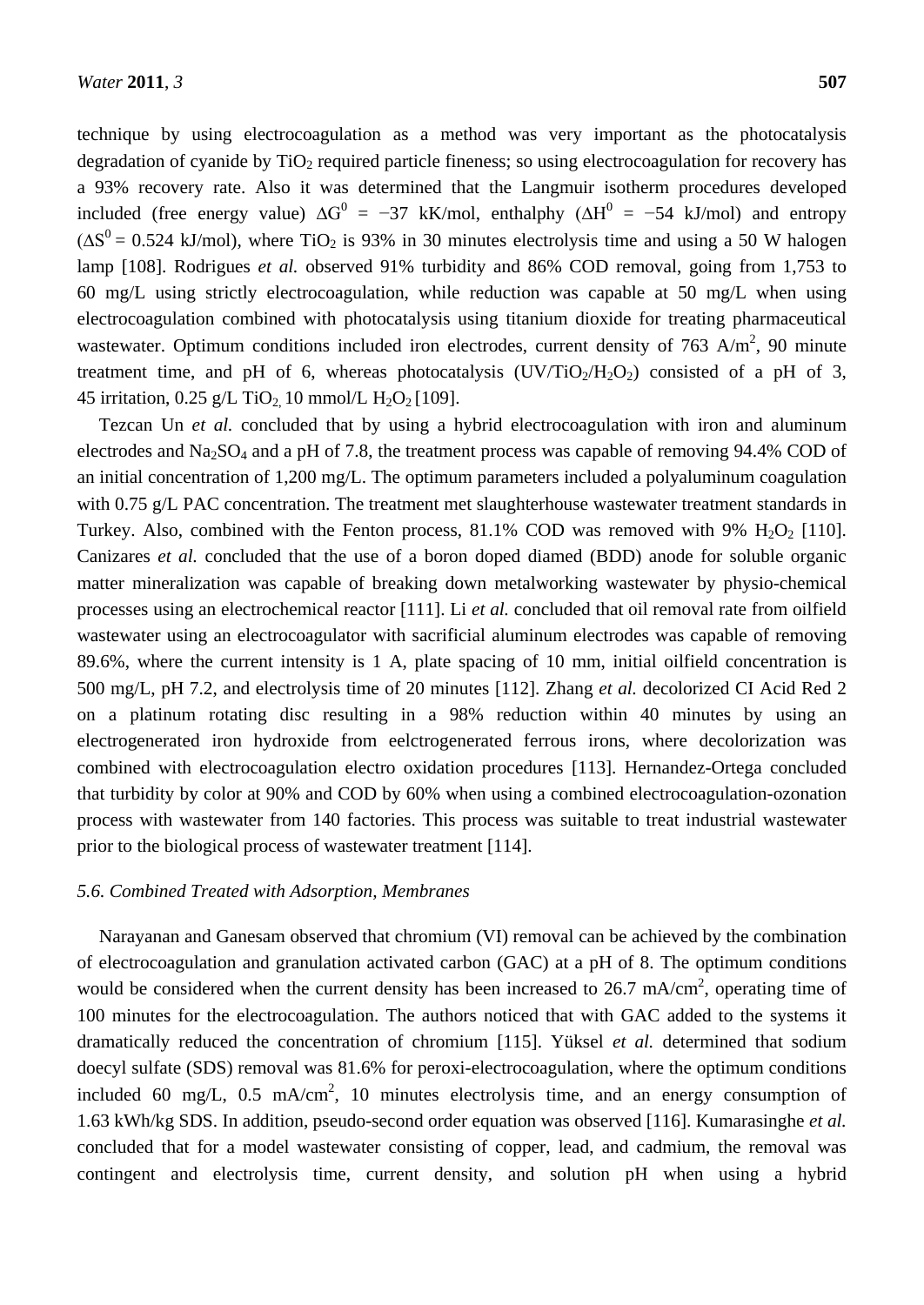electrocoagulation-ultradfiltration system. The authors concluded that removal was greatly affected by maintaining a non-acidic pH [117].

Aouni *et al.* discovered that COD, turbidity, and color could be removed from textile wastewater using electrocoagulation with nanofiltration. The parameters considered included current densities and experimental tense. For each treatment process, electrochemical treatment was for color and COD, while nanofiltration for color, COD, alkalinity, conductivity, and total dissolved solids (TDS) [118]. Yang and Tsai concluded that electrocoagulation/electrofiltration treatment with carbon filters and carbon/alumina tubular composite membranes was successful in treating chemical mechanical polishing of the copper layer (Cu-CMP) wastewater with pore size between 2 and 20 mm and nominal pore size of 3.5 mm. The treatment led to an 82 to 91% TS removal, TOC removal, Cu, and Si removals [119]. Chang *et al.* combined electrocoagulation-activated carbon adsorption-microwave generation. Through electrocoagulation, 39% COD removal occurred with pH of 8, electrolysis time of 8 minutes, and a density of 277 A/m<sup>2</sup>, and a NaCl contact of 1 g/L. The study produced favorable results with 100 g/L GAC that removed 82% of Reactive Black 5 (RB5) and with 20 g/L GAC that removed the remaining 61% of COD [120]. Chou *et al.* used electrocoagulation for removal of COD in oxide CMP wastewater, where it was determined that COD could be reduced by 90%. Also, the authors determined that this process followed pseudo-second order under the Freundlich adsorption isotherm model at various densities and temperatures [121]. Lakshmanan *et al.* concluded that arsenic was removed by 98% when using NaCl, and was removed by 75% when using sodium sulfate and nitrate during a 5 minute appearance and an initial concentration of wastewater of 10 mg/L within the electrocoagulator. Adsorption was affected by several factors, including magnetic, particle size, and surface properties of the precipitate; solid waste from the treatment was non-hazardous [122].

# *5.7. Combined with Aerobic, Anaerobic Processes*

Yetilnezsoy *et al.* discovered a 90% COD and 92% color efficiency by electrocoagulation from an upflow aerobic sludge blanket reactor with aluminum and iron electrodes. It was also determined that aluminum electrodes were more efficient for treatment. Optimum conditions would be a pH of 5, current density of 15 mA/cm<sup>2</sup>, and an electrolysis time of 20 minutes [123]. Barrea-Diaz *et al.* concluded that COD was removed at 68% when combining with electrochemical and biological treatment for the removal of complex industrial wastewater using aluminum reactor. These treatment efficiencies improved recalcitrant concentrations in the wastewater as compared to biological whereas COD only reduced treatment by 30%. Also, the authors noticed that if aluminum polyhydroxychloride (PAC) coagulant was added at a rate of 4 mL/dm<sup>3</sup> along with a batch electrochemical reactor, it would greatly improved COD and color results [124]. Basha *et al.* proved that the combination of electrochemical degradation and biological oxidation was capable of reducing COD by 80% from 48,000 mg/L to 17,000 mg/L from the organic industrial wastes. The microorganisms used were *Baciliu subtillis*, *Pseudomones aeruginosa*, and *Proteus vulgaris*. It was concluded that the water could be reused following experiments [125]. Desphande *et al.* concluded that using a combined electrocoagulation and anaerobic fixed film reactor, COD, BOD, and color could be removed at 24%, 35%, and 70%, respectively, with conditions of pH at 7.2, current density of 80 A/m<sup>2</sup>, and electrolysis time of 25 minutes for mere electrocoagulation. However, when combined with the anaerobic fixed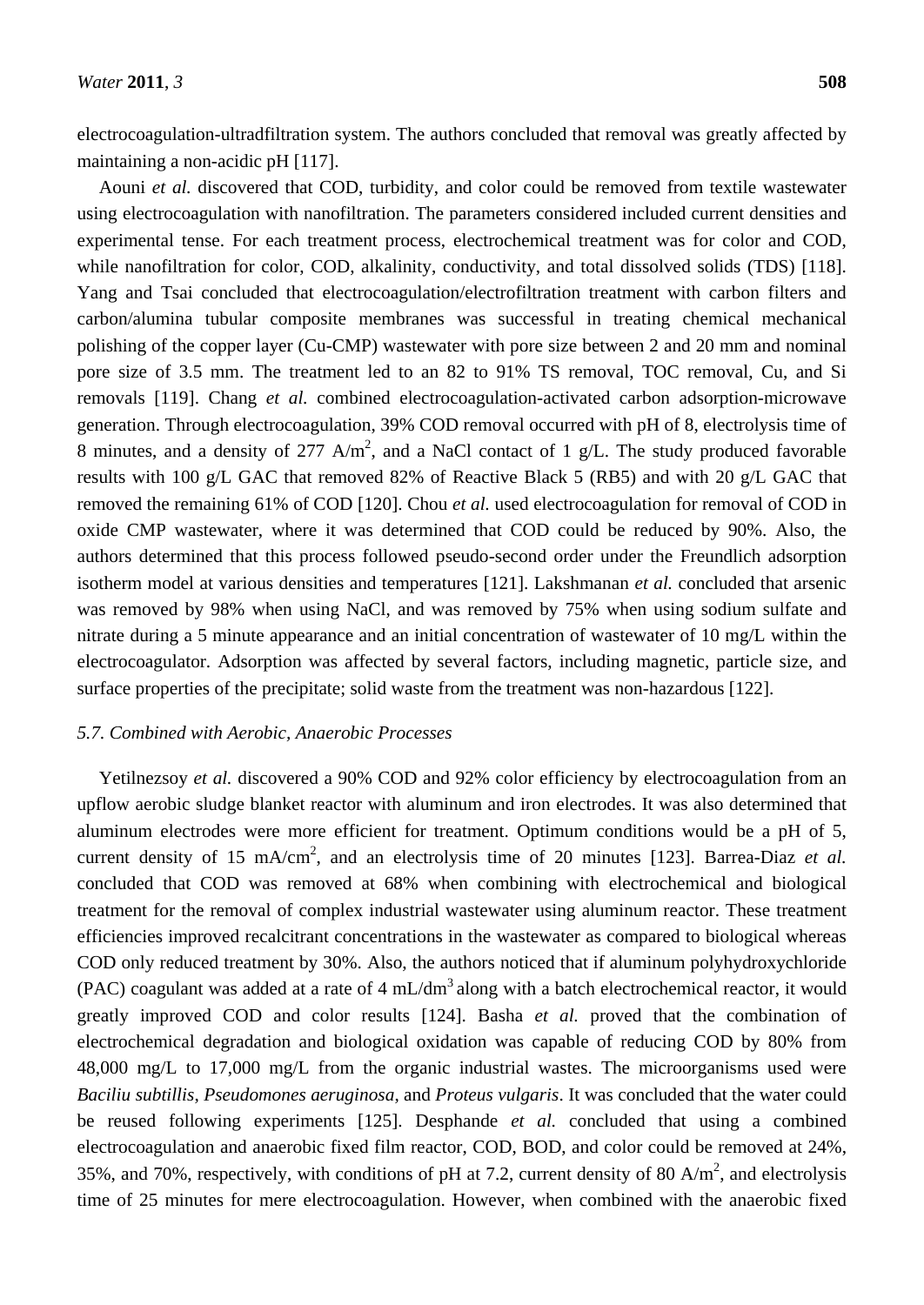film reaction, removals increased to 80–90% COD, 86–94% BOD, at 0.6 to 4.0 kg COD/m<sup>3</sup>s organic loading rate [126].

Phalakornukule *et al.* concluded that treatment of Reactive Blue 140 and Direct Red 23 required electrical energy of 1.42 and 0.69 kWh/m<sup>3</sup>, respectively, with color (99%), COD (93%), and TS (89%) removal, when using a continuous electrocoagulation. In addition, the authors were able to harvest hydrogen [127]. Moises *et al.* conducted study to remove color (94%), turbidity (92%), COD (80%) for industrial wastewater at a flow rate of 50 mL/min [128].

#### *5.8. Dye Removal*

Wang *et al.* determined that high removal efficiency of orange G simulated dye could be achieved, when the pH was 4.5, NaCl concentration was 0.75 g/L, space between electrodes was 10 mm, treatment time 10 minutes. The authors observed no relation with the applied voltage [129]. Rahgu and Basha removed 100% COD and 92% color by the use of  $Ti/RuO<sub>2</sub>/IrO<sub>2</sub>$  as anode and stainless steel as cathode within an electrochemical membrane for the purpose of treating textile dyebath and generate caustic soda, where the caustic soda generation went from 40 to 210.28 g/L [130]. Phalakorkule *et al.* reported a study for treating Reactive Blue 140 reactive dye and disperse dye II. Results indicated that color was reduced by 95% with an energy consumption of 1 kWh/m<sup>3</sup> and a dye concentration of 100 mg/L during synthetic treatment [131]. Mollah *et al.* removed 94.5% of orange II dye from 10 ppm at density of 160 A/m<sup>2</sup>, pH of 6.5, conductance of 7.1 mS/cm, flow rate of 350 mL/min, and NaCl concentration of 4.0 g/L [132].

#### *5.9. Pretreatment*

Arsten-Alaton and Turkoglu concluded that using aluminum and stainless steel electrodes for color and COD removal for disperse dyebath, treatment was able to remove color and COD instantaneously at a pH of around 7.0 for complete color removal and 61% COD removal for conditions of using 2,000 mg/L NaCl electrolyte and an electrical current density of 44 mA/cm. This process was compared to coagulation process which used aluminum sulfate as a coagulation between 200 and 2,000 mg/L, under a pH between 3.5–11.5 [133]. Khoufi *et al.* concluded that elctrocoagulation as pretreatment was very successful in treating olive mill wastewater by reducing toxicity and improved the performance of methanization as long as the oxygen loading rate was between 4 and 7.5 COD/day. Because of electrocoagulation, anaerobic digestion and particularly methanization improved COD removal to 80%. Aerobic treatment removed COD by 78.7%, and extraction of ethyl acetate was at 90% recovery [134].

# *5.10. Other Treatment*

Koparal *et al.* concluded that removal efficiency for humic substances in synthetically prepared wastewater within electrocoagulation using aluminum plate electrodes was related to the initial pH at 5 due to the presence of a gel layer formation on the anode surfaces. This was observed at high concentrations, where the concentration is greater than 120 mg/L [135]. Panizza and Cerisola was successful in removing 75% chemical oxygen demand (COD) from carwash wastewater by combining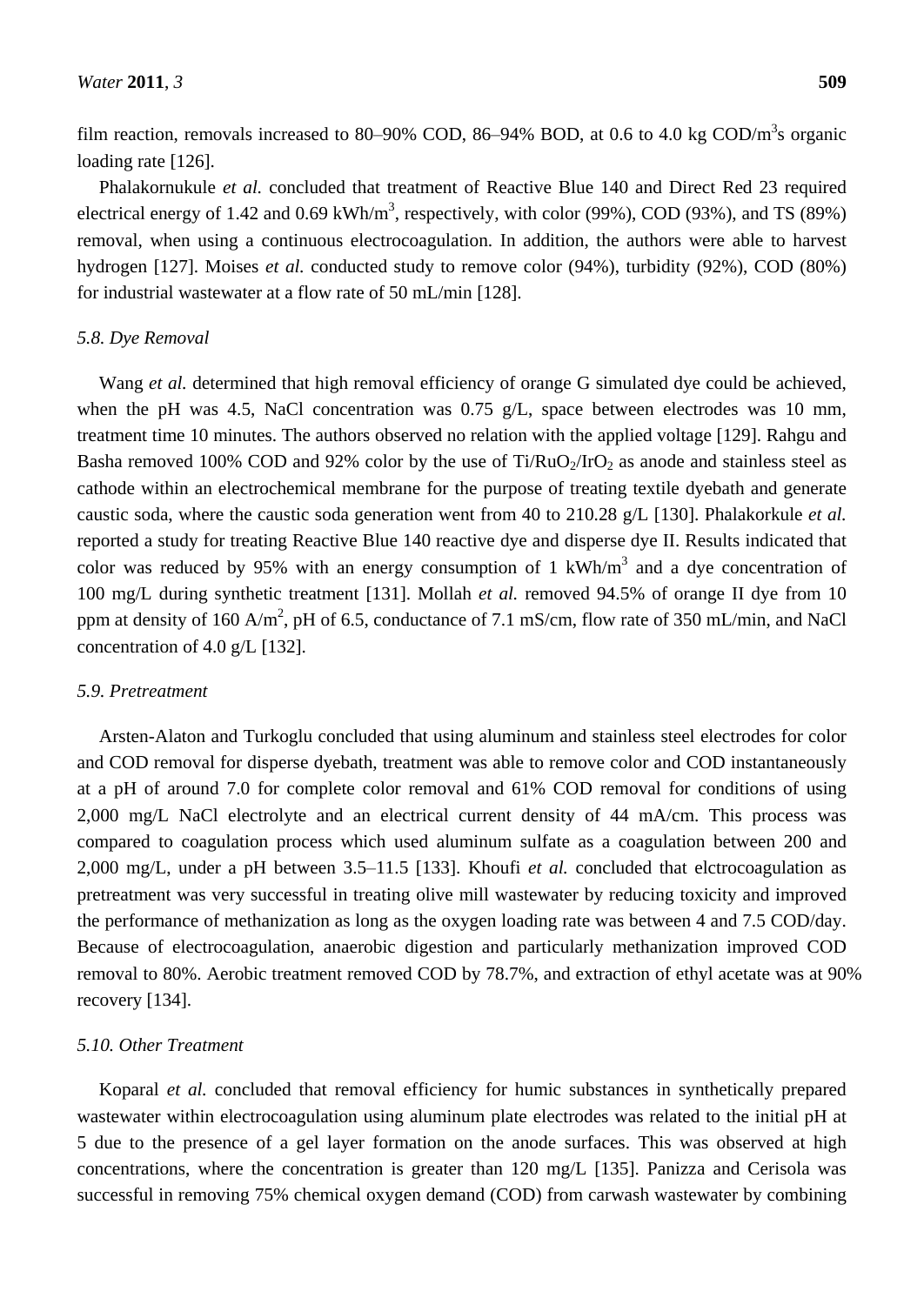electrocoagulation with iron anodes and electrochemical with boron-doped diamond anode. What was determined was a 2 mA/cm<sup>2</sup>, pH of 6.4, electrolysis time of 5 minutes. What was noticeable was that energy consumption is 0.4 kWh/m<sup>3</sup> [136]. Yu *et al*. determined that chemical oxygen demand (COD<sub>cr</sub>) and turbidity was removed by 57.8% and 88.2% ,respectively, as it was observed that  $\text{COD}_{cr}$  reduced from 144.15 mg/L to 60.96 mg/L, where turbidity was reduced from 39.06 NTU to 4.61 NTU. Operating parameters included 25 V electric potential, electrolysis time of 10 minutes, and a pH between 7 and 7.5 for carwash wastewater treated by electrocoagulation-flotating-contact filtration process [137].

Liu *et al.* concluded that removing chlorophyll-a and UV-254 was 81% and 56%, respectively, while turbidity was recorded at a value less than 2.6 NTU when using an electrocoagulation-flotation treatment system for landscape wastewater [138]. Mao *et al.* observed that the treatment of bathing wastewater was most effective in using electrocoauglation-air flotation, Biological Activated Carbon, Membrane Bioreactor, and filtration/ultrafiltration-biological activated carbon processes [139]. Arslan-Alaton *et al.* was capable of achieving 100% color using current between 33 and 65 mA/cm<sup>2</sup> and the time within the elctrocoagulator using aluminum electrodes between 10 and 15 minutes. Also, it was noted that the electrical energy consumption was only 5 kWh/ $m<sup>3</sup>$  within an electrocoagulator for treating real reactive dyebath effluent. This was contrary to using stainless steel electrodes which consumed 9 kWh/m<sup>3</sup> of electrical energy [140]. Cano Rodriguez *et al.* concluded that using a photoremediation technique of having Myriophyllum aquaticum along with electrocoagulation and a current density of 45.45 A/m<sup>2</sup>, and pH of 8 couild remove COD (91%), color (97%), and turbidity (98%) from mixed industrial wastewater [141].

#### **6. Analytical and Instrumentation**

#### *6.1. Equipment*

Moreno *et al.* studied green rust significance within electrocoagulation by considering measuring pH at locations near iron electrodes and observed that electrocoagulation was related to components such as solubility. Having analyzed components such as metal and non metal removal, suspended solids, organic compounds, COD (chemical oxygen demand) and BOD (biochemical oxygen demand), the authors observed that iron electrodes were more successful than aluminum electrodes for durability and cost [142]. Eyvaz *et al.* used electrocoagulation with parallel aluminum electrodes in batch mode for comparing alternative pulse current (APC) and direct current (DC) for treating Dianix Yellow XCC and Procium Yellow. It was determined that the alternating pulse current was better in removal of TOC and dye treatment as compared with the DC power supply [143]. Wang *et al.* found that using a pulse frequency between 500 to approximately 2,000 Hz had an effect on treatment performance. Overall, pulse current was found to be better than direct current, reducing power consumption by 40 to 50% [144]. Wang *et al.* concluded that by using DC electrocoagulation, in a treatment time of 25 minutes, decolorization and COD removal was 75.45% and 84.62%, respectively. The authors discovered a relationship between an increase of pH and alkalinity with increase in temperature, and electrolysis time, while voltage was related to current [145].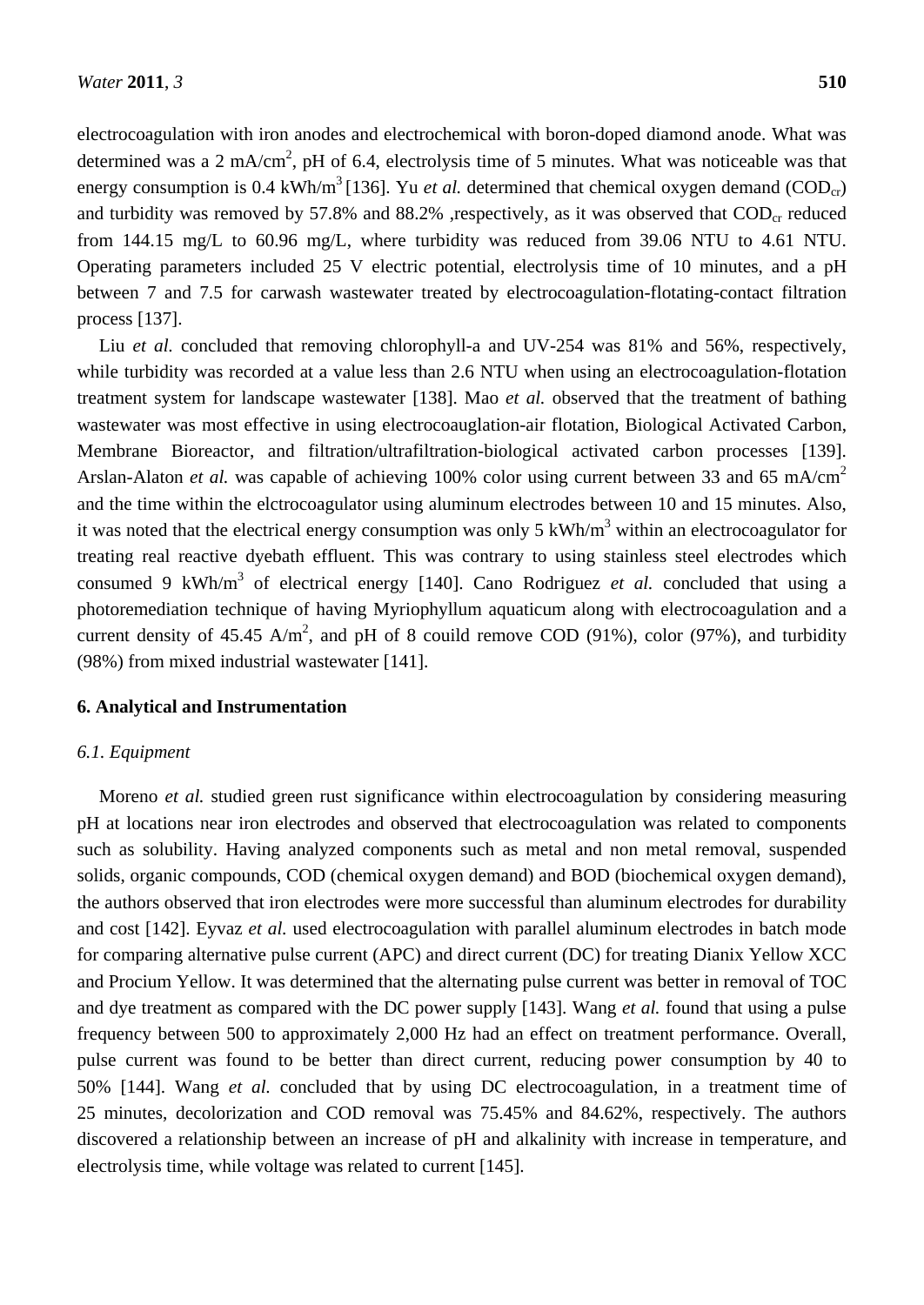# *6.2. Treatment Efficiency*

Hu *et al.* concluded that there was a relationship between flow rate and suspended solids in a continuous electrocoagulation-flotation system with aluminum electrodes—removal efficiency was decreased when flow rate was greater than 800 mL/min, increased at 200 mL/min. The authors concluded that the  $r_{G/S}$  (gas-solid ratio) under 0.1 L/g was ineffective for flotation, while  $r_{G/L}$ (gas-liquid ratio) over 0.4 discontinued the suspended solids removal, and in fact, increased suspended solids [146]. Abdelwahab *et al.* concluded a relationship between current density and pH for removal of phenol from oil refinery wastewater. It was determined that pH 7 and electrolysis time of two hours with electrocoagulation, that 97% of phenol was removed down to 30 mg/L. For petroleum wastewater, 94.5% of phenol was removed within 2 hours [147].

#### *6.3. Electrical Properties*

Sasson *et al.* reported that ferric anode was dissolved in a pH range between 5 and 9, electric current between 0.05–0.4 A, where rates were dependent on pH and oxidation rates of iron. The values calculated were theoretical based on Faraday's law and what was observed was different because with the calculation of non-dissolution without current, additional electrons present with reactions outside the anode were placed in the calculation as important parameters [148]. Arslan-Altan and Turkoglu determined that alum was effective to remove color by 100% and COD by 64%. It was found that at optimum electrochemical conditions were 2,500 NaCl, pH 7, and current density is 44 mA/cm<sup>2</sup>. 100% color and 58% COD were removed for Aluminum electrodes where total treatment time of 30 minutes, as compared with 100% color and 45% COD removal using 2,000 mg/L NaCl, pH of 7.3, and a current density of 44 mA/cm<sup>2</sup> with a 60 minute treatment time. The most optimum treatment for coagulation was alum as compared with ferrous sulfate and ferric chloride [149]. Mouedhen *et al.* concluded that electrocoagulation with iron and aluminum electrodes with hexavalent chromium by abatement with Cr(III), Fe(II), and Fe(III), where various anode/cathode configurations Fe/Fe, Pt Ti/Fe, Al/Al, and Pt Ti/Al were studied. Based on the results, Fe electrodes affected chromium removal by less than 5%, Fe(II) assisted in the removal where acid pH predominated [150]. Zongo *et al.* considered treatment of Cr(VI) by electrocoagulation using Al or Fe electrodes with a discontinuous system. The results showed that COD removal was not affected by Cr(VI) for aluminum electrodes, where for Fe electrodes there was delay ine COD removal. Also, it was determined that Cr(III) precipitation was due to Fe(OH)<sub>3</sub> compound. However, removal could be through electrogenerated Fe(II), air oxygen, and reduction at the ion cathode [151].

# *6.4. Operating Parameters*

Arslan-Alaton concluded that complete color removal and partial COD removal could be accomplished by using an electrocoagulation by using both aluminum and stainless steel electrodes were optimized. In fact, the authors noticed that electrical energy and sludge production rate was lower with stainless steel (8 kWh/m<sup>3</sup> and 700 g/m<sup>3</sup>) as compared to aluminum (17 kWh/m<sup>3</sup> and 8,200 g/m<sup>3</sup>) [152]. Zodi *et al.* determined several parameters considered when treating industrial wastewater. First, using electrocoagulation then settling, one can consider suspended solids, high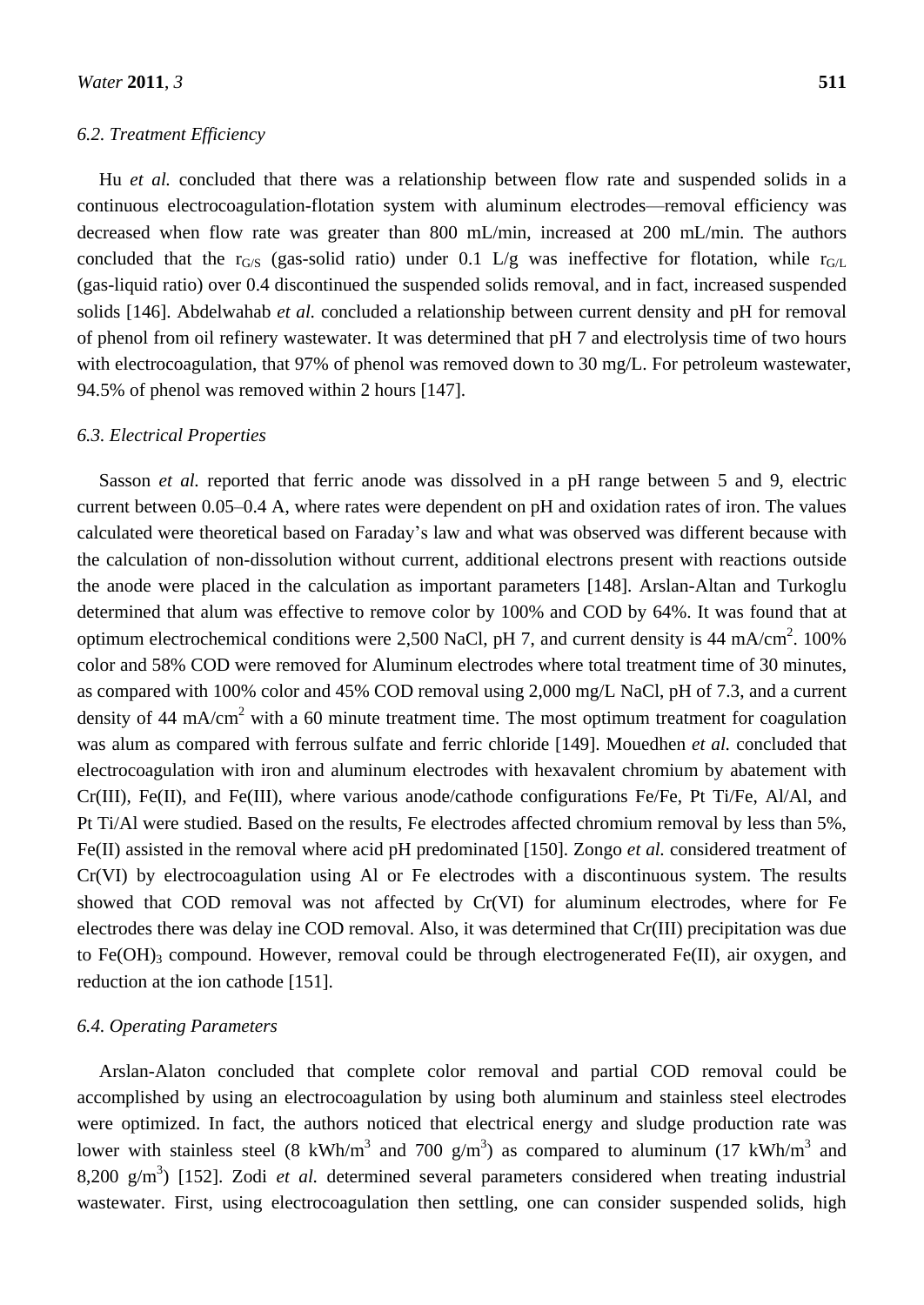turbidity, and COD. Next, sludge data was compared with models, and then determined based on sludge volume index (SVI) for the optimum conditions [153]. Valero *et al.* determined that treatment of textile dye Remazol Red RB 133 by an electrocoagulator with a photovoltaic array configuration affected the power generated, where the major parameter flow ratio was controlled [154]. Canizares *et al.* concluded that pH had an overall effect on the treatment efficiency for electrocoagulation for synthetic oil-in-water emulsion and effluent from a door manufacturing facility [155].

## *6.5. Energy Requirements*

Sasson and Adin concluded that using electroflotation with a current of 0.4 A, followed by slow-mixing, and filtration to treat pure water with silica-chemical mechanical polishing was able to reduce energy requirements for filtration by 90%. Also, pH must remain above 7 since the permeate change colors due to iron residuals (Fe<sup>2+</sup> to Fe<sup>3+</sup>) [156]. Sasson and Adin considered silica-CMP suspensions were pretreated by electrocoagulation at an electric current of 0.4 A, slow mixing, and filtration. Filtration energy was reduced by 90% whenever the pH was between 6 and 6.5, having noticed foul mitigation was on intensity and mechanisms, suspension pH and electroflocculation time [157]. Chou *et al.* concluded that by using an iron/aluminum electrode pair for electrocoagulation, 100 mg/L NaCl, 20 mg/L initial wastewater concentration, and 20 V voltage application, indium (III) can be successfully removed. In addition, removal kinetics followed a pseudo second-order reaction [158]. Chou *et al.* concluded that COD and turbidity were removed by 90% and 98%, respectively, within real oxide-chemical mechanical polishing wastewater by means of a batch electrocoagulator. The authors noted that additional conditions that were optimum included 200 mg/L of NaCl, 20 V application of voltage and 12 min electrolysis time [159]. Terrazes *et al.* determined turbidity removal was 92% with an energy consumption of 0.68 kWh/m<sup>3</sup> by using micro-electrolysis and macro-electrolysis electrocoagulation for tissue paper wastewater treatment [160].

# **7. Comparison**

Canizares *et al.* determined that using electrocoagulation consisted of lower costs for small coagulant requirement, as compared with coagulation, whereas higher requirement may favor conventional coagulation for removal of pollutants [161]. Khataee *et al.* developed a hybrid study using Fenton, electrocoagulation, UV/Nano-TiO<sub>2</sub>, Fenton-like, and Electro Fenton to remove C.I. Acid Blue 9, where 98% color was removed when the solution contained 20 mg/L, pH of 6, an electrolysis time of 8 minutes, and a current density of 25 mA/m<sup>2</sup>. Electrocoagulation was the second highest in decolorization efficiency, behind Fenton in decolorization efficiency [162].

El-Ashtoukhy and Amin concluded that electrocoagulation was capable of removing 87% of acid green dye 50, as compared COD removal of 68% for electrochemical oxidation. Energy consumption was lower in energy consumption (2.8 to 12.8 kWh/kg dye, *versus* 3.31 to 16.97 kWh/kg dye) [163]. Kılıç and Hoşten compared electrocoagulation and coagulation and stated that coagulation could be more efficient around 5–8, as compared to electrocoagulation using aluminum hydroxide as a precipitate. Electrocoagulation was second order kinetics on less than 10 minutes [164].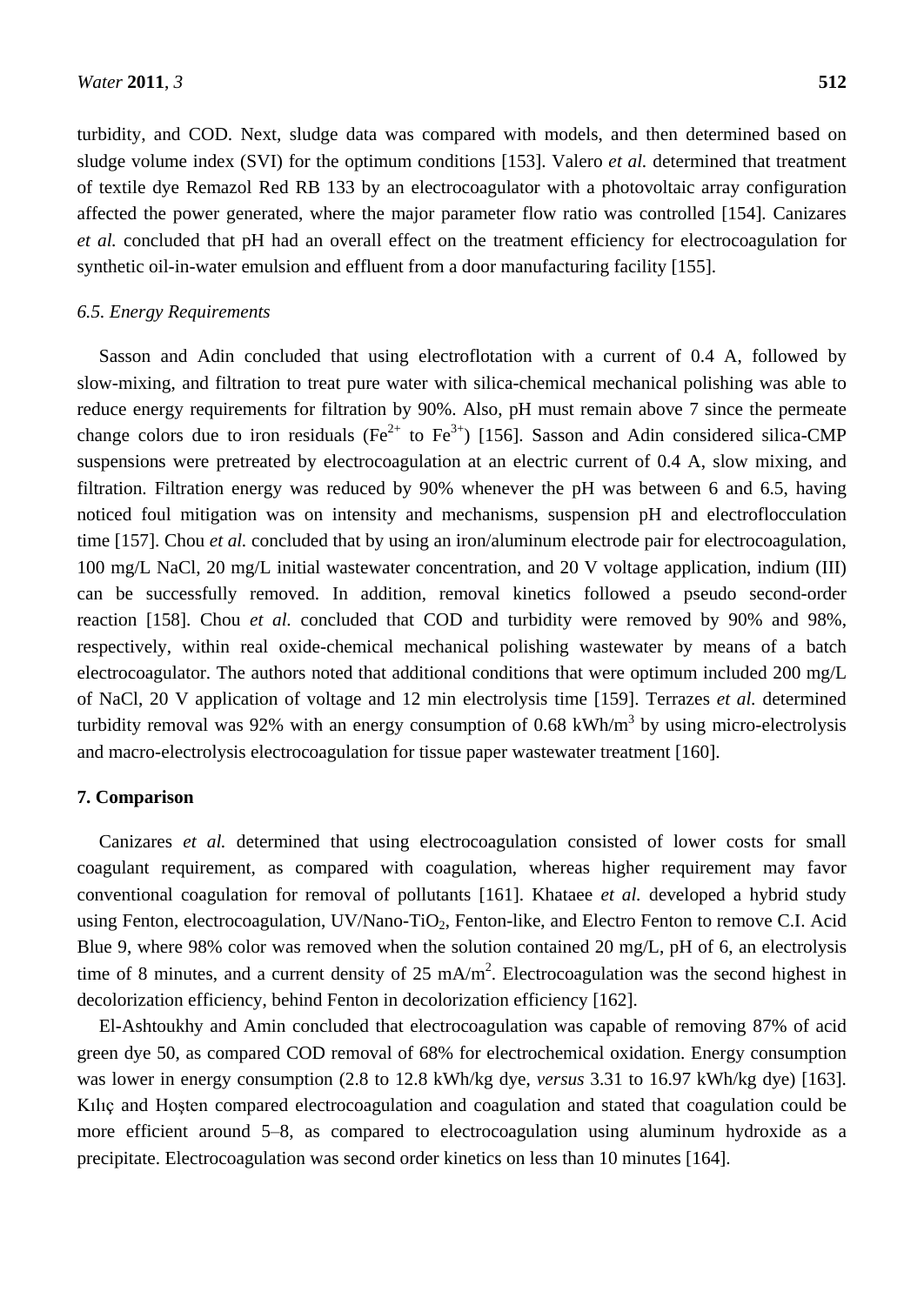# **8**. **Cost Analysis**

Having many treatment process options for wastewater treatment, it is necessary for electrocoauglation to be cost-effective. Kobya *et al.* found that the treatment of cadmium and nickel from electroplating rinse water could be achieved at 99.4% for cadmium, 99.1% for nickel, and 99.7% for cyanide. The cost for treatment was  $$1.05/m<sup>3</sup>$  for cadmium and  $$2.45/m<sup>3</sup>$  for nickel and cyanide provided that the treatment maintained optimum conditions [165]. Kobya *et al.* also studied Remazol Red 3B decolorization using iron electrodes and found that 99% decolorization was possible under optimum conditions. The authors found that energy consumption could achieve 3.3 kWh/kg dye at a cost of 0.6 euro/m<sup>3</sup> [166]. Meas *et al.* concluded that aluminum electrodes are capable of treating fluorescent penetrant liquid for non-destructing testing part of aircraft industry. Having used electrocoagulation, the treatment present found 95% of chemical oxygen demand (COD), 99% color, and 99% turbidity. With this high level of treatment, the cost were able to have a return of 17 weeks [167]. Asselin *et al.* experiment and analyzed oil bilge wastewater [OBW] at laboratory scale used iron and aluminum electrodes using bipolar (BP) and monopolar (MP) configuration. Using optimum conditions, treatment of oil bilge wastewater by electrocoagulation 93% biochemical oxygen demand, 95.6% oil and grease, 99.8% total suspended solids, and 98.4% turbidity. From this analysis, it was determined that the costs was  $$0.46/m<sup>3</sup>$  of oil bilge treatment was for energy and electrode consumption, chemicals, and sludge disposal [168].

Ghosh *et al.* used electrochemical using aluminum electrodes for the purpose of removing iron [Fe(II)] removal from tapwater having considered amorphous aluminum hydroxides, current densitites, and electrode density. From the experiment, the authors found that when treating a concentration of 15 mg/L Fe(II) concentration, it would cost \$6.05 USD/m<sup>3</sup> of tapwater [169]. Drogui et al. used electrocoagulation with mild steel electrodes treating agro-industry (meat processing, cereal, and food beverages) wastewater. Considering chemical oxygen demand (COD), 82% removal was achieved with treatment costs between \$0.95 and \$4.93  $\text{USD/m}^3$ , where the costs included electrical power, chemical, and electrode consumption [170].

The application can be extended to the shipping industry. When using electrocoagulation-floccuation in this industry, Drogui *et al.* was capable of removing 80% turbidity, 56% chemical oxygen demand (COD), 90% oil and grease, and 89% biochemical oxygen demand (BOD) having used bipolar electrode arrangements. The cost including energy and electrode consumption and sludge disposal ranged between \$1.54 to \$2.40 CAN/m<sub>3</sub> of ship waste effluent [171]. Khansorthong and Humson used electrocoagulation to treat wastewater from the pulp and paper mill industry using parallel iron electrode comparing current density, pH, and flow rate. When using the optimum conditions, it was found that to remove color (97%) and COD (77%) it would cost \$0.29 USD/ $m<sup>3</sup>$  of wastewater [172]. Orori *et al.* took sample a five locations from a Kraft pulp and paper mill effluent—primary settling tank, two aerated lagoons, a stabilization, and at the discharge comparing treatment efficiency using graphite electrodes and aluminum electrode with wood ash. Overall treatment with aluminum electrodes was better (60% BOD and 58.8% COD), but was more expensive than graphite (\$0.0006 to 0.0008 USD/m<sup>3</sup> of wastewater) *versus* (\$8.34 to \$31.74 USD/m<sup>3</sup> of wastewater) [173].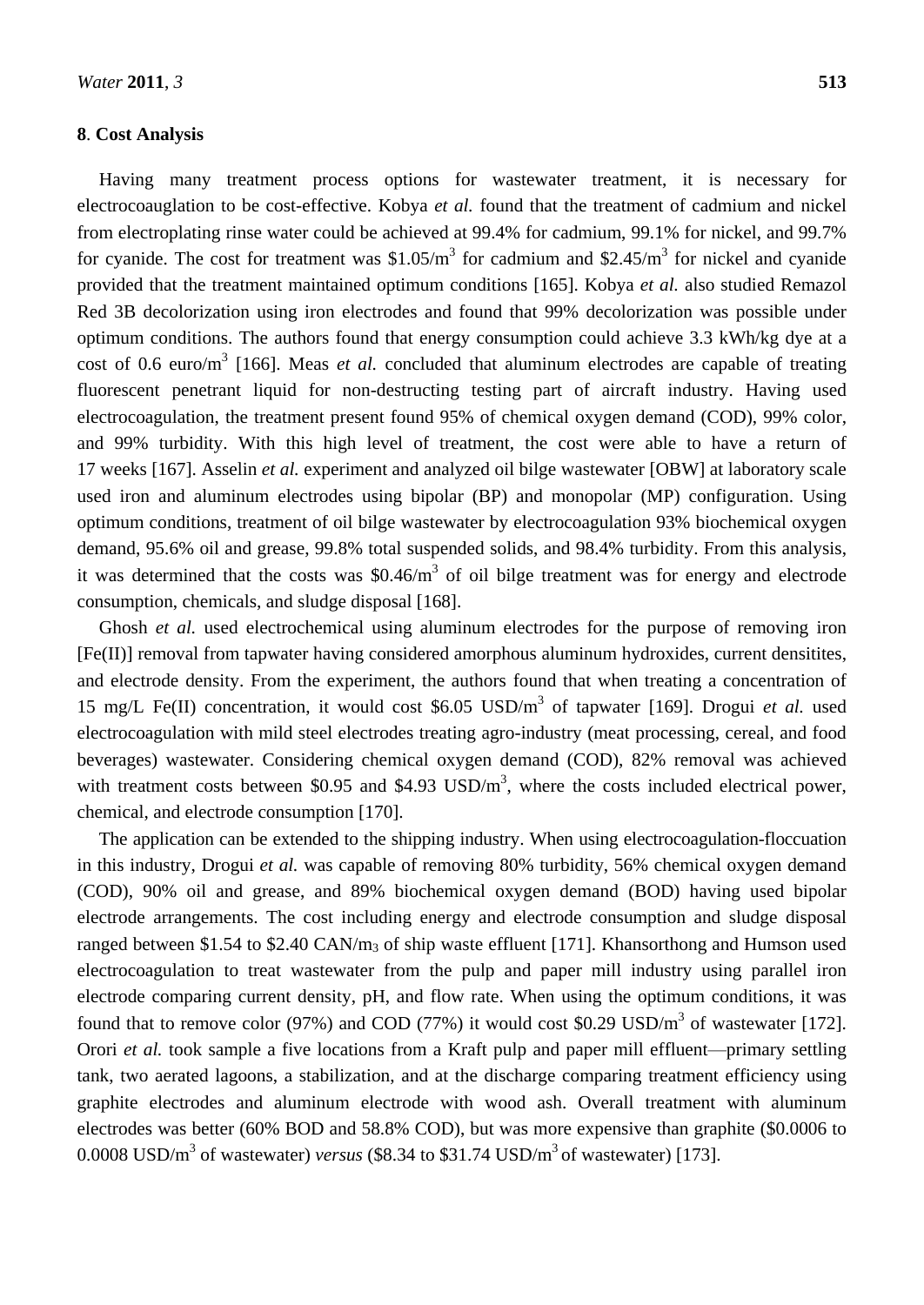# **9. Conclusion**

Electrocoagulation is a treatment process that is capable of being an effective treatment process as conventional methods such as chemical coagulation. Having observed trends over the last three years, it has been noted that electrocoagulation is capable of having high removal efficiencies of color, chemical oxygen demand (COD), biochemical oxygen demand (BOD), and achieving a more efficient treatment processes quicker than traditional coagulation and inexpensive than other methods of treatment such as ultraviolet (UV) and ozone. Unlike biological treatment which requires specific conditions, therefore limiting the ability to treat many wastewaters with high toxicity, xenobiotic compounds, and pH, eletrocoagulation can be used to treat multifaceted wastewaters, including industrial, agricultural, and domestic. Continual research using this technology will not only improve its efficiency, but new modeling techniques can be used to predict many factors and develop equations that will predict the effectiveness of treatment.

# **References**

- 1. Shammas, N.K.; Pouet, M.; Grasmick, A. Wastewater Treatment by Electrocoagulation–Flotation. In *Flotation Technology*; Wang, L., Eds.; Springer: New York, NY, USA, 2010; pp. 99-124.
- 2. Krishna Prasad, R.; Ram Kumar, R.; Srivastava, S. Design of optimum response surface experiments for electro-coagulation of distillery spent wash. *Water Air Soil Polllut.* **2008**, *191*, 5-13.
- 3. Chavalparit, O.; Ongwandee, M. Optimizing electrocoagulation process for the treatment of biodiesel wastewater using response surface methodology. *J. Environ Sci.* **2009**, *21*, 1491-1496.
- 4. Koparal, A.S.; Yildiz, Y.Ş.; Keskinler, B.; Demircioğlu, N. Effect of initial pH on the removal of humic substances from wastewater by electrocoagulation. *Separ. Purif. Tech.* **2008**, *59*, 175-182.
- 5. Tchamango, S.; Nanseu-Njiki, C.P.; Ngameni, E.; Hadjiev, D.; Darchen, A. Treatment of dairy effluents by electrocoagulation using aluminium electrodes. *Sci. Total Environ.* **2010**, *408*, 947-952.
- 6. Körbahti, B.K.; Tanyolaç, A. Electrochemical treatment of simulated textile wastewater with industrial components and Levafix Blue CA reactive dye: Optimization through response surface methodology. *J. Hazard. Mater.* **2008**, *151*, 422-431.
- 7. Hammami, S.; Ouejhani, A.; Bellakhal, N.; Dachraoui, M. Application of Doehlert matrix to determine the optimal conditions of electrochemical treatment of tannery effluents. *J. Hazard. Mater.* **2009**, *163*, 251-258.
- 8. Ölmez, T. The optimization of Cr(VI) reduction and removal by electrocoagulation using response surface methodology. *J. Hazard. Mater.* **2009**, *162*, 1371-1378.
- 9. Arslan-Alaton, I.; Kobya, M.; Akyol, A.; Bayramolu, M. Electrocoagulation of azo dye production wastewater with iron electrodes: Process evaluation by multi-response central composite design. *Color. Technol*. **2009**, *125*, 234-241.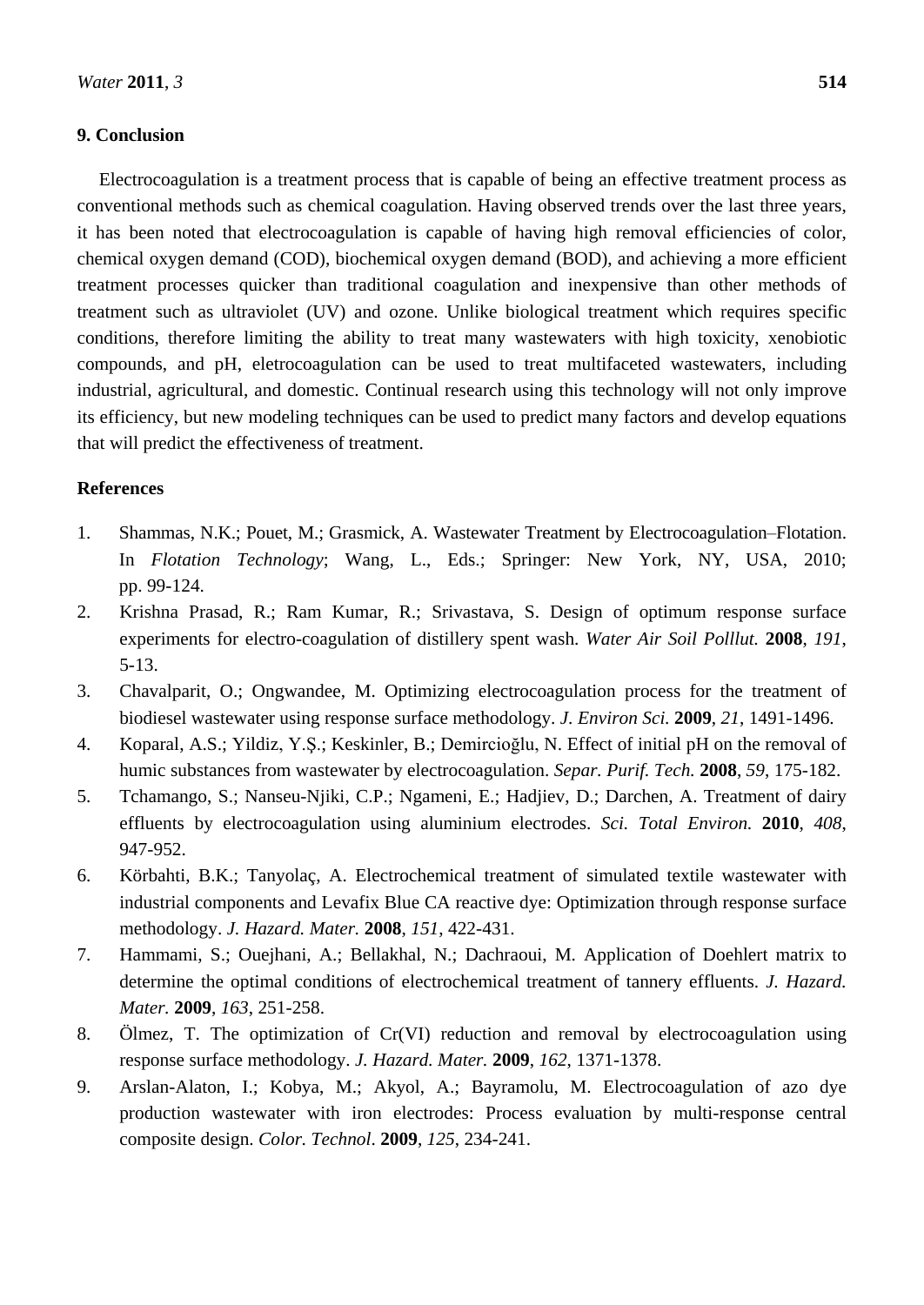- 10. Cora, M.G.; Hung, Y.T. Determination of operational parameters for an Electrocoagulation/Flotation (ECF) batch reactor used in the treatment of wastewater with cadmium ions. *Int. J. Environ Eng*. **2009**, *1*, 3-19.
- 11. Aleboyeh, A.; Daneshvar, N.; Kasiri, M.B. Optimization of C.I. Acid Red 14 azo dye removal by electrocoagulation batch process with response surface methodology. *Chem. Eng. Process*. **2008**, *47*, 827-832.
- 12. Zodi, S.; Potier, O.; Lapicque, F.; Leclerc, J. Treatment of the industrial wastewaters by electrocoagulation: Optimization of coupled electrochemical and sedimentation processes. *Desalination* **2010**, *261*, 186-190.
- 13. Vasudevan, S.; Lakshmi, J.; Sozhan, G. Studies relating to removal of arsenate by electrochemical coagulation: Optimization, kinetics, coagulant characterization. *Separ. Sci. Tech*. **2010**, *45*, 1313-1325.
- 14. Balasubramanian, N.; Kojima, T.; Srinivasakannan, C. Arsenic removal through electrocoagulation: Kinetic and statistical modeling. *Chem. Eng. J*. **2009**, *155*, 76-82.
- 15. Thakur, C.; Srivastava, V.C.; Mall, I.D. Electrochemical treatment of a distillery wastewater: Parametric and residue disposal study. *Chem. Eng. J.* **2009**, *148*, 496-505.
- 16. Cañizares, P.; Martínez, F.; Rodrigo, M.A.; Jiménez, C.; Sáez, C.; Lobato, J. Modeling of wastewater electrocoagulation processes: Part I. General description and application to kaolin-polluted wastewaters. *Separ. Purif. Tech.* **2008**, *60*, 155-161.
- 17. Cañizares, P.; Martínez, F.; Rodrigo, M.A.; Jiménez, C.; Sáez, C.; Lobato, J. Modelling of wastewater electrocoagulation processes: Part II: Application to dye-polluted wastewaters and oil-in-water emulsions. *Separ. Purif. Tech.* **2008**, *60*, 147-154.
- 18. Zaroual, Z.; Chaair, H.; Essadki, A.H.; El Ass, K.; Azzi, M. Optimizing the removal of trivalent chromium by electrocoagulation using experimental design. *Chem. Eng.* **2009**, *148*, 488-495.
- 19. Arslan-Alaton, I.; Gursoy, B.H.; Akyol, A.; Kobya, M.; Bayramoglu, M. Modeling and optimization of acid dye manufacturing wastewater treatment with Fenton's reagent: Comparison with electrocoagulation treatment results and effects on activated sludge inhibition. *Water Sci. Technol*. **2008**, *62*, 209-216.
- 20. Saravanan, M.; Sambhamurthy, N.P.; Sivarajan, M. Treatment of Acid Blue 113 Dye Solution Using Iron Electrocoagulation. *CLEAN—Water Air Soil* **2010**, *38*, 565-571.
- 21. Gadd, A.S.; Ryan, D.R.; Kavanagh, J.M.; Barton, G.W. Design development of an electrocoagulation reactor for molasses process wastewater treatment. *Water Sci. Technol.* **2010**, *61*, 3221-3227.
- 22. Rodrigo, M.A.; Cañizares, P.; Lobato, J.; Sáez, C. Modeling of Electrochemical Process for the Treatment of Wastewater Containing Organic Pollutants. In *Electrochemistry for the Environment*; Comniellis, C., Chen, G.H., Eds.; Springer: New York, NY, USA, 2010; pp. 99-124.
- 23. Aber, S.; Amani-Ghadim, A.; Mirzajani, V. Removal of Cr(VI) from polluted solutions by electrocoagulation: Modeling of experimental results using artificial neural network. *J. Hazard. Mater.* **2009**, *171*, 484-490.
- 24. Bhatti, M.S.; Reddy, A.S.; Thukral, A.K. Electrocoagulation removal of Cr(VI) from simulated wastewater using response surface methodology. *J. Hazard. Mater.* **2009**, *172*, 839-846.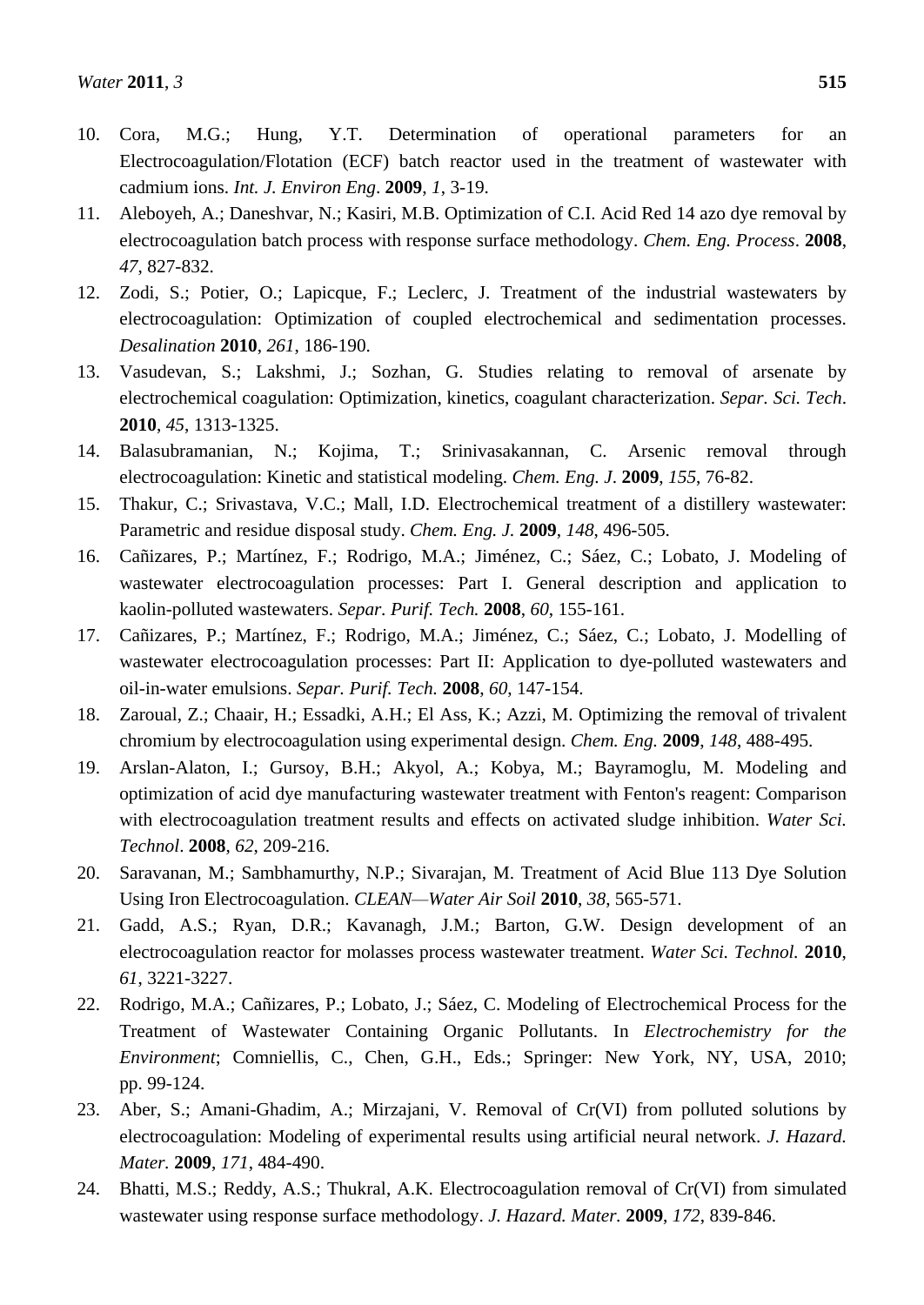- 25. Salari, D.; Niaei, A.; Khataee, A.; Zarei, M. Electrochemical treatment of dye solution containing C.I. Basic Yellow 2 by the peroxi-coagulation method and modeling of experimental results by artificial neural networks. *J. Electroanal. Chem*. **2009**, *629*, 117-125.
- 26. Zarei, M.; Niaei, A.; Salari, D.; Khataee, A.R. Removal of four dyes from aqueous medium by the peroxi-coagulation method using carbon nanotube-PTFE cathode and neural network modeling. *J. Electroanal. Chem*. **2010**, *639*, 167-174.
- 27. Hu, C.; Lo, S.; Kuan, W.; Lee, Y. Treatment of high fluoride-content wastewater by continuous electrocoagulation–flotation system with bipolar aluminum electrodes. *Separ. Purif. Tech*. **2008**, *60*, 1-5.
- 28. Cai, L.; White, R. Simulation of a parallel plate electrochemical reactor used to remove cr(vi)via electrocoagulation method. *ECS Trans.* **2008**, *11*, 151-165.
- 29. Zhu, M.; Fu, Z.; Hu, X. A novel approach to treating oilfield thrice-circulated sewage by means of coagulation-electrocoagulation-ultrafiltration. *J. Safety Environ.* **2009**, *9*, 34-36.
- 30. Kuleyin, A.; Balchioglu, EB. Investigation of the removal of crystal violet dye by electrocoagulation method. *Fresenius Environ. Bull.* **2009**, *18*, 1597-1602.
- 31. Zhang, Y.; Cong, Y.; Sun, P. Experiment and kinetic model for methyl orange wastewater removal by electrocoagulation. *J. Chem. Ind. Eng. Soc. Chin.* **2009**, *9*. Available online: http://en.cnki.com.cn/Article\_en/CJFDTOTAL-HGSZ200909033.htm (accessed on 11 November 2010).
- 32. Kabdaşlı, I.; Vardar, B.; Arslan-Alaton, I.; Tünay, O. Effect of dye auxiliaries on color and COD removal from simulated reactive dyebath effluent by electrocoagulation. *Chem. Eng. J*. **2009**, *148*, 89-96.
- 33. Jain, R.; Varshney, S.; Sikarwar, S. Removal of hazardous dye reactofix navy blue 2 GFN from industrial effluents using electrochemical technique. *Int. J. Environ. Eng*. **2009**, *1*, 95-105.
- 34. Yang, Y. Electrochemistrical decolorization of C.I.Reactive black KN-B simulated wastewater. *Chin. J. Environ. Sci*. **2009**, *9*. Available online: http://en.cnki.com.cn/Article\_en/CJFDTotal-HJJZ200909015.htm (accessed on 10 October 2010).
- 35. Ghosh, D.; Medhi, C.R.; Solanki, H.; Purkait, M.K. Decolorization of crystal violet solution by electrocoagulation . *J. Environ. Protect. Sci.* **2008**, *2*, 25-35.
- 36. Şengil, İ.A.; Özacar, M. The decolorization of C.I. Reactive Black 5 in aqueous solution by electrocoagulation using sacrificial iron electrodes. *J. Hazard. Mater.* **2009**, *161*, 1369-1376.
- 37. Chen, Y.; Li, J.; Li, L.; Zhou, B.; Cai, W.; Song, Y. Experimental study on degradation of dyeing wastewater by pulse electro-coagulation. *Huanjing Kexue Yu Ji Shu* **2009**, *32*, 144-147.
- 38. Bellebia, S.; Kacha, S.; Bouberka, Z.; Bouyakoub, A.Z.; Derriche, Z. Color removal from acid and reactive dye solutions by electrocoagulation and electrocoagulation/adsorption processes. *Water Environ. Res*. **2009**, *81*, 382-393.
- 39. Ahlawat, R.; Srivastava, V.C.; Mall, I.D.; Sinha, S. Investigation of the electrocoagulation treatment of cotton blue dye solution using aluminium electrodes. *CLEAN—Water Air Soil* **2009**, *36*, 863-869.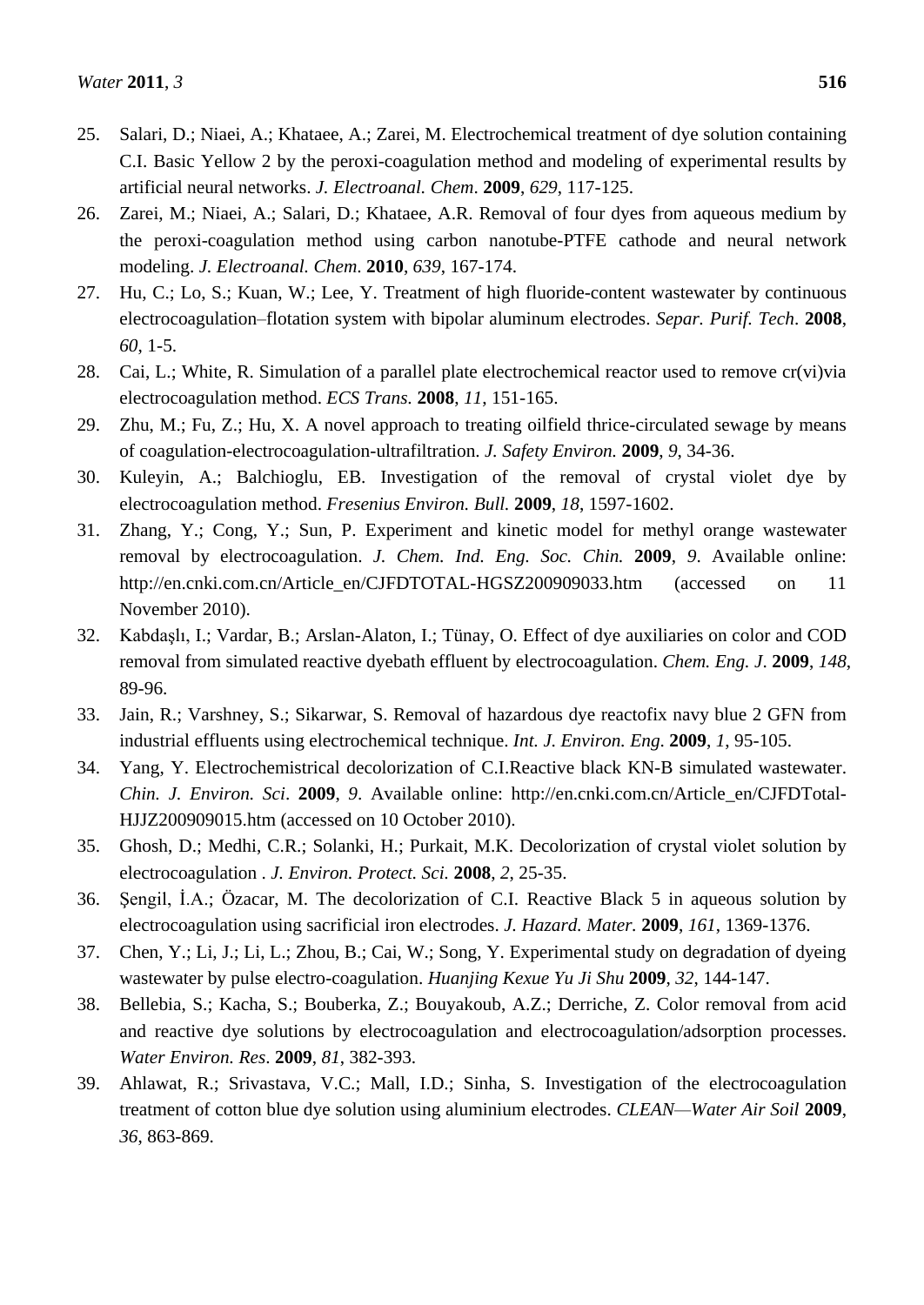- 40. Liu, Y.; Lu, X.; Zhang, P.; Rao, T. Study on the Treatment simulated dye wastewater by electro-coagulation-floatation method. *J. East China Jiaotong Univ.* **2009**, *2*. Available online: http://en.cnki.com.cn/Article\_en/CJFDTOTAL-HDJT200902005.htm (accessed on 20 October 2010).
- 41. Murthy, Z.V.P.; Raina, A. Treatment of wastewater of navy blue-3G by electrocoagulation. *Int. J. Chem. React. Eng*. **2008**, *6*, S2.
- 42. Maghanga, J.K.; Segor, F.K.; Etiégni, L.; Lusweti, J. Electrocoagulation method for colour removal in tea effluent: a case study of Chemomi tea factory in rift valley, Kenya. *Bull. Chem. Soc. Ethiopia*. **2009**, *23*, 371-381.
- 43. Song, S.; Yao, J.; He, Z.; Qiu, J.; Chen, J. Effect of operational parameters on the decolorization of C.I. Reactive Blue 19 in aqueous solution by ozone-enhanced electrocoagulation. *J. Hazard. Mater*. **2008**, *152*, 204-210.
- 44. Şengil, İ.A.; Kulaç, S.; Özacar, M. Treatment of tannery liming drum wastewater by electrocoagulation. *J. Hazard. Mater.* **2009**, *167*, 940-946.
- 45. Zidane, F.; Drogui, P.; Lekhlif, B.; Bensaid, J.; Blais, J.; Belcadi, S.; Kacemi, K.E. Decolourization of dye-containing effluent using mineral coagulants produced by electrocoagulation. *J. Hazard. Mater.* **2008**, *155*, 153-163.
- 46. Kalyani, K.S.P.; Balasubramanian, N.; Srinivasakannan, C. Decolorization and COD reduction of paper industrial effluent using electro-coagulation. *Chem. Eng. J.* **2009**, *151*, 97-104.
- 47. Merzouk, B.; Gourich, B.; Sekki, A.; Madani, K.; Vial, C.; Barkaoui, M. Studies on the decolorization of textile dye wastewater by continuous electrocoagulation process. *Chem. Eng. J.* **2009**, *149*, 207-214.
- 48. Essadki, A.H.; Bennajah, M.; Gourich, B.; Vial, C.; Azzi, M.; Delmas, H. Electrocoagulation/electroflotation in an external-loop airlift reactor—Application to the decolorization of textile dye wastewater: A case study. *Chem. Eng. Process*. **2008,** *47*, 1211-1223.
- 49. Hanafi, F.; Assobhei, O.; Mountadar, M. Detoxification and discoloration of Moroccan olive mill wastewater by electrocoagulation. *J. Hazard. Mater.* **2010**, *174*, 807-812.
- 50. Balla, W.; Essadki, A.H.; Gourich, B.; Dassaa, A.; Chenik, H.; Azzi, M. Electrocoagulation/electroflotation of reactive, disperse and mixture dyes in an external-loop airlift reactor. *J. Hazard. Mater.* **2010**, *184*,710-716.
- 51. Animes, K.; Golder, A.; Harsh, A.K.; Amar N.; Samanta, A.; Subhabrata, R. Colour diminution and COD reduction in treatment of coloured effluent by Electrocoagulation. *Int. J. Environ. Eng*. **2010**, *2*, 228-238.
- 52. Yang, Y.; Liu, L.; Jin, Q. Study on treatment of municipal domestic sewage by electrocoagulation and electroflotation. *J. Xi'an Univ. Architect. Tech*. **2008**, *3*. Available online: http://en.cnki.com.cn/Article\_en/CJFDTOTAL-XAJZ200803024.htm (accessed on 15 November 2010).
- 53. Illhan, F.; Kurt, U.; Apaydin, O.; Gonullu, M.T. Treatment of leachate by electrocoagulation using aluminum and iron electrodes. *Environ. Eng. Sci*. **2008**, *154*, 381-389.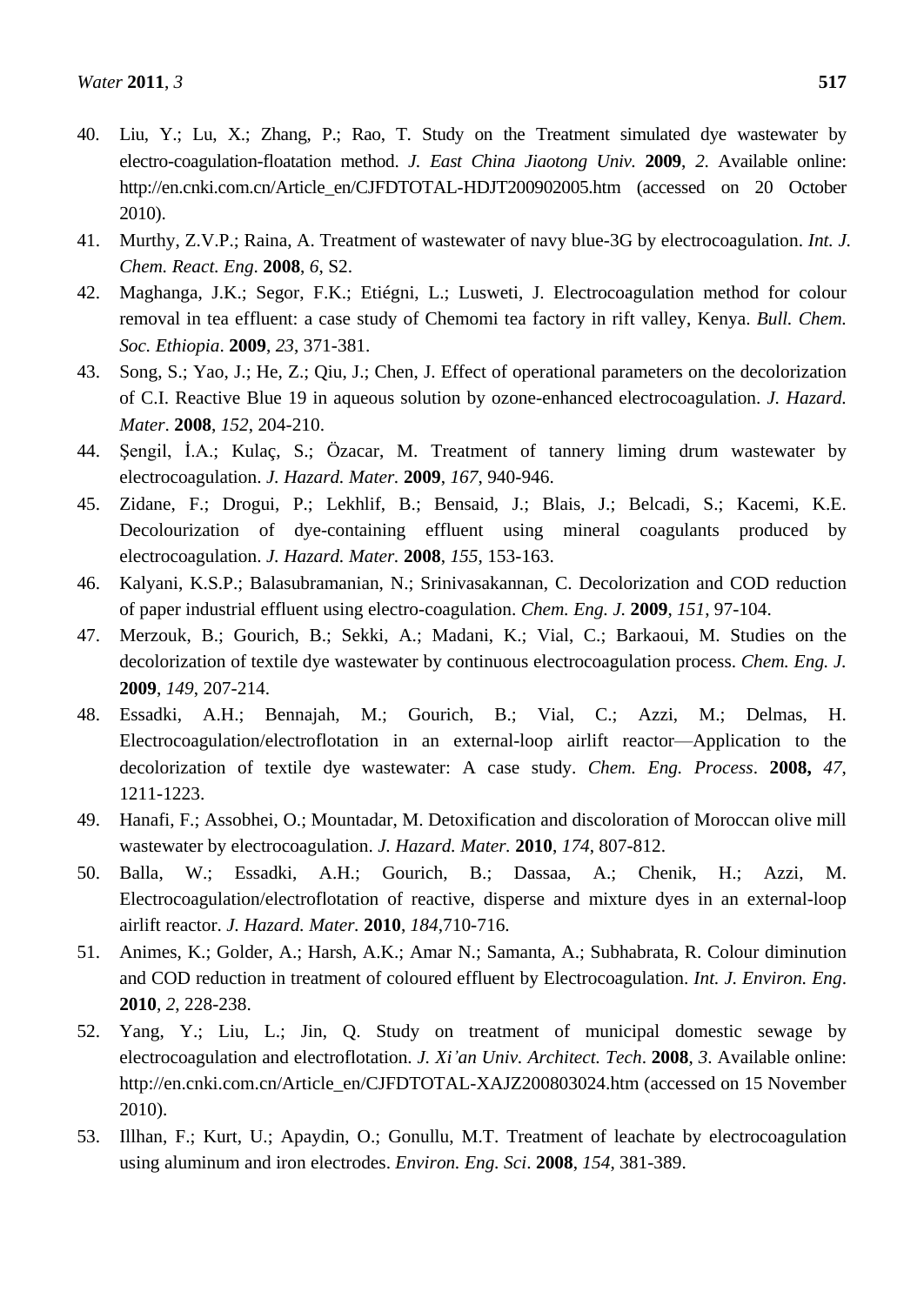- 54. Bukhari, A.A. Investigation of the electro-coagulation treatment process for the removal of total suspended solids and turbidity from municipal wastewater. *Bioresour. Technol.* **2008**, *99*, 914-921.
- 55. Rodrigo, M.A.; Cañizares, P.; Buitrón, C.; Sáez, C. Electrochemical technologies for the regeneration of urban wastewaters. *Electrochim. Acta* **2010**, *55*, 8160-8164.
- 56. Zongo, I.; Maiga, A.H.; Wéthé, J.; Valentin, G.; Leclerc, J.; Paternotte, G.; Lapicque, F. Electrocoagulation for the treatment of textile wastewaters with Al or Fe electrodes: Compared variations of COD levels, turbidity and absorbance. *J. Hazard. Mater.* **2009**, *169*, 70-76.
- 57. Linares-Hernandez, I.; Barrera-Diaz, C.; Pablo, C.; Rojas, J.; Roa-Morales, G.R.; Urena, F. Industrial Wastewater Treatment by Electrocoagulation-Direct Anodic Oxidation System. *ECS Trans.* **2009**, *20*, 301-311.
- 58. Augustin, M.B.; Waya, S.P.; Phutdhawong, W. Electrocoagulation of Palm Oil Mill Effluent. *Int. J. Environ. Res. Public Health* **2008**, *5*, 177-180.
- 59. Wang, C.; Chou, W. Performance of COD removal from oxide chemical mechanical polishing wastewater using iron electrocoagulation. *J. Environ. Sci. Health A* **2009**, *44*, 1289.
- 60. Espinoza-Quiñones, F.R.; Fornari, M.M.T.; Módenes, A.N.; Palácio, S.M.; da Silva Jr. F.G.; Szymanski, N.; Kroumov, A.D.; Trigueros, D.E.G. Pollutant removal from tannery effluent by electrocoagulation. *Chem. Eng. J.* **2009**, *151*, 59-65.
- 61. Zhang, X.D.; Hao, J.D.; Li, W.S.; Jin, H.J.; Yang, J.; Huang, Q.M.; Lu, D.S.; Xu, H.K. Synergistic effect in treatment of C.I. Acid Red 2 by electrocoagulation and electrooxidation. *J. Hazard. Mater.* **2009**, *170*, 883-887.
- 62. Asselin, M.; Drogui, P.; Benmoussa, H.; Blais, J. Effectiveness of electrocoagulation process in removing organic compounds from slaughterhouse wastewater using monopolar and bipolar electrolytic cells. *Chemosphere* **2008**, *72*, 1727-1733.
- 63. El-Naas, M.H.; Al-Zuhair, S.; Al-Lobaney, A.; Makhlouf, S. Assessment of electrocoagulation for the treatment of petroleum refinery wastewater. *J. Environ. Manage.* **2009**, *91*, 180-185.
- 64. Khansorthong, S.; Hunsom, M. Remediation of wastewater from pulp and paper mill industry by the electrochemical technique. *Chem. Eng. J.* **2009**, *151*, 228-234.
- 65. Chatzisymeon, E.; Dimou, A.; Mantzavinos, D.; Katsaounis, A. Electrochemical oxidation of model compounds and olive mill wastewater over DSA electrodes: 1. The case of  $Ti/IrO<sub>2</sub>$  anode. *J. Hazard. Mater.* **2009**, *167*, 268-274.
- 66. Oelmez-Hanci, T.; Dulekgurgen, E.; Arslan-Alaton, I.; Orhon, D. Effect of chemical treatment on the aromatic carbon content and particle size distribution-based organic matter profile of olive mill wastewaters. *Fresenius Environ. Bull.* **2008**, *17*, 1790-1795.
- 67. Raju, G.B.; Karuppiah, M.T.; Latha, S.S.; Parvathy, S.; Prabhakar, S. Treatment of wastewater from synthetic textile industry by electrocoagulation-electrooxidation. *Chem. Eng. J.* **2008**, *144*, 51-58.
- 68. Espinoza-Quiñones, F.R.; Fornari, M.M.; Módenes, A.N.; Palácio, S.M.; Trigueros, D.E.; Borba, F.H.; Kroumov, A.D. Electrocoagulation efficiency of the tannery effluent treatment using aluminium electrodes. *Water Sci. Technol.* **2009**, *60*, 2173-2185.
- 69. Zaied, M.; Bellakhal, N. Electrocoagulation treatment of black liquor from paper industry. *J. Hazard. Mater*. **2009**, *163*, 995-1000.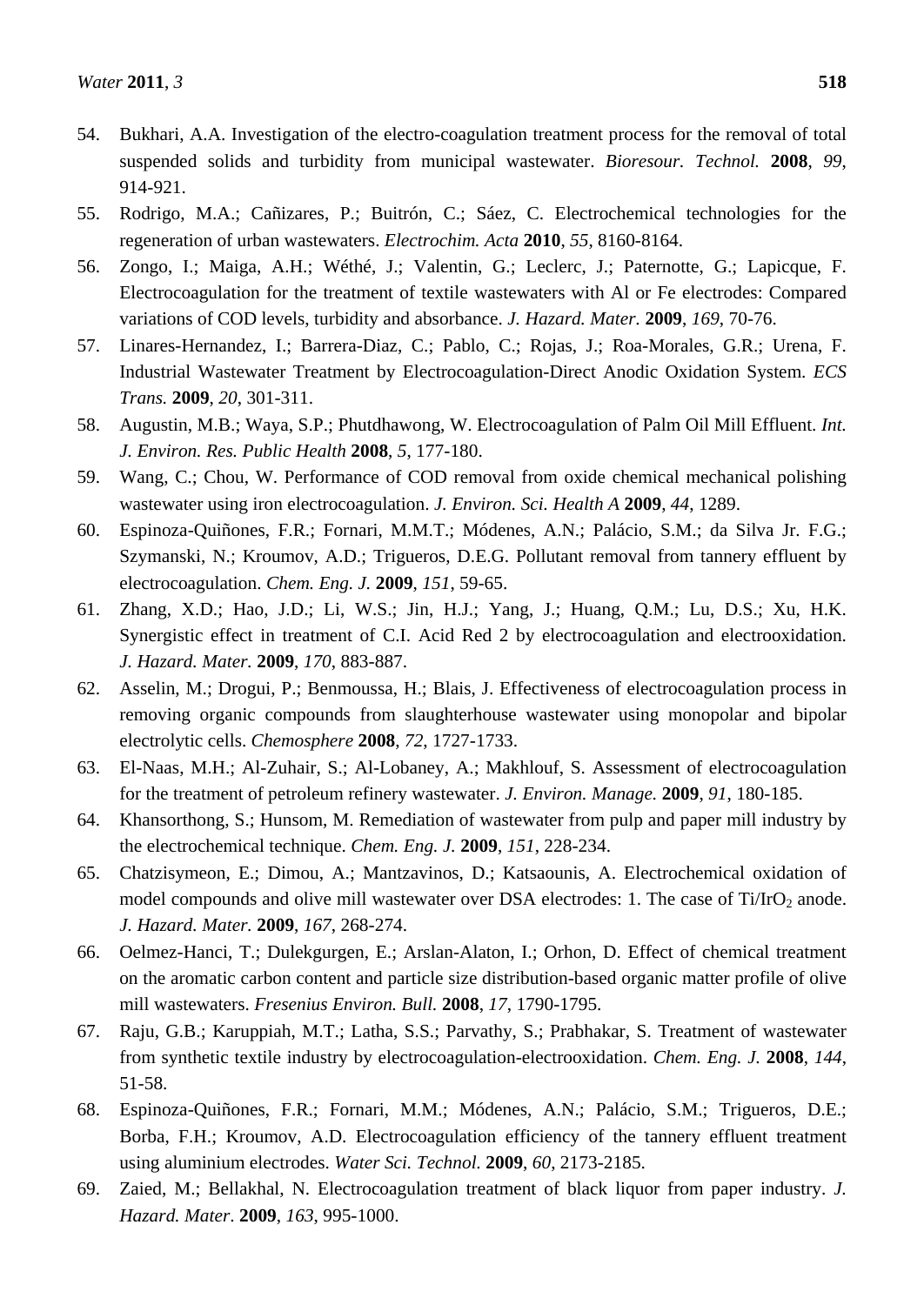- 71. Tezcan Un, U.; Koparal, A.S.; Bakir Ogutveren, U. Electrocoagulation of vegetable oil refinery wastewater using aluminum electrodes. *J. Environ. Manage.* **2009**, *90*, 428-433.
- 72. Şengil, I.A.; Kulaç, S.; Özacar, M. Treatment of tannery liming drum wastewater. *J. Hazard. Mater.* **2009**, *167*, 940-946.
- 73. Deshpande, A.M.; Satyanarayan, S.; Ramakant, S. Electrochemical pretreatment of wastewater from bulk drug manufacturing industry. *J. Environ. Eng.* **2009**, *135*, 716-719.
- 74. Linares-Hernández, I.; Barrera-Díaz, C.; Bilyeu, B.; Juárez-GarcíaRojas, P.; Campos-Medina, E. A combined electrocoagulation–electrooxidation treatment for industrial wastewater. *J. Hazard. Mater.* **2010**, *175*, 688-694.
- 75. Wang, C.; Chou, W.; Kuo, Y. Removal of COD from laundry wastewater by electrocoagulation/electroflotation. *J. Hazard. Mater.* **2009**, *164*, 81-86.
- 76. Wang, C.; Chou, W.; Chen, L.; Chang, S. Silica particles settling characteristics and removal performances of oxide chemical mechanical polishing wastewater treated by electrocoagulation technology. *J. Hazard. Mater*. **2009**, *161*, 344-350.
- 77. Merzouk, B.; Madani, K.; Sekki, A. Using electrocoagulation-electroflotation technology to treat synthetic solution and textile wastewater, two case studies. *Desalination* **2010**, *250*, 573-577.
- 78. Katal, R.; Pahlavanzadeh, H. Influence of different combinations of aluminum and iron electrode on electrocoagulation efficiency: Application to the treatment of paper mill wastewater. *Desalination*. **2011**, *265*, 199-205.
- 79. Meas, Y.; Ramirez, J.A.; Villalon, M.A. Chapman, T.W. Industrial wastewaters treated by electrocoagulation. *Electrochim. Acta*. **2010**, *55*, 8165-8171.
- 80. Aoudj, S.; Khelifa, A.; Drouiche, N.; Hecini, M.; Hamitouche, H. Electrocoagulation process applied to wastewater containing dyes from textile industry. *Chem. Eng. Process.* **2010**, *49*, 1176-1182.
- 81. Moghadam, A.M.; Amiri, H. Investigation of TOC removal from industrial wastewaters using electrocoagulation process. *Iran. J. Health Environ*. **2010**, *3*, 185-194.
- 82. Bazrafshan, E.; Mahvi, A.H.; Naseri, S.; Mesdaghinia, A.R. Performance evaluation of electrocoagulation process for removal of chromium (vi) from synthetic chromium solutions using iron and aluminum electrodes. *Turk. J. Eng. Environ. Sci.* **2008**, *32*, 59-66.
- 83. Bing-Fang, S. Study on electrocoagulation to treat laboratory wastewater. *J. Water Resour. Water Engr.* **2008**, *6*. Available online: http://en.cnki.com.cn/Article\_en/CJFDTOTAL-XBSZ200806030.htm (accessed on 15 November 2010).
- 84. Hansen, H.K.; Nuñez, P.; Jil, C. Removal of arsenic from wastewaters by airlift electrocoagulation. Part 1: Batch reactor experiments. *Sep. Sci. Technol.* **2008**, *43*, 212.
- 85. Qiu, Y.; Shi, Y.; Zhang, X.; Li, D.; Kuang, W. Experimental study on treating electroplating wastewater containing Cr~(6+) with pulse-electro-coagulation. *Chin. J. Environ. Eng. Sci.* **2009**, *6*. Available online: http://en.cnki.com.cn/Article\_en/CJFDTOTAL-HJJZ200906015.htm (accessed on 15 November 2010).
- 86. Belkacem, M.; Khodir, M.; Abdelkrim, S. Treatment characteristics of textile wastewater and removal of heavy metals using the electroflotation technique. *Desalination* **2008**, *228*, 245-254.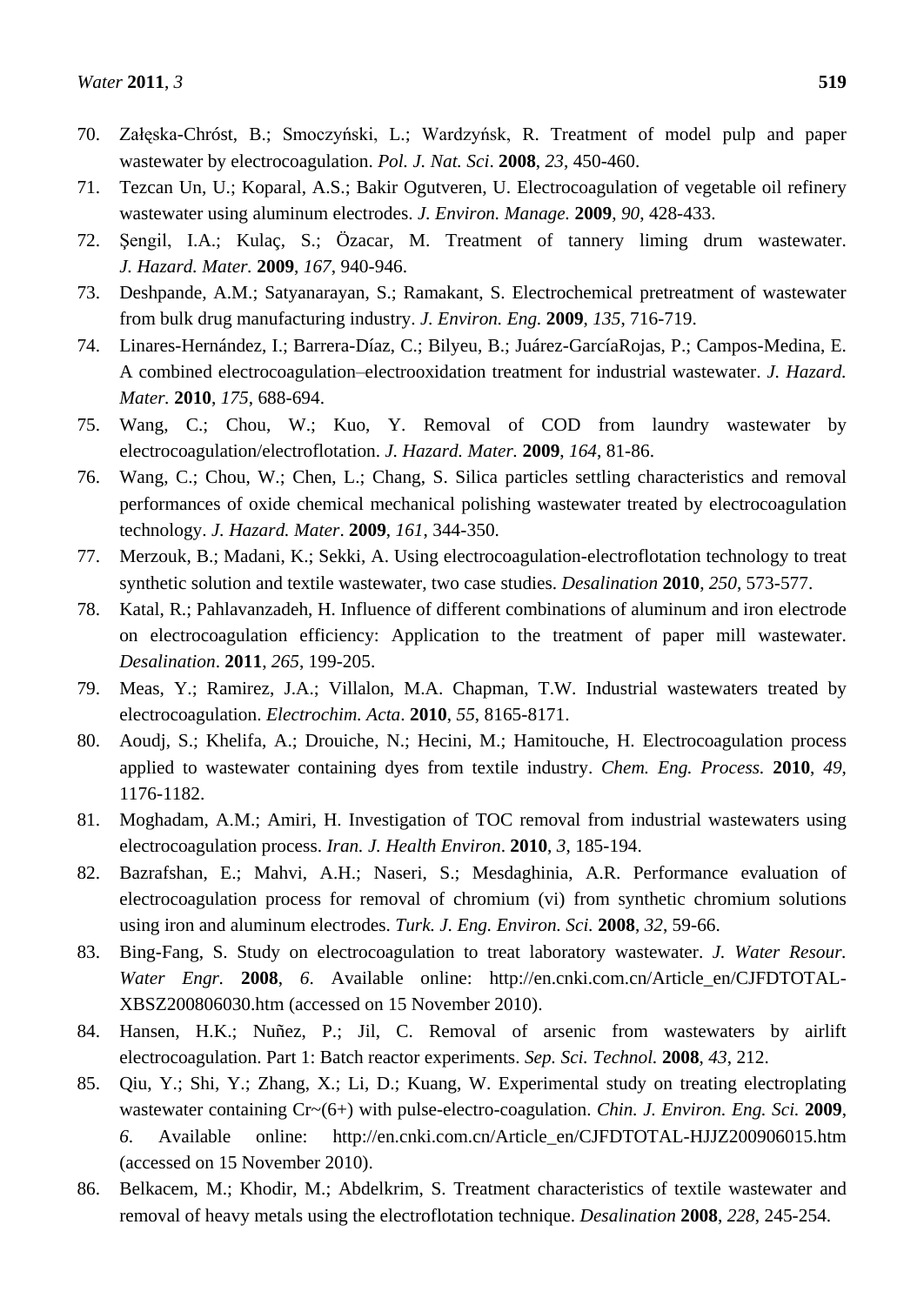- 87. Rayman, S.; White, R.E. Simulation of reduction of Cr(VI) by Fe(II) produced electrochemically in a parallel plate electrochemical reactor. *J. Electrochem. Soc*. **2009**, *156*, E96-E104.
- 88. Heidmann, I.; Calmano, W. Removal of Cr(VI) from model wastewaters by electrocoagulation with Fe electrodes. *Sep. Purif. Technol.* **2008**, *61*, 15-21.
- 89. Deniel, R.; Bindu, V.H.; Rao, A.V.; Anjaneyulu, Y. Removal of arsenic from wastewaters using electrocoagulation. *J. Environ. Sci. Eng*. **2008**, *50*, 283-288.
- 90. Nouri, J.; Mahvi, A.H.; Bazrafshan, E. Application of electrocoagulation process in removal of zinc and copper from aqueous solutions by aluminum electrodes. *Int. J. Environ. Res.* **2010**, *4*, 201-208.
- 91. Wu, C.; Chang, C.; Kuo, C. Decolorization of Procion Red MX-5B in electrocoagulation (EC), UV/TiO2 and ozone-related systems. *Dyes. Pigments*. **2008**, *76*, 187-194.
- 92. Heidmann, I.; Calmano, W. Removal of Ni, Cu and Cr from a galvanic wastewater in an electrocoagulation system with Fe- and Al-electrodes. *Separ. Purif. Tech*. **2010**, *71*, 308-314.
- 93. Thella, K.; Verma, B.; Srivastava, V.C.; Srivastava, K.K. Electrocoagulation study for the removal of arsenic and chromium from aqueous solution. *J. Environ. Sci. Health A* **2008**, *43*, 554-562.
- 94. Petsriprasit, C.; Namboonmee, J.; Hunsom, M. Application of the electrocoagulation technique for treating heavy metals containing wastewater from the pickling process of a billet plant. *Kor. J. Chem. Eng*. **2010**, *27*, 854-861.
- 95. Shafaei, A.; Rezayee, M.; Arami, M.; Nikazar, M. Removal of  $Mn^{2+}$  ions from synthetic wastewater by electrocoagulation process. *Desalination* **2010**,*260*, 23-28.
- 96. Vasudevan, S.; Lakshmi, J.; Sozhan, G. Studies on the removal of arsenate by electrochemical coagulation using aluminum alloy anode. *CLEAN—Soil Air Water* **2010**, *38*, 506-515.
- 97. Mahvi, A.H.; Mansoorian, H.J.; Rajabizadeh, A. Performance evaluation of electrocoagulation process for removal of sulphate from aquous environments using plate alumnium electrodes. *World Appl. Sci. J*. **2009**, *7*, 1526-1533.
- 98. Kongjao, S.; Damronglerd, S.; Hunsom, M. Simultaneous removal of organic and inorganic pollutants in tannery wastewater using electrocoagulation technique. *Kor. J. Chem. Eng*. **2008**, *25*, 703-709.
- 99. Kumar, M.; Ponselvan, F.I.A.; Malviya, J.R.; Srivastava, V.C.; Mall, I.D. Treatment of bio-digester effluent by electrocoagulation using iron electrodes. *J. Hazard. Mater.* **2009**, *165*, 345-352.
- 100. Barrera-Díaz, C.; Bilyeu, B.; Roa-Morales, G.; Balderas-Hernández, P. A comparison of iron and aluminium electrodes in hydrogen peroxide-assisted electrocoagulation of organic pollutants. *Environ. Eng. Sci.* **2008**, *25*, 529-538.
- 101. Bhaskar Raju, G.; Thalamadai Karuppiah, M.; Latha, S.S.; Latha Priya, D.; Parvathy, S.; Prabhakar, S. Electrochemical pretreatment of textile effluents and effect of electrode materials on the removal of organics. *Desalination* **2009**, *249*, 167-174.
- 102. Yılmaz, A.E.; Boncukcuoğlu, R.; Kocakerm, M.M.; Kocadağistan, E. An empirical model for kinetics of boron removal from boroncontaining wastewaters by the electrocoagulation method in a batch reactor. *Desalination* **2008**, *230*, 288-297.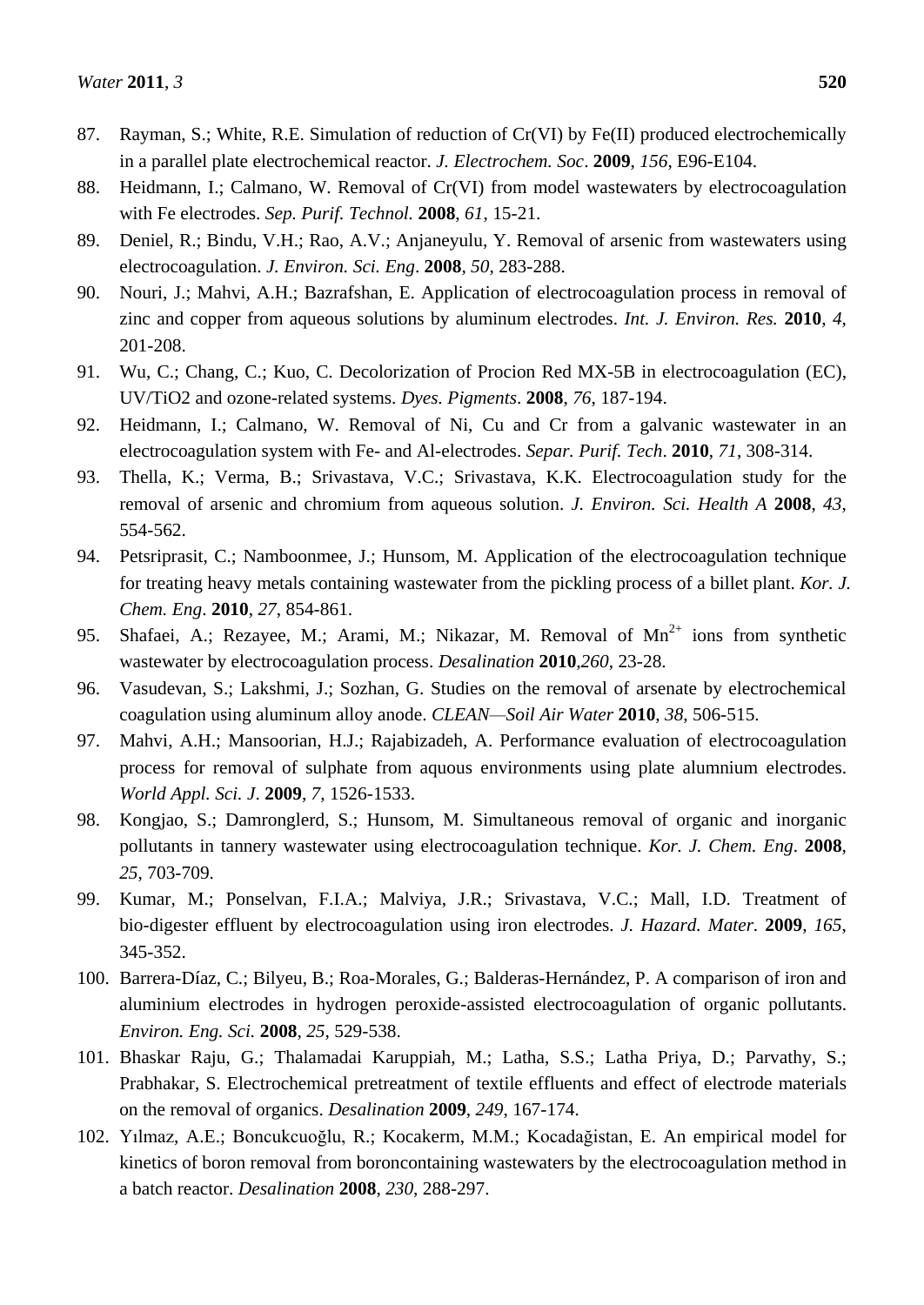- 103. Xu, Y.; Jiang, J.Q.; Quill, K.; Simon, J.; Shettle, K. Electrocoagulation: a new approach for the removal of boron containing wastes. *Desalin. Water Treat*. **2009**, *2*, 131-138.
- 104. Hansen, H.K.; Ottosen, L.M. Removal of arsenic from wastewaters by airlift electrocoagulation: Part 3: Copper smelter wastewater treatment. *Sep. Sci. Technol*. **2010**, *45*, 1326-1330.
- 105. Khatibikamal, V.; Torabian, A.; Janpoor, F.; Hoshyaripour, G. Fluoride removal from industrial wastewater using electrocoagulation and its adsorption kinetics. *J. Hazard. Mater.* **2010**, *179*, 276-280.
- 106. Boroski, M.; Rodrigues, A.C.; Garcia, J.C.; Sampaio, L.C.; Nozaki, J.; Hioka, N. Combined electrocoagulation and  $TiO<sub>2</sub>$  photoassisted treatment applied to wastewater effluents from pharmaceutical and cosmetic industries. *J. Hazard. Mater.* **2009**, *162*, 448-454.
- 107. Apaydin, K.U.; Gonullu, M.T.; An Investigation on the treatment of tannery wastewater by electrocoagulation. *Global Nest. J*. **2009**, *11*, 546-555.
- 108. Parga, J.R.; Vázquez, V.; Casillas, H.M.; Valenzuela, J.L. Cyanide detoxification of mining wastewaters with TiO<sub>2</sub> nanoparticles and its recovery by electrocoagulation. *Chem. Eng. Technol.* **2009**, *32*, 1901-1908.
- 109. Rodrigues, A.C.; Boroski, M.; Shimada, N.S.; Garcia, J.C.; Nozaki, J.; Hioka, N. Treatment of paper pulp and paper mill wastewater by coagulation-flocculation followed by heterogeneous photocatalysis. *J. Photochem. Photobiol. Chem*. **2008**, *194*, 1-10.
- 110. Tezcan Ün, Ü.; Koparal, A.S.; Bakir Öğütveren, Ü. Hybrid processes for the treatment of cattle-slaughterhouse wastewater using aluminum and iron electrodes. *J. Hazard. Mater.* **2009**, *164*, 580-586.
- 111. Canizares, P.; Martinez, F.; Saez, C.; Rodrigo, M.A. Treatment of actual metalworking wastewaters by coagulation combined with electrochemical oxidation. *Int. J. Environ. Eng*. **2009**, *1*, 238-255.
- 112. Li, Z.; Fu, Z. Study on treatment of oilfield wastewater by electro-coagulation/flotation process. *China Water Wastewater* **2009**, *7.* Available online: http://en.cnki.com.cn/Article\_en/ CJFDTOTAL-GSPS200907025.htm (accessed on 15 November 2010).
- 113. Zhang, X.D.; Hao, J.D.; Li, W.S.; Jin, H.J.; Yang, J.; Huang, Q.M.; Lu, D.S.; Xu, H.K. Synergistic effect in treatment of C.I. Acid Red 2 by electrocoagulation and electrooxidation. *J. Hazard. Mater*. **2009**, *170*, 883-887
- 114. Hernández-Ortega, M.; Ponziak, T.; Barrera-Díaz, C.; Rodrigo, M.A.; Roa-Morales, G.; Bilyeu, B. Use of a combined electrocoagulation—ozone process as a pre-treatment for industrial wastewater. *Desalination*. **2010**, *250*, 144-149.
- 115. Narayanan, N.V.; Ganesam, M. Use of adsorption using granular activated carbon (GAC) for the enhancement of removal of chromium from synthetic wastewater by electrocoagulation. *J. Hazard. Mater*. **2009**, *161*, 575-580.
- 116. Yuksel, E.; Sengil, I.A.; Ozacar, M. The removal of sodium dodecyl sulfate in synthetic wastewatrer by peroxi-electrocoauglation method. *Chem. Eng. J*. **2009**, *153*, 347-353.
- 117. Kumarasinghe, D.; Pettigrew, L.; Duc Nghiem, L. Removal of heavy metals from mining impacted water by an electrocoagulation-ultrafiltration hybrid process. *Desalin. Water Treat*. **2009**, *11*, 66-72.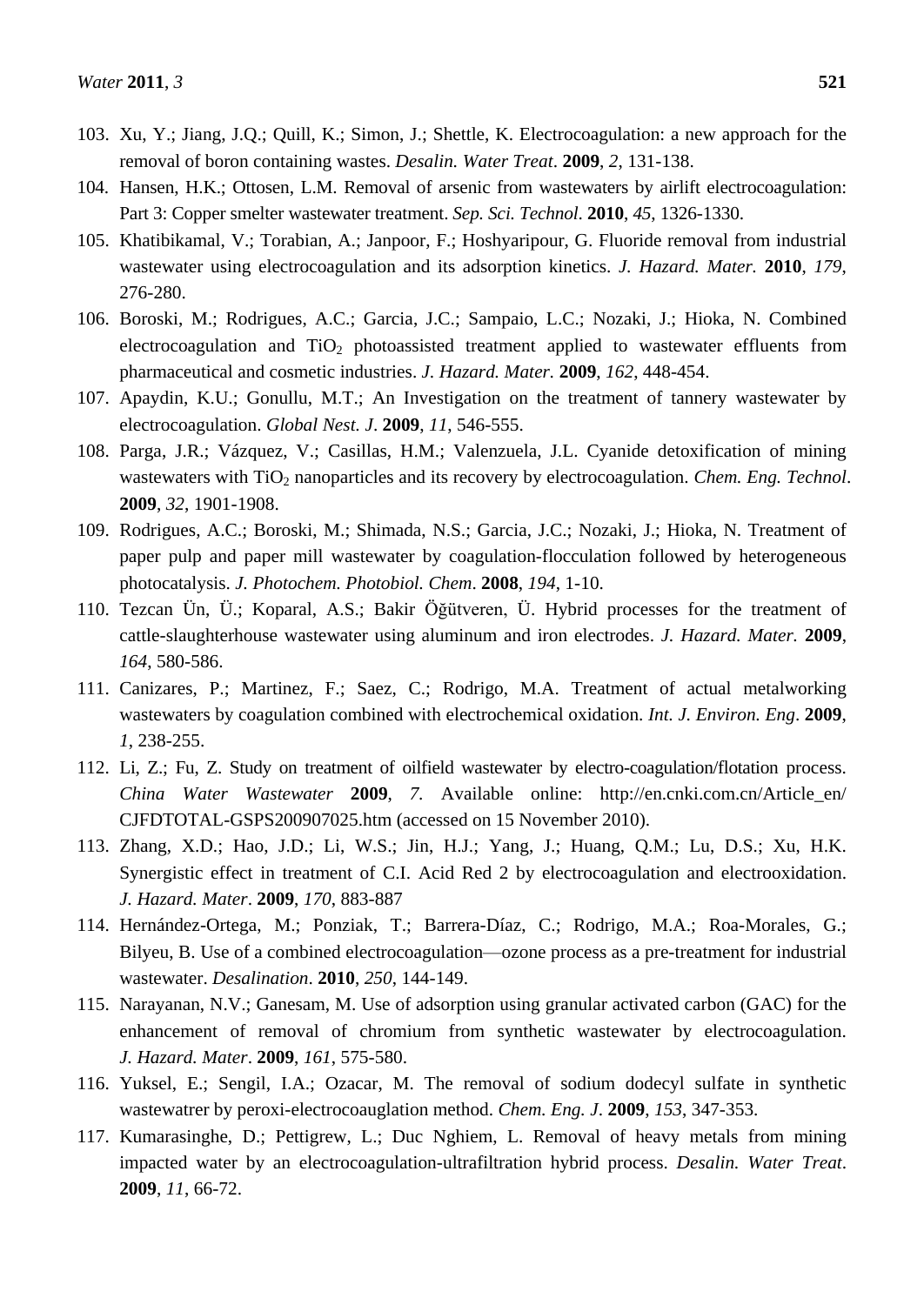- 118. Aouni, A.; Fersi, C.; Ben, S.A.; Dhahbi, M. Treatment of textile wastewater by a hybrid electrocoagulation/nanofiltration process. *J. Hazard. Mater*. **2009**, *168*, 868-874.
- 119. Yang, G.C.C.; Tsai, C. Preparation of carbon fibers/carbon/alumina tubular composite membranes and their applications in treating Cu-CMP wastewater by a novel electrochemical process: Part 2. *J. Membr. Sci.* **2009**, *331*, 100-108.
- 120. Chang, S.; Wang, K.; Liang, H.; Chen, H.; Li, H.; Peng, T.; Su, Y.; Chang, C. Treatment of reactive black 5 by combined electrocoagulation–granular activated carbon adsorption—microwave regeneration process. *J. Hazard. Mater*. **2010**, *175*, 850-857.
- 121. Chou, W.; Wang, C.; Chang, W.; Chang, S. Adsorption treatment of oxide chemical mechanical polishing wastewater from a semiconductor manufacturing plant by electrocoagulation. *J. Hazard. Mater.* **2010**, *180*, 217-224.
- 122. Lakshmanan, D.; Clifford, D.A.; Samanta, G. Comparative study of arsenic removal by using iron electrocoagulation and chemical coagulation. *Water Res.* **2010**, *44*, 5641-5652.
- 123. Yetilmezsoy, K.; Ilhan, F.; Sapci-Zengin, Z.; Sakar, S.; Gonullu, M.T. Decolorization and COD reduction of UASB pretreated poultry manure wastewater by electrocoagulation process: A post-treatment study. *J. Hazard. Mater.* **2009**, *162*, 120-132.
- 124. Barrera-Díaz, C.; Linares-Hernández, I.; Roa-Morales, G.; Bilyeu, B. Balderas-Hernández, P. Removal of biorefractory compounds in industrial wastewater by chemical and electrochemical pretreatments. *Ind. Eng. Chem. Res*. **2009**, *48*, 1253-1258.
- 125. Basha, C.A.; Chithra, E.; Sripriyalakshmi, N.K. Electro-degradation and biological oxidation of non-biodegradable organic contaminants. *Chem. Eng. J.* **2009**, *149*, 25-34.
- 126. Deshpande, A.M.; Satyanarayan, S.; Ramakant, S. Treatment of high-strength pharmaceutical wastewater by electrocoagulation combined with anaerobic process. *Water Sci. Tech*. **2010**, *61*, 463-472.
- 127. Phalakornkule, C.; Sukkasem, P.; Mutchimsattha, C. Hydrogen recovery from the electrocoagulation treatment of dye-containing wastewater. *Int. J. Hydrogen. Energ*. **2010**, *35*, 10934-10943.
- 128. Moisés, T.; Patricia, B.; Barrera-Díaz, C.E.; Gabriela, R.; Natividad-Rangel, R. Treatment of industrial effluents by a continuous system: Electrocoagulation—Activated sludge. *Bioresour. Technol*. **2010**, *101*, 7761-7766.
- 129. Wang, Z.; He, S.; Chen, K.; Cai, M. Treatment of Orange G Simulated Dye Wastewater by Electrocoagulation. *Environ. Eng*. **2009**, *S1.* Available online: http://en.cnki.com.cn/Article\_en/ CJFDTOTAL-HJGC2009S1019.htm (accessed on 15 November 2010).
- 130. Raghu, S.; Ahmed Basha, C. Dye destruction and simultaneous generation of sodium hydroxide using a divided electrochemical reactor. *Ind. Eng. Chem. Res*. **2008**, *47*, 5277-5283.
- 131. Phalakornkule, C.; Polgumhang, S.; Tongdaung, W.; Karakat, B.; Nuyut, T. Electrocoagulation of blue reactive, red disperse and mixed dyes, and application in treating textile effluent. *J. Environ. Manage.* **2010**, *91*, 918-926.
- 132. Mollah, M.Y.A.; Gomes, J.A.G.; Das, K.K.; Cocke, D.L. Electrochemical treatment of Orange II dye solution—Use of aluminum sacrificial electrodes and floc characterization. *J. Hazard. Mater.* **2010**, *174*, 851-858.
- 133. Arslan-Alaton, I.; Turkoglu, G. Treatability of a simulated spent disperse dyebath by chemical and electrochemical processes. *Environ. Eng. Sci.* **2008**, *25*, 295-308.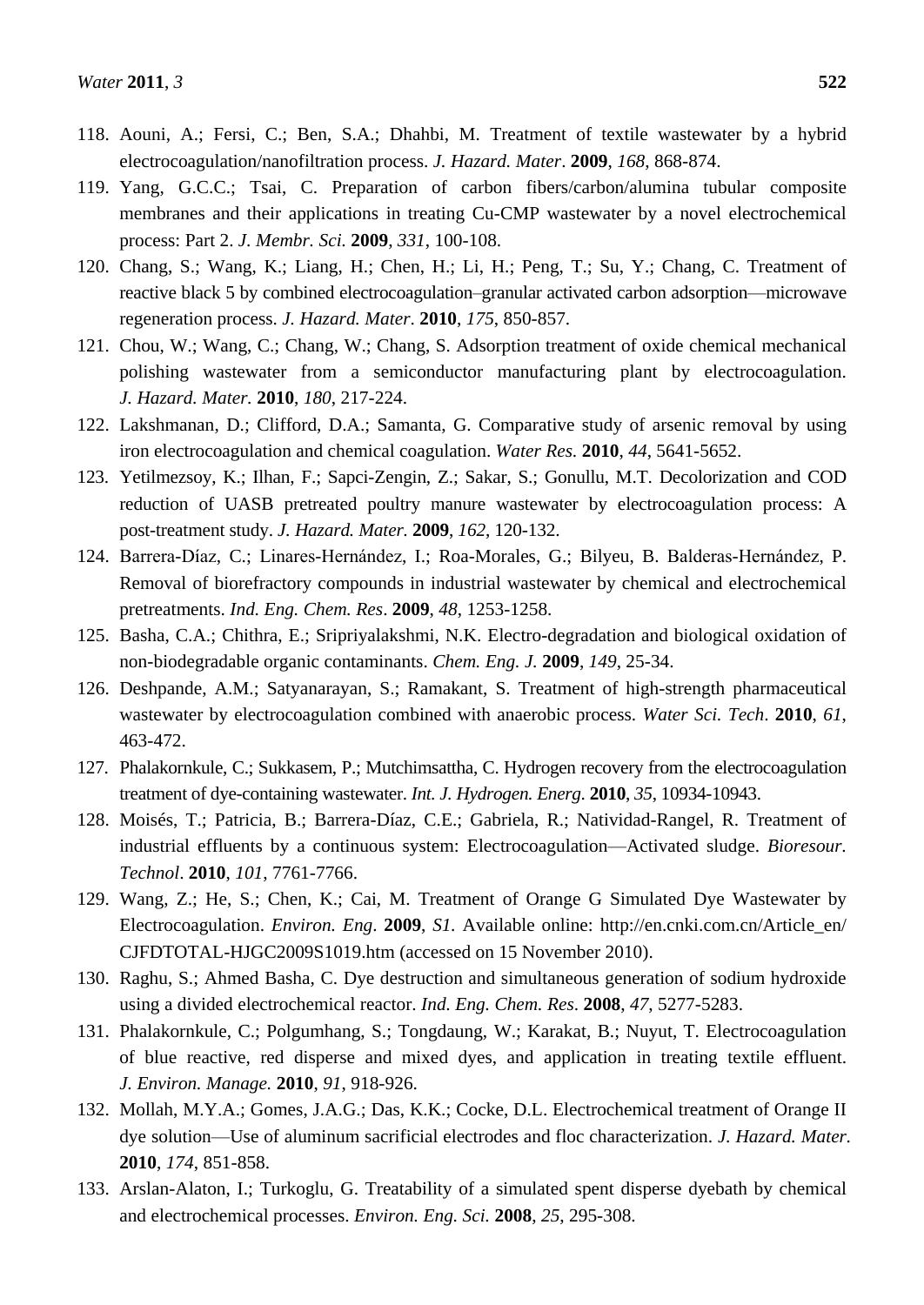- 134. Khoufi, S.; Aloui, F.; Sayadi, S. Extraction of antioxidants from olive mill wastewater and electro-coagulation of exhausted fraction to reduce its toxicity on anaerobic digestion. *J. Hazard. Mater.* **2008**, *151*, 531-539.
- 135. Koparal, A.S.; Yildiz, Y.Ş.; Keskinler, B.; Demircioğlu, N. Effect of initial pH on the removal of humic substances from wastewater by electrocoagulation. *Separ. Purif. Tech*. **2008**, *59*, 175-182.
- 136. Panizza, M.; Cerisola, G. Applicability of electrochemical methods to carwash wastewaters for reuse. Part 2: Electrocoagulation and anodic oxidation integrated process. *J. Electroanal. Chem*. **2010**, *638*, 236-240.
- 137. Yu, Z.; Fan, Y.; Wang, S.; Chen, W. Treatment of car-washing wastewater by vortex electrocoagulation-flotation-contact filtration process. *Ind. Water Wastewater.* **2008**, *39*, 42-45.
- 138. Liu, Y.; Deng, Z.; Cui, Y. Treatment of landscape water by electro-coagulation-flotation process. *Tech. Water Treat*. **2009**, *35*, 87-91.
- 139. Mao, X.; Hong, S.; Zhu, H.; Lin, H.; Wei, L.; Gan, F. Alternating pulse current in electrocoagulation for wastewater treatment to prevent the passivation of al electrode. *J. Wuhan Univ. Technol-Mat. Sci*. **2008**, *23*, 239-241.
- 140. Arslan-Alaton, I.; Kabdaşlı, I.; Hanbaba, D.; Kuybu, E. Electrocoagulation of a real reactive dyebath effluent using aluminum and stainless steel electrodes. *J. Hazard. Mater.* **2008**, *150*, 166-173.
- 141. Cano Rodrguez, C.T.; Amaya-Chavez, A.; Roa-Morales, G.; Barrera-Diaz, C.E.; Urena-Nunez, F. An Integrated electrocoagulation—phytoremediation prcoess for the treatment of mixed industrial wastewater. *Int. J. Phytoremediat*. **2010**, *12*, 1522-6514.
- 142. Moreno, H.A.C.; Cooke, D.; Gomes, J.A.G.; Moroko*vs.*ky, P.; Parga, J.R.; Peterson, E.; Garcia, C. Electrochemical reactions for electrocoagulation using iron electrodes. *Ind. Eng. Chem. Res*. **2009**, *48*, 2275-2282.
- 143. Eyvaz, M.; Kirlaroglu, M.; Aktas, T.S.; Yuksel, E. The effects of alternating current electrocoagulation on dye removal from aqueous solutions. *Chem. Eng. J*. **2009**, *153*, 16-22.
- 144. Wang, X.; Zhu, Y.; Song, W.; Lin, M.; Chen, B. Study on electrocoagulation treatment of wastewater by pulse power. *Chin. J. Environ. Eng*. **2009**, *10.* Available online: http://en.cnki.com.cn/Article\_en/CJFDTOTAL-HJJZ200910023.htm (accessed on 15 November 2010).
- 145. Wang, X.; Li, H.; Su, D.; Sun, T. Treatment of printing and dyeing wastewater by DC electrocoagulation Method. *Environ. Sci. Tech*. **2010**, *33*, 150-153.
- 146. Hu, C.Y.; Lo, S.L.; Kuan, W.H.; Lee, Y.D. Treatment of high fluoride-content wastewater by continuous electrocoagulation-flotation system with bipolar aluminum electrodes. *Sci. Purif. Tech*. **2008**, *60*, 1-5.
- 147. Abdelwahab, O.; Amin, N.K.; El-Ashtoukhy, E.Z. Electrochemical removal of phenol from oil refinery wastewater. *J. Hazard. Mater.* **2009**, *163*, 711-716.
- 148. Sasson, M.B.; Calmano, W.; Adin, A. Iron-oxidation processes in an electroflocculation (electrocoagulation) cell. *J. Hazard. Mater.* **2009**, *171*, 704-709.
- 149. Arslan-Alaton, I.; Tuerkoglu, G.; Kabdash, I. Chemical pretreatment of a spent disperse dyebath analogue by coagulation and electrocoagulation. *Fresenius Environ. Bull.* **2008**, *17*, 1809-1815.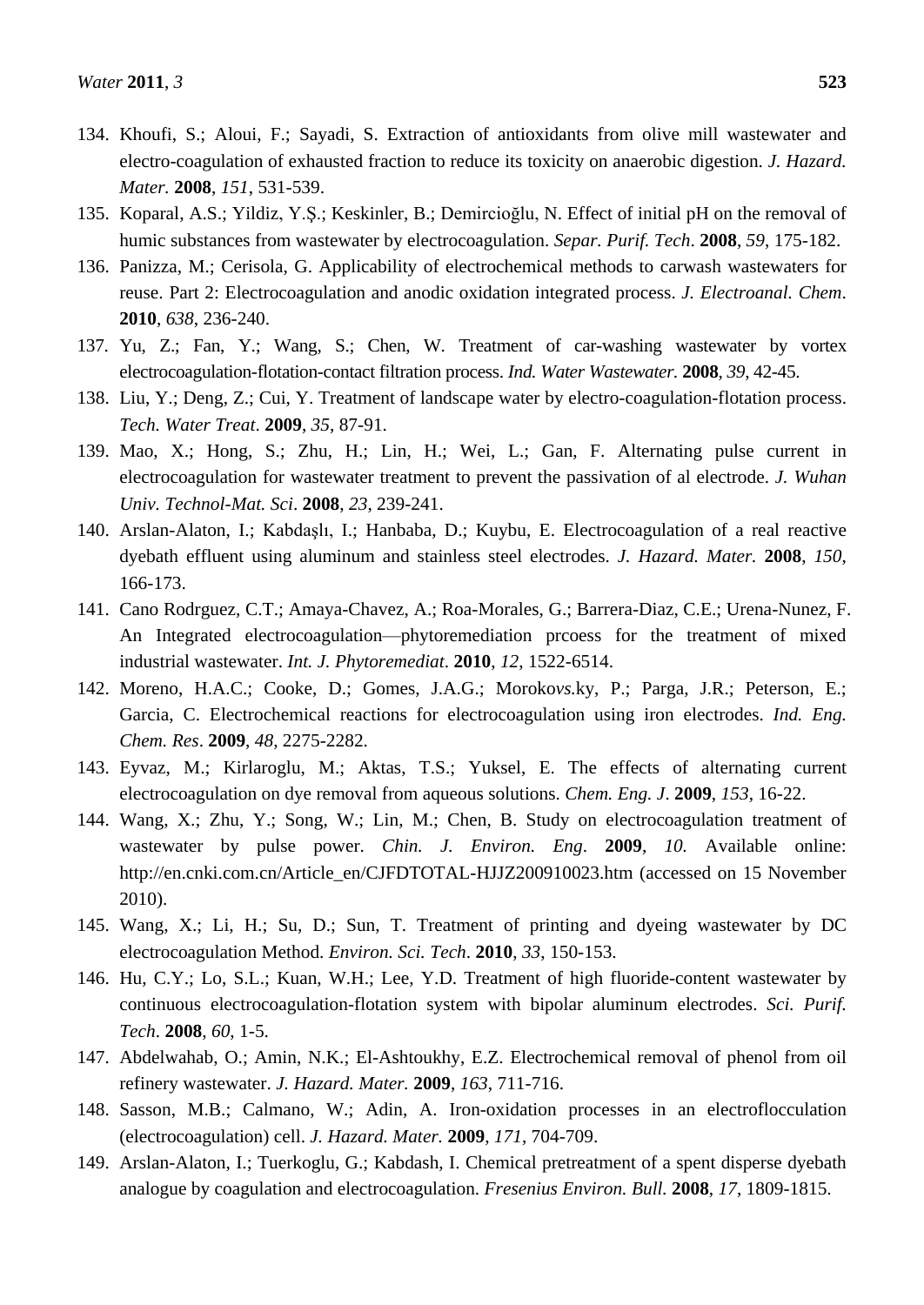- 151. Zongo, I.; Leclerc, J.; Maïga, H.A.; Wéthé, J.; Lapicque, F. Removal of hexavalent chromium from industrial wastewater by electrocoagulation: A comprehensive comparison of aluminium and iron electrodes. *Separ. Purif. Tech*. **2009**, *66*, 159-166.
- 152. Arslan-Alaton, I.; Kabdash, I.; Sahin, Y. Effect of Operating Parameters on the Electrocoagulation of Simulated Acid Dyebath Effluent. *Open Environ. Biol. Monit. J.* **2008**, *1*, 1-7.
- 153. Zodi, S.; Potier, O.; Lapicque, F.; Leclerc, J. Treatment of the textile wastewaters by electrocoagulation: Effect of operating parameters on the sludge settling characteristics. *Separ. Purif. Tech*. **2009**, *69*, 29-36.
- 154. Valero, D.; Ortiz, J.M.; Expósito, E.; Montiel, V.; Aldaz, A. Electrocoagulation of a synthetic textile effluent powered by photovoltaic energy without batteries: Direct connection behaviour. *Solar Energ. Mater. Solar Cell*. **2008**, *92*, 291-297.
- 155. Cañizares, P.; Jiménez, C.; Martínez, F.; Rodrigo, M.A.; Sáez, C. The pH as a key parameter in the choice between coagulation and electrocoagulation for the treatment of wastewaters. *J. Hazard. Mater.* **2009**, *163*, 158-164.
- 156. Sasson, M.B.; Adin, A. Fouling mitigation by iron-based electroflocculation in microfiltration: Mechanisms and energy minimization. *Water Res.* **2010**, *44*, 3973-3981.
- 157. Sasson, M.B.; Adin, A. Fouling mechanisms and energy appraisal in microfiltration pretreated by aluminum-based electroflocculation. *J. Membr. Sci.* **2010**, *352*, 86-94.
- 158. Chou, W.; Wang, C.; Huang, K. Effect of operating parameters on Indium(III) ion removal by iron electrocoagulation and evaluation of specific energy consumption. *J. Hazard. Mater.* **2009**, *167*, 467-474.
- 159. Chou, W.; Wang, C.; Chang, S. Study of COD and turbidity removal from real oxide-CMP wastewater by iron electrocoagulation and the evaluation of specific energy consumption. *J. Hazard. Mater.* **2009**, *168*, 1200-1207.
- 160. Terrazas, E.; Vázquez, A.; Briones, R.; Lázaro, I.; Rodríguez, I. EC treatment for reuse of tissue paper wastewater: Aspects that affect energy consumption. *J. Hazard. Mater.* **2010**, *181*, 809-816.
- 161. Cañizares, P.; Martínez, F.; Jiménez, C.; Sáez, C.; Rodrigo, M.A. Technical and economic comparison of conventional and electrochemical coagulation processes. *J. Chem. Tech. Biotechnol*. **2009**, *84*, 702-710.
- 162. Khataee, A.R.; Vatanpour, V.; Amani Ghadim, A.R. Decolorization of C.I. Acid Blue 9 solution by UV/Nano-TiO2, Fenton, Fenton-like, electro-Fenton and electrocoagulation processes: A comparative study. *J. Hazard. Mater.* **2009**, *161*, 1225-1233.
- 163. El-Ashtoukhy, E.Z.; Amin, N.K. Removal of acid green dye 50 from wastewater by anodic oxidation and electrocoagulation—A comparative study. *J. Hazard. Mater.* **2010**, *179*, 113-119.
- 164. Kılıç, M.G.; Hoşten, Ç. A comparative study of electrocoagulation and coagulation of aqueous suspensions of kaolinite powders. *J. Hazard. Mater.* **2010**, *176*, 735-740.
- 165. Kobya, M.; Demirbas, E.; Parlak, N.U.; Yigit, S. Treatment of cadmium and nickel electroplating rinse water by electrocoagulation. *Environ. Technol.* **2010**, *31*, 1471-1481.